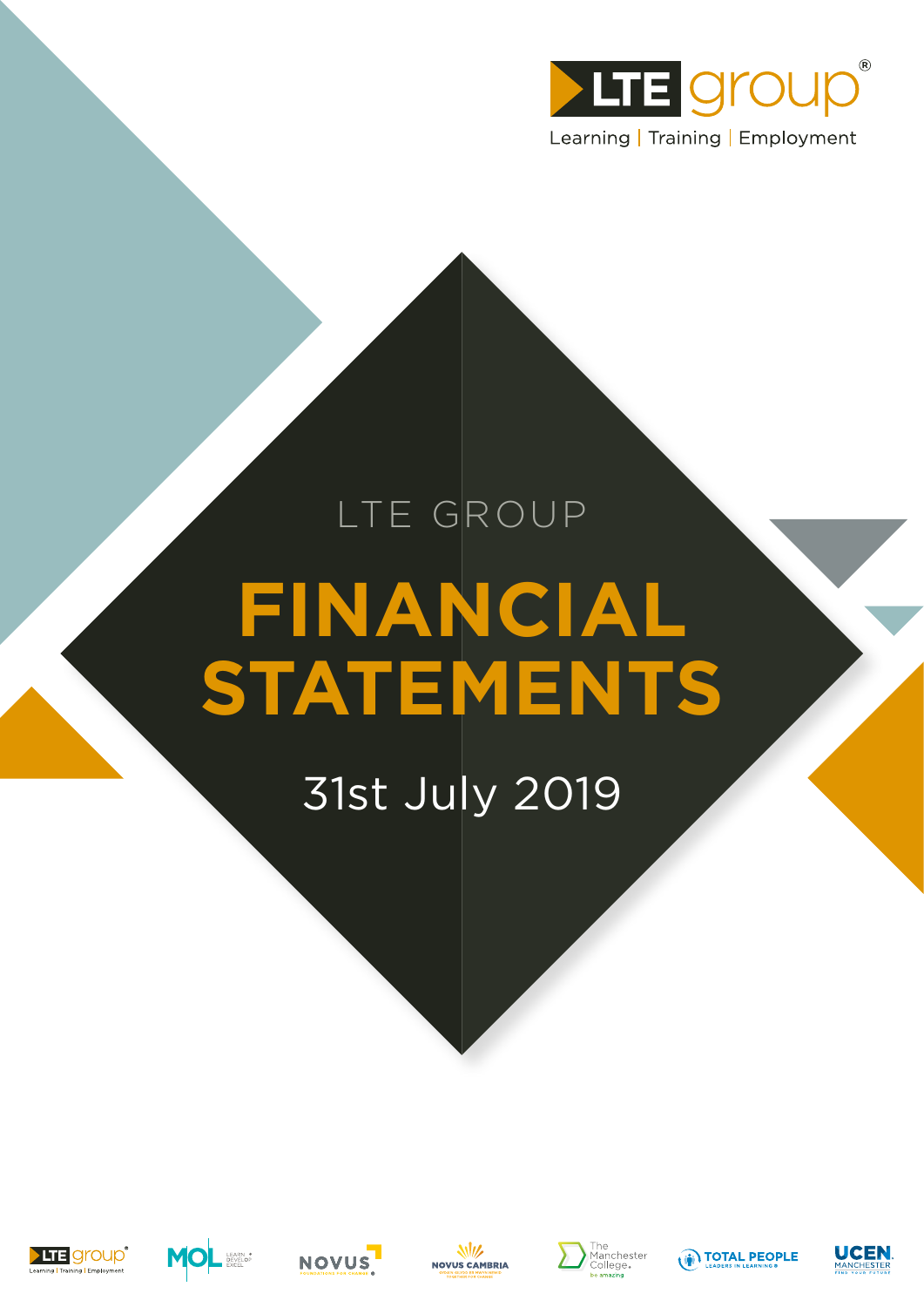# **PROFESSIONAL ADVISERS**

## **External auditors:**

PricewaterhouseCoopers LLP 1 Hardman Square Manchester M3 3EB

## **Internal auditors:**

### RSM Risk Assurance Services LLP

9th Floor

3 Hardman Street

Manchester

M3 3HF

## **Solicitors:**

Mills & Reeve LLP 1 New York Street Manchester M1 4AD

## Addleshaw Goddard 1 St Peter's Square

Manchester M2 3DE

### DAC Beachcroft

3 Hardman Street Manchester M3 3HF

## **Bankers:**

### National Westminster Bank

Manchester City Centre Branch 11 Spring Gardens Manchester M2 1FB

# **KEY MANAGEMENT PERSONNEL, BOARD OF GOVERNORS AND PROFESSIONAL ADVISERS**

## **Key management personnel**

Key management personnel are defined as members of the Executive Team and were represented by the following in 2018/19:



John Thornhill, CEO/ Accounting Officer



Lisa O'Loughlin, Principal, The Manchester College and UCEN Manchester



Paul Taylor, Chief Operating Officer

#### **2** | LTE Group Financial Statements for the Year Ended 31 July 2019 | **3** |



Peter Cox, Managing Director Novus / Group Lead for Bids and Tenders, LTE Group



Rob Cressey, Group Finance Director



Linda Dean, Managing Director Total People Limited / Exec Lead MOL



Gary Hughes, Group Marketing and External Relations Director



Jennifer Foote MBE, Company Secretary & General Counsel

## **Board of Governors**

A full list of Governors is given on page 40 and 41 of these financial statements.

During 2018/19, the Board of Governors was supported by a cohort of Co-optees, who were appointed to enhance the Board's knowledge, expertise and range of skills on key projects. A full list of Co-optees is given on page 42 of these financial statements.

Mrs Jennifer Foote MBE acted as Company Secretary to the Board of Governors throughout the year.

### Registered office:

Openshaw Campus & Administration Centre, Ashton Old Road, Manchester, M11 2WH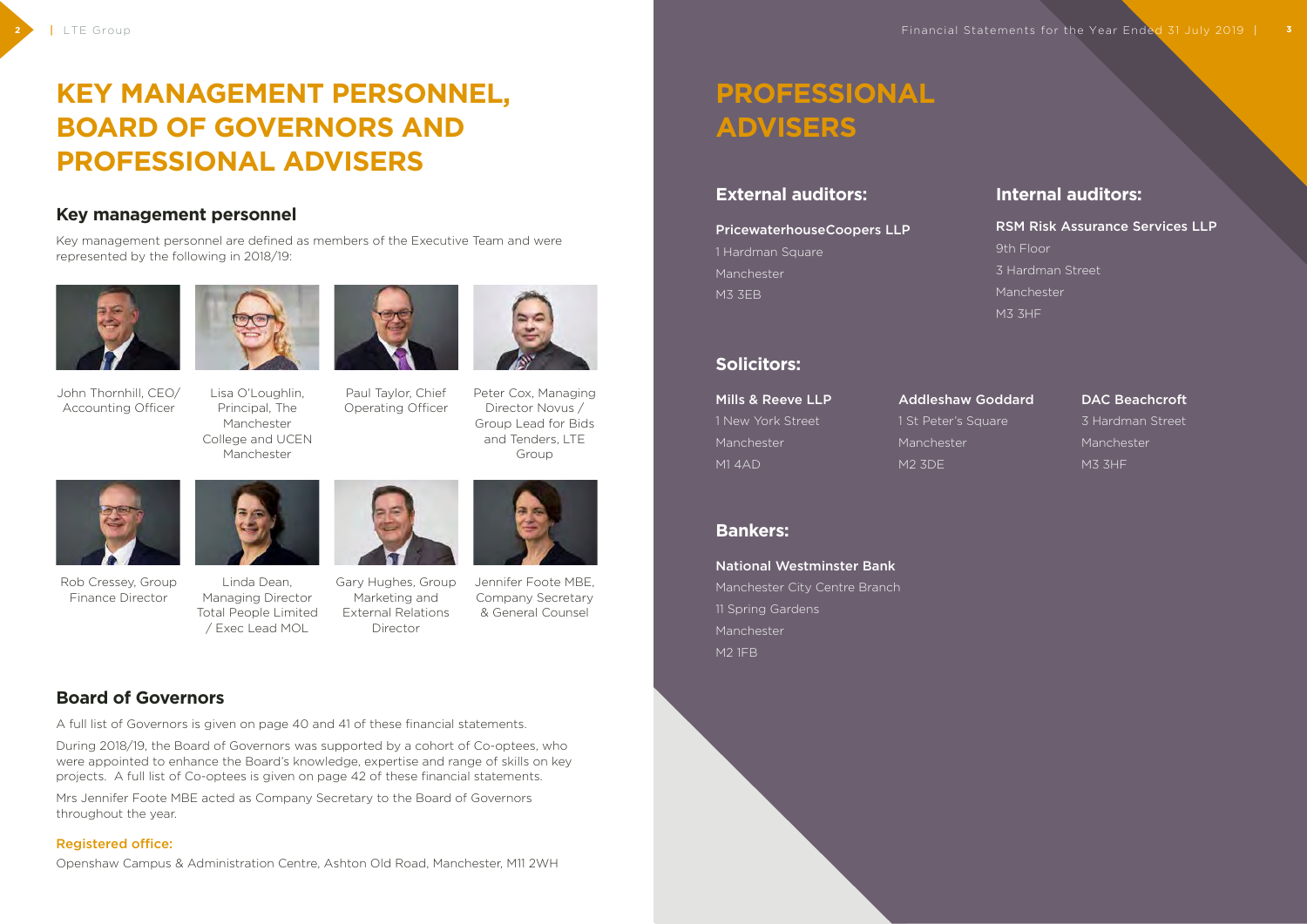# **CONTENTS**

STRATEGIC REPORT

STATEMENT OF CORPORATE GOVERNANCE AND

GOVERNING BODY'S STATEMENT ON LTE GROUP COMPLIANCE WITH FUNDING BODY TERMS AND

STATEMENT OF RESPONSIBILITIES OF THE MEMB

INDEPENDENT AUDITORS' REPORT TO THE CORP "INSTITUTION") 54

INDEPENDENT REPORTING ACCOUNTANT'S ASSUR

CONSOLIDATED AND CORPORATION STATEMENT **EXPENDITURE** 

CONSOLIDATED AND CORPORATION STATEMENT

CONSOLIDATED AND CORPORATION BALANCE S

CONSOLIDATED STATEMENT OF CASH FLOWS

NOTES TO THE FINANCIAL STATEMENTS

| <b>INTERNAL CONTROL</b>               | 38 |
|---------------------------------------|----|
| 'S REGULARITY, PROPRIETY AND          |    |
| <b>CONDITIONS OF FUNDING</b>          | 50 |
| BERS OF THE CORPORATION               | 52 |
| <b>PORATION OF LTE GROUP (THE</b>     |    |
|                                       | 54 |
| URANCE REPORT ON REGULARITY           | 58 |
| <b>TS OF COMPREHENSIVE INCOME AND</b> |    |
|                                       | 60 |
| <b>TS OF CHANGES IN RESERVES</b>      | 61 |
| <b>SHEETS</b>                         | 62 |
|                                       |    |
|                                       | 63 |
|                                       | 64 |
|                                       |    |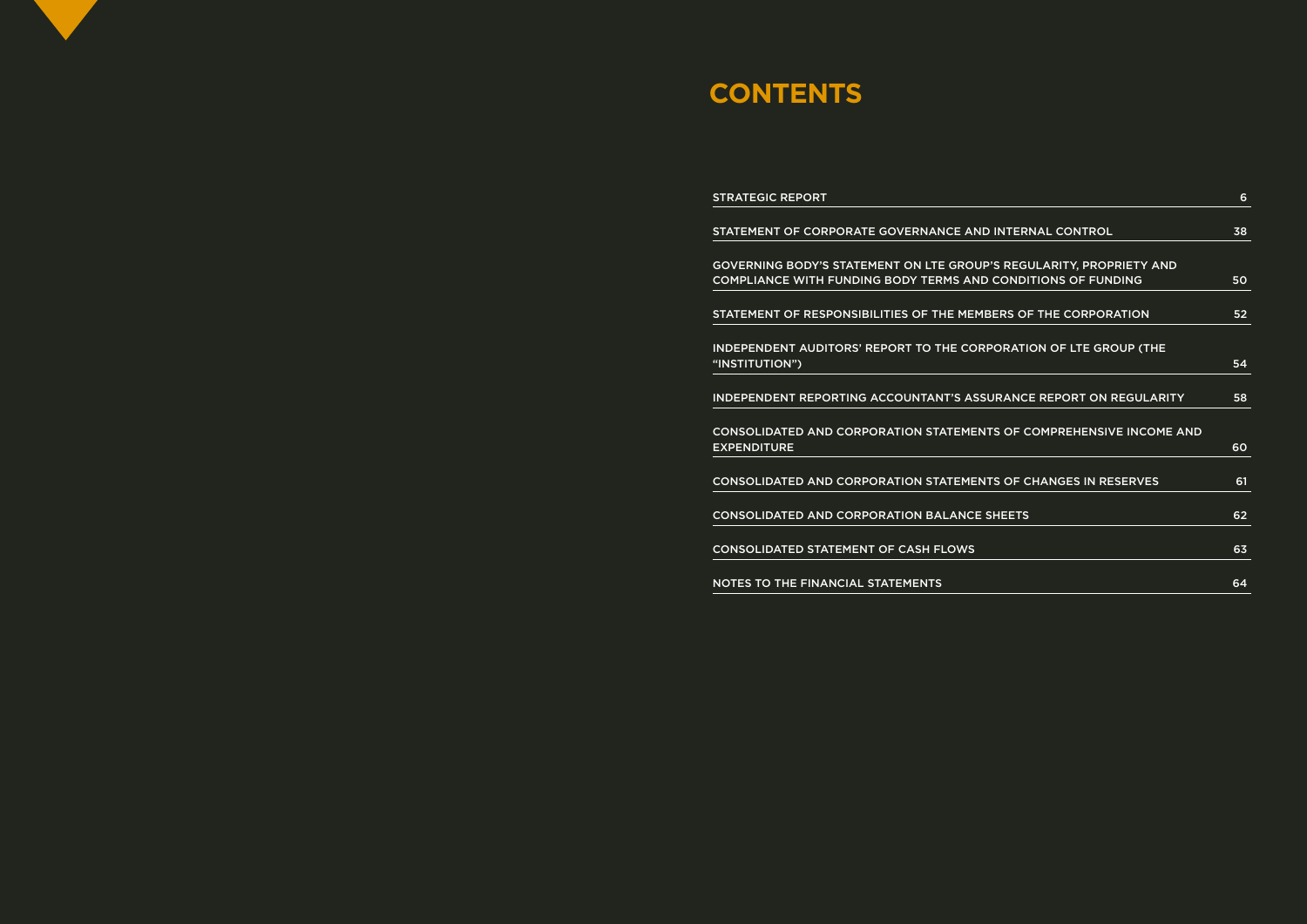## **STRATEGIC REPORT NATURE, OBJECTIVES AND STRATEGIES:**

The members present their report and the audited financial statements for the year ended 31 July 2019.

#### Legal status

LTE Group is a statutory corporation established under the Further and Higher Education Act 1992 (statutory instrument 2008 No. 1418). LTE Group is an exempt charity for the purposes of Part 3 of the Charities Act 2011.

The operating divisions of the Group are Novus (delivering learning and skills in custodial settings), The Manchester College (FE delivery), UCEN Manchester (HE delivery), Total People Limited (Work Based Learning), MOL (blended distance learning) and LTE Group Operations.

LTE Group includes Total People Holdings Limited ("Total People"), an independent training provider, which was acquired on 31 July 2015 and Novus Cambria, a joint venture with Coleg Cambria which was established on 29 September 2016.

For the purposes of these financial statements, the results of the parent undertaking – i.e. excluding subsidiaries Total People and Novus Cambria – are referred to as the "Corporation". Reference to "the Group" in this document means LTE Group, while the FE & HE businesses will be referred to as The Manchester College and UCEN Manchester where appropriate.



#### Public Benefit

LTE Group is an exempt charity under Part 3 of the Charities Act 2011 and following the Machinery of Government changes in July 2016, is regulated by the Secretary of State for Education. The members of the Board of Governors, who are trustees of the charity, are disclosed on page 40 and 41.

In setting and reviewing the Group's strategic objectives, the Board of Governors has had due regard for the Charity Commission's guidance on public benefit and particularly upon its supplementary guidance on the advancement of education. The guidance sets out the requirement that all organisations wishing to be recognised as charities must demonstrate, explicitly, that their aims are for the public benefit.

In delivering its mission, the Group provides the following identifiable public benefits through the advancement of education:

- High-quality teaching and provision of apprenticeships
- Widening participation and tackling social exclusion
- Excellent employment record for students
- Strong student support systems
- Links with employers, industry and commerce
- Implementation of the Manchester and Greater Manchester Skills Strategy
- Links with Local Enterprise Partnerships (LEPs), especially in Lancashire, Cheshire and Merseyside
- Reducing re-offending and increasing rehabilitation of offenders
- Strong ongoing GVA impact and support for inclusive growth
- Investment in educational facilities for mandatory public education in Manchester

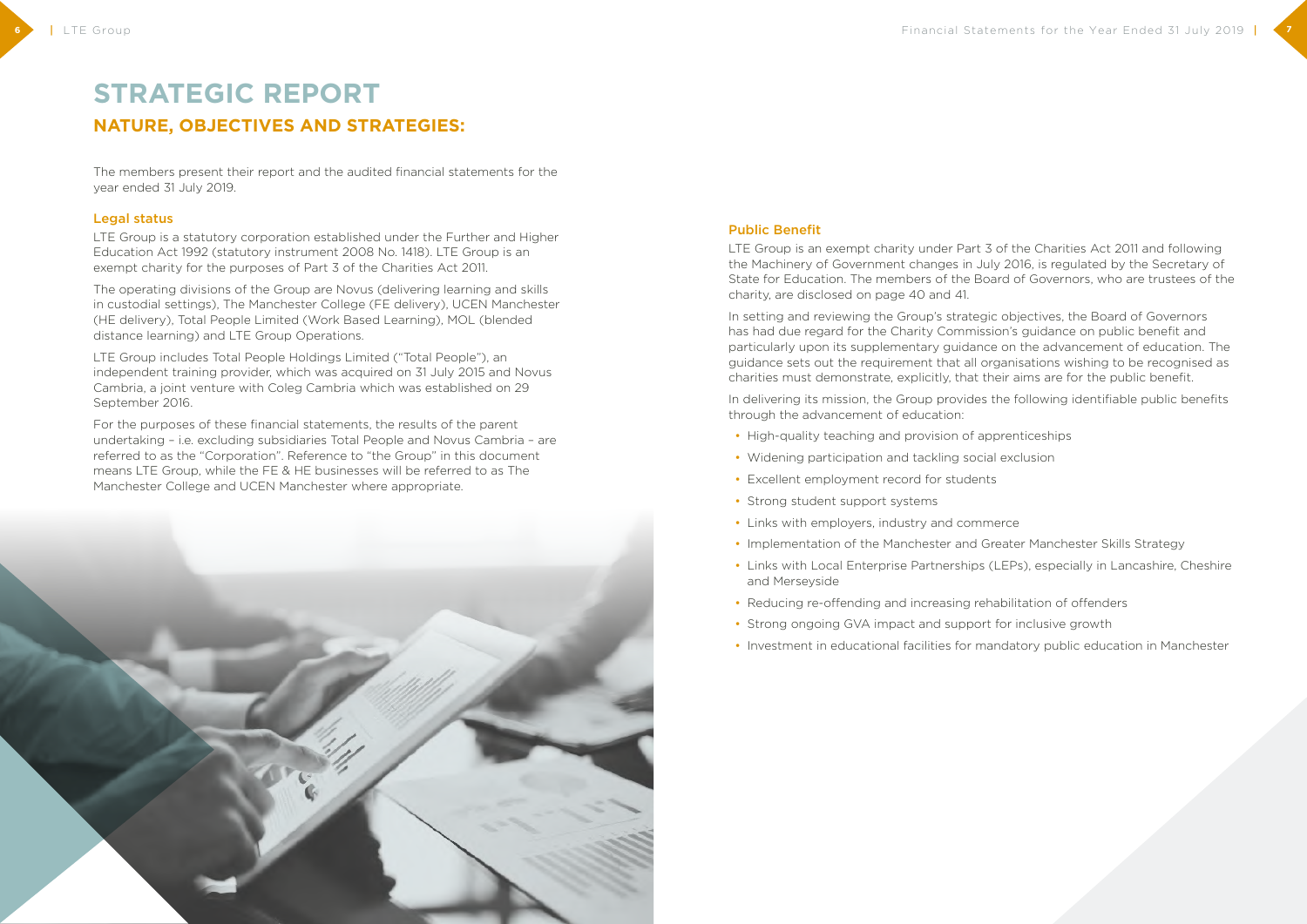"To improve lives and economic success through learning and skills"

**8** Industry Financial Statements for the Year Ended 31 July 2019 | **9** 

The Strategic Vision for the Group:

# Mission

The values as agreed by the Corporation are:

**INTEGRITY**

**honest, open and trustworthy**

**ONE TEAM**

**we collaborate, respect each other and contribute to team goals**

**'CAN DO'**

**positive, inclusive, flexible and proactive**

**ALWAYS IMPROVING**

**forward thinking, innovating and taking ownership** **SUSTAINABLE**

**we take a longterm view, environmentally, financially and socially**

## **STAKEHOLDER RELATIONSHIPS**

In line with other large education and skills groups, LTE Group has many stakeholders. These include:

- Students, apprentices, and working professionals
- Customers including government departments, national employers, SMEs, and fee paying individuals
- Education sector funding bodies and standards agencies e.g. Ofsted, Office for Students (OfS), Quality Assurance Agency (QAA)
- Staff and trade unions
- Local authorities, devolved government, metro mayors and elected members of parliament
- Local Enterprise Partnerships (LEPs) and Chambers of Commerce
- The local communities and community groups
- Collaborative partnerships; FE working groups; national bodies e.g. AoC, AELP, Collab Group
- External funding partners
- Strategic partnerships e.g. joint ventures

LTE Group recognises the importance of these relationships and engages in regular communication with them through the Group's digital channels, meetings and regular collaboration on projects and initiatives. The Group, as part of a commitment to wider good governance, regularly submits itself and its operations to external scrutiny and review by elected members.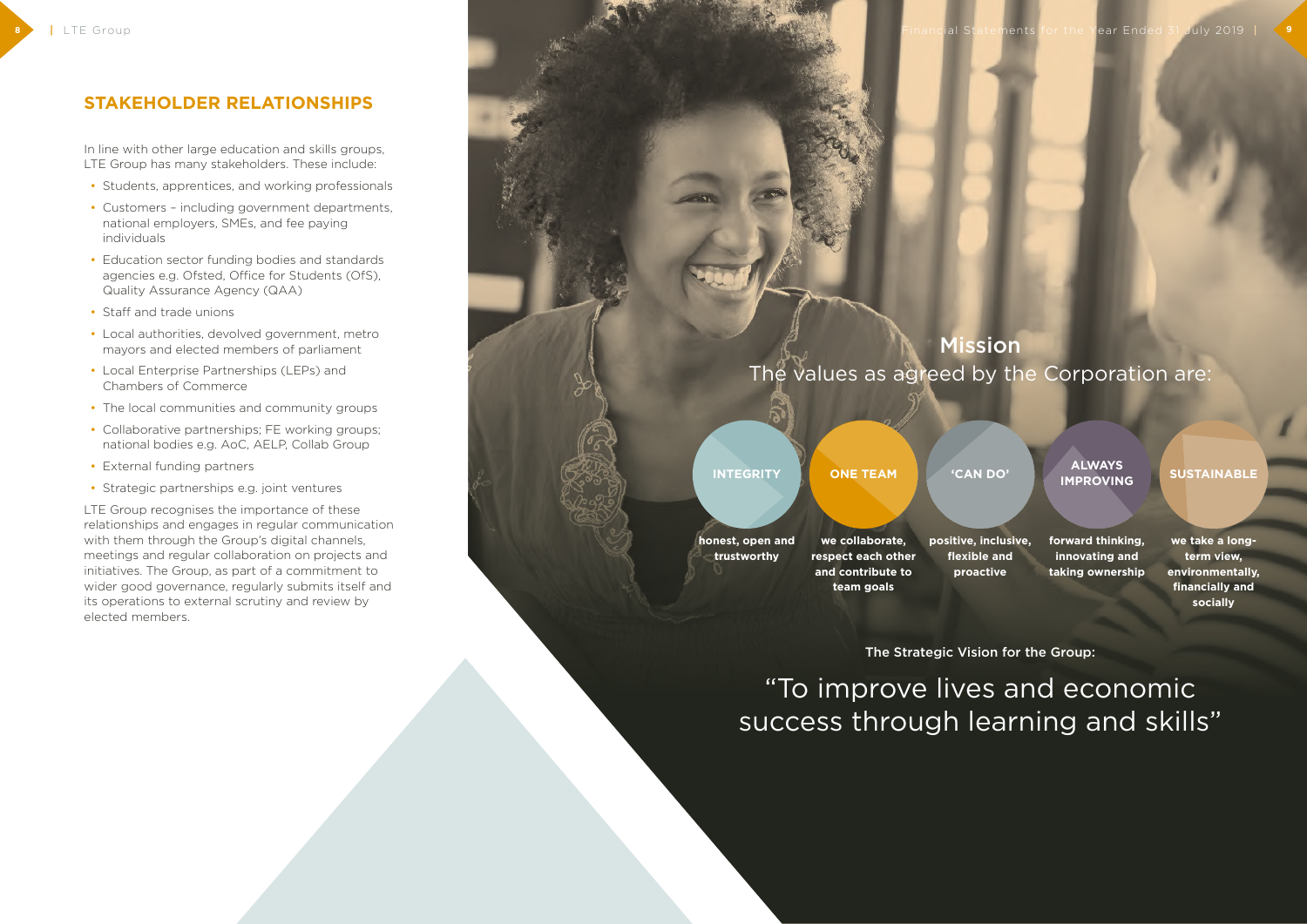### Implementation of strategic plan

The Group has come to the end of its previous strategic plan and the summary below identifies what has been achieved against that plan's objectives.



- Novus is a leading provider for quality nationally. Novus continues to deliver strong inspection results with 68% of current grades at Good or better, compared to OFSTED annual report of December 2018 of 48% nationally.
- Novus delivery recognised by being awarded 52% of adult delivery in Jan 2019, with the new PEF contract (to 2025) being mobilised in 2019.
- Novus Cambria goes from strength-to-strength, with a strong year of financial performance and its first Estyn inspection, which found education to be overall "Good" with Teaching and Learning, graded 'Excellent'.



- The Manchester College cemented its place as the No1 place for learners in Greater Manchester (GM) and in the top 10% nationally. In their strong 2019 Ofsted inspection, the College was officially rated "Good" in all areas.
- The Manchester College work experience placements are now over 3,500 pa, establishing a leading position for employability and readiness for work. The first stages of a new delivery and infrastructure model for The Manchester College, the City of Manchester and GM, have been implemented with an agreed strategy for curriculum and campus development. The award of a significant grant from the GM Mayor and the support from The Council of the City of Manchester (MCC) to acquire 3.2 acres of land and a strategic site for development at the heart of the conurbation will enable this.



• UCEN has established itself as strong alternative offer in GM for higher education (HE).

- 
- Having achieved TEF Silver relatively quickly and achieving NSS results comparable or better than many universities.
- A number of the academic schools within UCEN are already developing national reputations, notably The Manchester Film School and The Arden Theatre School.

# **TOTAL PEOPLE**

- There has been significant market change in Apprenticeships and work based learning.
- Funding arrangements have changed significantly, the programmes that many employers and apprentices previously completed have been evolving over the past two years from frameworks to standards.
- Total People has been able to maintain outcomes for employers, learners and fee paying customers through a period of significant change.
- It is likely that a further period of investment, implementation of new programmes, and different delivery models.



professional change management will be needed to complete the transition to new and

- MOL has successfully re-engineered its delivery and business model, which now includes significantly more online-only delivery.
- MOL retains its pre-eminent position with national professional bodies such as CIPD. New offers and services have been added e.g. Estates Agency and MOL have been selected as the premier partner nationally for the Civil Service.
- New initiatives have outperformed initial expectations e.g. take up of new online only Level 7 programmes now extends to several hundred new learners around the world.

#### Group Operations

The set up and implementation of a central professional support organisation has been of benefit across the whole Group. The organisation has achieved many nationally recognised industry standards in IT and Health and Safety. Investments in new ways of working, professional business systems and processes across Finance, HR and Payroll, and digital based communication services, has enabled real competitive advantage and step changes in quality.

The Group has successfully evolved its governance structures with both group wide oversight at the Corporation level and subsidiary boards at the unit or strategic initiative level. An approach to recruit and modestly remunerate the best trustee and non-executives has also been of benefit. The Group is the first in our sector to formally agree this with the Charities commission.

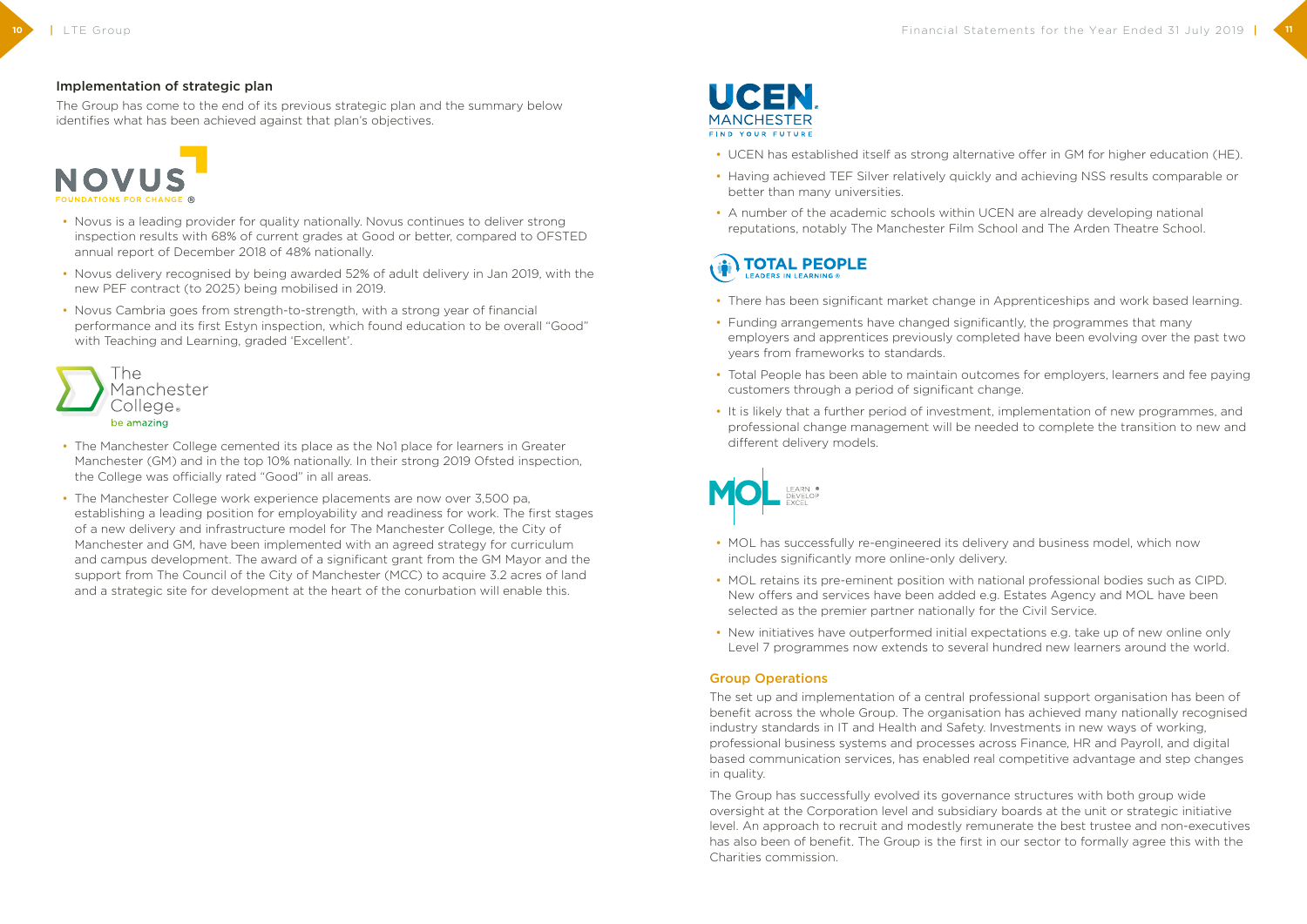#### New Strategic Plan – Vision 2025

Going forward the Group has established a new vision to 2025, which is strongly aligned to social, economic, and stakeholder need. This vision is set out in two phases, each of three years. Our first phase to 2022 has relevant underpinning to deliver key objectives. Our second phase to 2025 is established in a set of key strategic themes and the relevant underpinning will be added as part of our now iterative strategic cycle. This will be informed by further clarity and iterations of regional and national policy e.g. local industrial strategies and a post-Brexit view.

The Group has delivered a very broad set of strategic initiatives on plan. LTE has now created a unique organisation in the UK skills sector and established strong foundations and market leading units in each of the key segments of skills. Strong quality and seven years of on target financial performance now allow the Group to go forward with an offer that meets the strategic needs of communities, the economy and key stakeholders.

#### The Group's strategic objectives to 2025 are to:

- To successfully deliver our national prison education contracts to 2025, to remain the MoJ partner of choice for this activity in the UK.
- To successfully deliver a step change investment in digital learning technology to more than half of the prison estate.
- To grow and develop our partnership and joint venture arrangements in the Justice Sector to support rehabilitation and reduced reoffending.
- To further develop our internal and external digital offer from embedding more digital delivery in teaching, learning and assessment, to enabling more flexible working for colleagues through the use of technology.
- To extend the remit and impact of our central group operations function to enable continuous improvement, organisational learning and ongoing efficiency.
- To complete the largest investment in FE infrastructure for many years through the creation, build and extension of leading edge facilities and centres of excellence for The Manchester College.
- To enable sufficient capacity, delivery of quality at scale at The Manchester College to support a 26% growth in population over the period of the strategic plan.
- To embed further developments on Technical & Professional education across the group with T levels, growing work experience, degree level apprenticeships, and extending work experience to levels 4, 5 and 6.
- To maintain good to outstanding quality in all units across the Group with strong and sustainable financial performance.
- To grow our direct delivery in Total People and reduce subcontracting, to respond to the funding constraints for SMEs through promoting greater "levy gifting" and, where practical, to grow our work with levy-based employers.
- To further extend our offer in MOL to new industry sectors and to grow our proportion of digital only delivery.
- To build on our work since 2013, and further respond to changing stakeholder and customer demand, through innovative new offers in adjacent sectors.
- To adequately balance risk and opportunities though periods of political change and structural change driven by external factors e.g. evolving pension landscape.

A series of key performance indicators have been agreed to monitor the successful implementation of the objectives.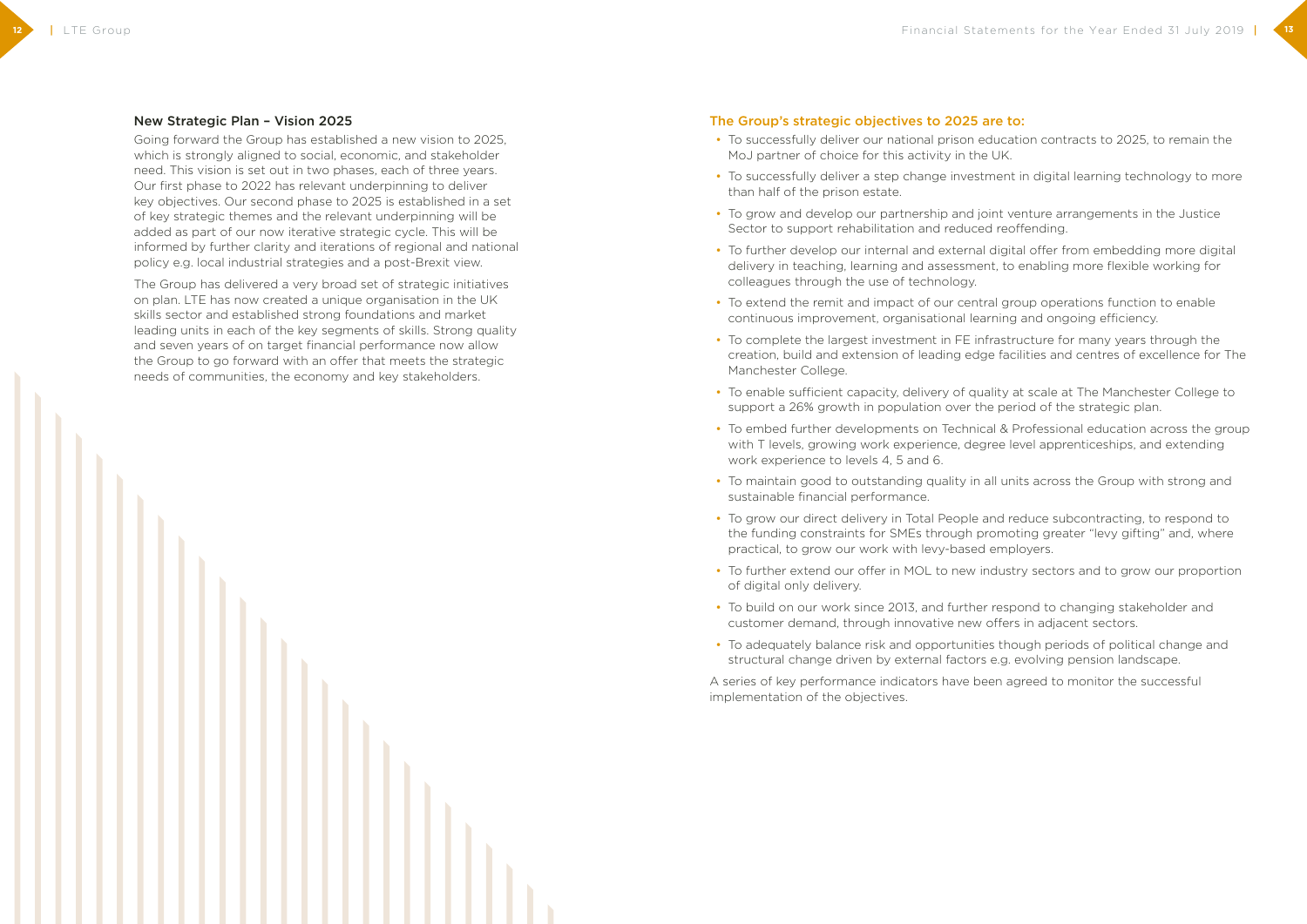### Key Performance Indicators

The Group is committed to observing the importance of sector measures and indicators and uses the FE Choices data available on the GOV.UK website which looks at measures such as success rates. The Group is required to complete the annual Finance Record for the Education and Skills Funding Agency ("ESFA"). The Group is assessed by the ESFA as having a "Good" financial health grading. The current rating of Good is considered an acceptable outcome and maintains a seventh year of a good rating with the key funding agency.

Indicators include: Financial health measures/benchmarks; Contract performance; Learner success rates.

#### Financial health score:

| <b>RATIO</b>                               | 2017/18 | 2018/19 | <b>2019/20 BUDGET</b> |
|--------------------------------------------|---------|---------|-----------------------|
| Adjusted current ratio                     | 1.59    | 57ء     | 1.58                  |
| EBITDA as % to income - education specific | 6.42%   | 7.31%   | 7.53%                 |
| Borrowing as % to income                   | 12.03%  | 21.67%  | 26.86%                |
| <b>Score</b>                               | Good    | Good    | Good                  |

#### Contract performance

The table below shows, for each of the Group's main funding body grants, the actual contract performance (per the final ILR – R14) compared to the contract allocation:

2. The full contract for ESFA AEB recurrent grants is £17.9m; the contract performance includes 'Adult Discretionary Learner Support Funding and Additional Learning Support'. This is prior to the move from ESFA to GMCA for commissioning.Adult Education Budget (R14) – There was a 105% achievement of the Adult Education Budget (including Discretionary Learner Support) allocation.

| <b>FUNDING STREAM</b>                                                             | 2018/19                                    |                            |  |
|-----------------------------------------------------------------------------------|--------------------------------------------|----------------------------|--|
|                                                                                   | <b>Current actual -</b><br>final ILR (R14) | <b>Contract Allocation</b> |  |
| ESFA programme funding (16-18 and 19-24 students with<br>an LDA or EHCP) - note 1 | £23,347,099                                | £24,156,006                |  |
| Adult Education Budget (Incl. ALS, DLSF) - note 2                                 | £18,786,286                                | £17,912,713                |  |
| OLASS 4 Contract (contract ending 31 March 2019) - note 3                         | £50,908,500                                | £51,011,371                |  |
| PEF Contract (contract commenced 1 April 2019) - note 4                           | £21,156,141                                | £21,156,141                |  |
| <b>Other Prison Contracts</b>                                                     | £17,698,743                                | £17,698,743                |  |
| Total People - ESFA 11872 - note 5                                                | £10,996,974                                | £8,781,957                 |  |
| Total People - ESFA 11365                                                         | £780,989                                   | £907,813                   |  |
| Total People - ESFA 10720                                                         | £2,062,078                                 | £2.385.567                 |  |

1. The full contract for ESFA recurrent grants is £27.1m. This comprises the programme funding as above and includes formula protection funding, high needs, additional targeted grants (Strategic College Improvement Fund and Capacity Development Fund) and student financial support funding.

16-18 Classroom Learning – There was a 98% achievement of the ESFA learner number target and a 99.7% achievement of the programme-funding target.

- 3. OLASS 4 contract 99.8% achieved, contract closed with HMPPS final reconciliation signed off July 2019.
- 4. PEF contracts commenced 1st April 2019.
- 5. ESFA 11872 contract allocations for 2018/19 do not reflect non-procured Levy paying activity, as this is not delivered on a government contract basis.

### Success Rates Table

| <b>DIVISION / SUBSIDIARY</b>    | AGE                      | <b>LEVEL</b>            | <b>EDUCATION AND TRAINING - OVERALL</b><br><b>ACHIEVEMENT (SUCCESS) RATE</b> |         |         |                                        |
|---------------------------------|--------------------------|-------------------------|------------------------------------------------------------------------------|---------|---------|----------------------------------------|
|                                 |                          |                         | 2016/17                                                                      | 2017/18 | 2018/19 | 2018/19<br><b>Potential</b><br>maximum |
| The Manchester College - note 1 | $16-18$                  | All Levels              | 81.3%                                                                        | 86.4%   | 89.0%   |                                        |
| The Manchester College - note 1 | $19+$                    | All Levels              | 90.1%                                                                        | 92.4%   | 93.5%   |                                        |
| The Manchester College - note 1 | All<br>Ages              | All Levels              | 86.6%                                                                        | 90.1%   | 91.7%   |                                        |
| $UCEN$ – note 2                 | All                      | All                     | 63.5%                                                                        | 72.2%   | 73.6%   |                                        |
| Novus - note 3                  | $\overline{\phantom{0}}$ | <b>Prison Education</b> | 95.0%                                                                        | 94.0%   | 95.0%   |                                        |
| Total People - note 4           |                          | Apprenticeships         | 66.4%                                                                        | 68.9%   | 65.2%   | 66.7%                                  |

| <b>DIVISION / SUBSIDIARY</b>    | <b>AGE</b>               | <b>LEVEL</b>            | <b>EDUCATION AND TRAINING - OVERALL</b><br><b>ACHIEVEMENT (SUCCESS) RATE</b> |         |         |                                        |
|---------------------------------|--------------------------|-------------------------|------------------------------------------------------------------------------|---------|---------|----------------------------------------|
|                                 |                          |                         | 2016/17                                                                      | 2017/18 | 2018/19 | 2018/19<br><b>Potential</b><br>maximum |
| The Manchester College - note 1 | $16 - 18$                | All Levels              | 81.3%                                                                        | 86.4%   | 89.0%   |                                        |
| The Manchester College - note 1 | $19+$                    | All Levels              | 90.1%                                                                        | 92.4%   | 93.5%   |                                        |
| The Manchester College - note 1 | All<br>Ages              | All Levels              | 86.6%                                                                        | 90.1%   | 91.7%   |                                        |
| $UCEN$ – note 2                 | All                      | All                     | 63.5%                                                                        | 72.2%   | 73.6%   |                                        |
| Novus - note 3                  | $\overline{\phantom{0}}$ | <b>Prison Education</b> | 95.0%                                                                        | 94.0%   | 95.0%   |                                        |
| Total People - note 4           |                          | Apprenticeships         | 66.4%                                                                        | 68.9%   | 65.2%   | 66.7%                                  |

2016/17 and 2017/18 is National Achievement Rate Table Data.

The NARTs are summary indicators of performance in apprenticeships and education and training. Individual providers use the data to benchmark their own targets and actual performance.

consequently a direct year on year comparison does not exist. For meaningful year on

- 1. 2018/19 rate unconfirmed derived from ProAchieve
- 2. HE24 HE Performance Indicators
- 3. 2018/19 data included the ending of OLASS contracts and procurement of PEF, year analysis, only sites retained are included within the data set.
- 4. 2018/19 rate unconfirmed. Total People has the potential to further improve the success rates by a further 1.5% as a result of the ESFA extending the deadline for rates.
- 5. The above table includes all classroom-based provision.

completions beyond the 31st July. In 2018/19 providers were able to include any end point assessments that were taken between August and October in their achievement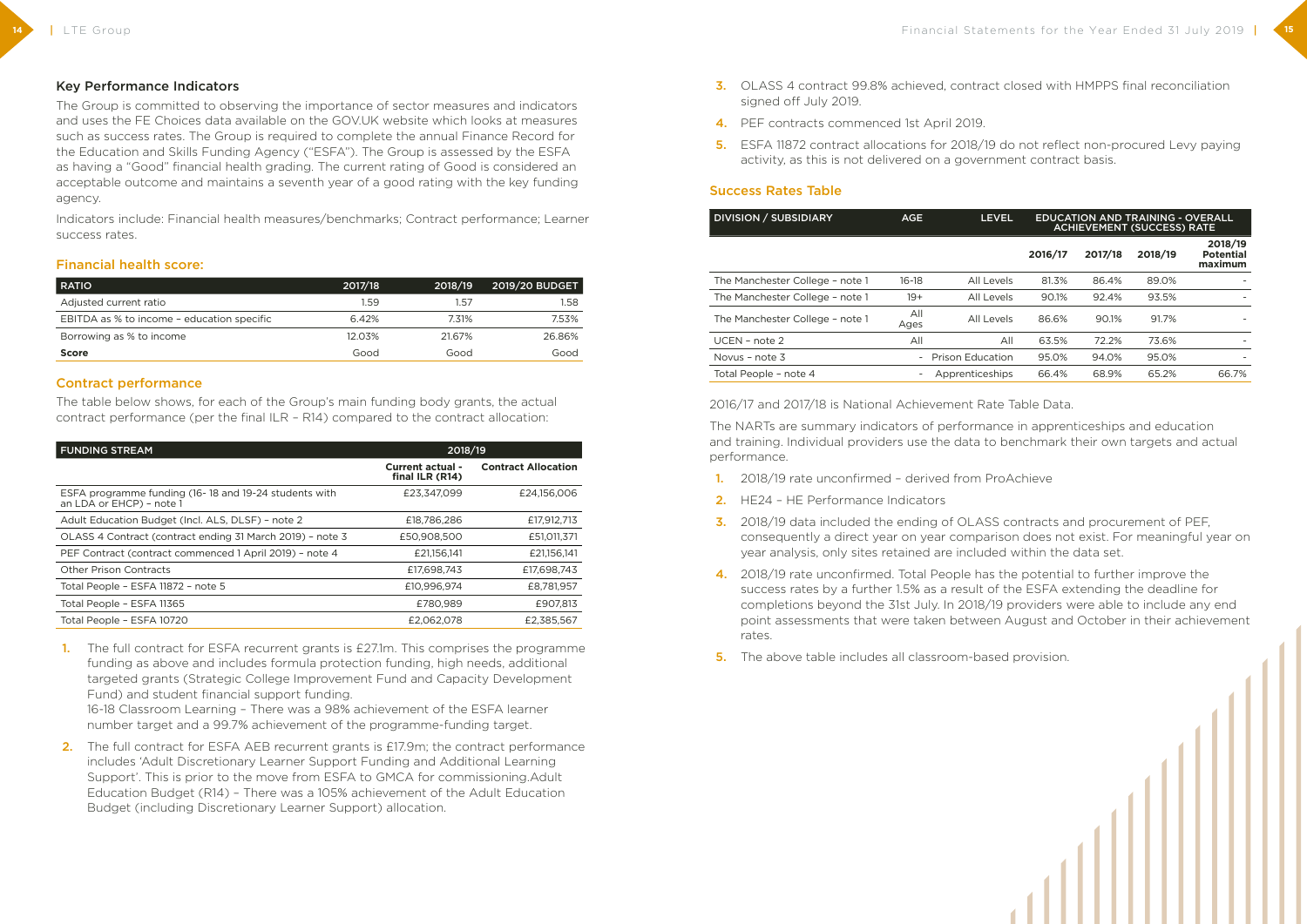## **FINANCIAL POSITION**

#### Financial results and objectives

The Group generated a surplus in the year of £2,022k (2018: £880k) which is in line with the budgeted surplus of £2,005k for the year and a good improvement on prior year results. This is equivalent to an EBITDA (education specific, as per ESFA guidance) of £12,721k (7.31% of turnover) compared to a budget of £12,560k (7.12%).

The year end cash balance of £9.1m is after funding more than £5m extra investment in the Group's estates strategy in advance of external funding being received. This is in line with the budgeted year end cash balance of £14.3m. The current ratio of 1.57 exceeds budget of 1.37. Finally gearing (debt as a percentage of income) is at 21.67% (budget 28.26%).

These results provide evidence and confirmation that the Group is meeting its financial objectives. These are to diversify income streams, through a broad offer that responds to multiple areas of demand, rather than solely traditional FE. To protect it from unforeseen changes in policy and the impacts resulting from any future changes in funding or political upheaval. To generate operating cash flows that can fund future rationalisation of our estate to improve the learner experience and deliver efficiencies in teaching and support costs. To generate sufficient income to enable maintenance and improvement of its estate to improve the learner, employer and customer experience.

This also enables the Group to execute its strategic plan and expand its reach to learners and other stakeholders in support of national and regional devolved government policies. To grow provision and add value to the lives of an increasing number of learners. Finally the Group wishes to maintain, or enhance the confidence of funders, suppliers, bankers and auditors.

The Group (excluding minority interest share in Novus Cambria) has accumulated reserves of £55.6m (2018: £59.7m) including the pension deficit liability of £30.9m (2018: £21.0m) and cash balances of £9.1m (2018: £15.1m). The Group maintains reserves to ensure financial viability and to meet future liabilities, such as the repayment of loans, and pension fund deficits.

The Group has diversified its income streams and reduced reliance on the traditional education sector funding bodies for its principal funding source, largely from recurrent grants. In 2018/19 the FE funding bodies provided 31.4% of the Group's total income, with AEB income accounting for 9.3%. AEB income to be devolved to The Great Manchester Combined Authority in 2019/20.

The LTE Group is the parent company of Novus Cambria which is a private company limited by guarantee without share capital with two members: LTE Group and Coleg Cambria. LTE Group controls 60% of the voting rights of the members while Coleg Cambria control 40%.

The LTE Group has four subsidiary companies, a group headed by Total People Holdings Limited. The principal activity of the Total People group of companies is to provide training in work based learning. Any profit generated can be gift aided to The LTE Group provided the company has sufficient distributable reserves. In the current year, the profit after tax generated was £35k. Further details of the subsidiary companies are stated in note 13.

The LTE Group is involved in a joint venture with Manchester City Council. The joint venture

company, Manchester Education and Training Limited, is a property company located in East Manchester. The company is also a registered charity limited by guarantee. Details are disclosed in the notes to the financial statements under related party transactions (note 23).

The Local Government Pension Scheme (LGPS) valuation for 2019 resulted in an actuarial valuation loss of £6.0m (2018: gain £9.8m) see note 22.

#### Cash flows and liquidity

The Group generated a positive operating cash inflow of £7.7m in 2018/19 (2017/18: inflow £0.3m).

#### Treasury policies and objectives

Treasury management is the management of the Group's cash flows, its banking, money market and capital market transactions; the effective control of the risks associated with those activities; and the pursuit of optimum performance consistent with those risks. The Group has a treasury management policy in place.

Short term borrowing for temporary revenue purposes is authorised by the Chief Executive Officer. Such arrangements are restricted by limits in the Group's Financial Memorandum agreed with the ESFA. All other borrowing requires the authorisation of the Corporation and shall comply with the requirements of the Financial Memorandum.

As at the 31st July 2019, borrowings in respect of the £22.0m Royal Bank of Scotland (RBS) facility stands at £15.75m. However, the Group has fixed the rate of interest for all the original £22.0m. Borrowings from Allied Irish Bank stands at £4.4m as at 31st July 2019. Borrowings from The Council of the City of Manchester (MCC) stands at £17.6m as at 31st July 2019.

Short-term cash requirements are monitored weekly, such that the Group minimises its borrowings and thereby interest charges and limits free funds for placing on the money markets where investment returns are poor. Going forward, the Group will be optimising the balance between its borrowings and money on deposit, which may result in lower end of month balances.

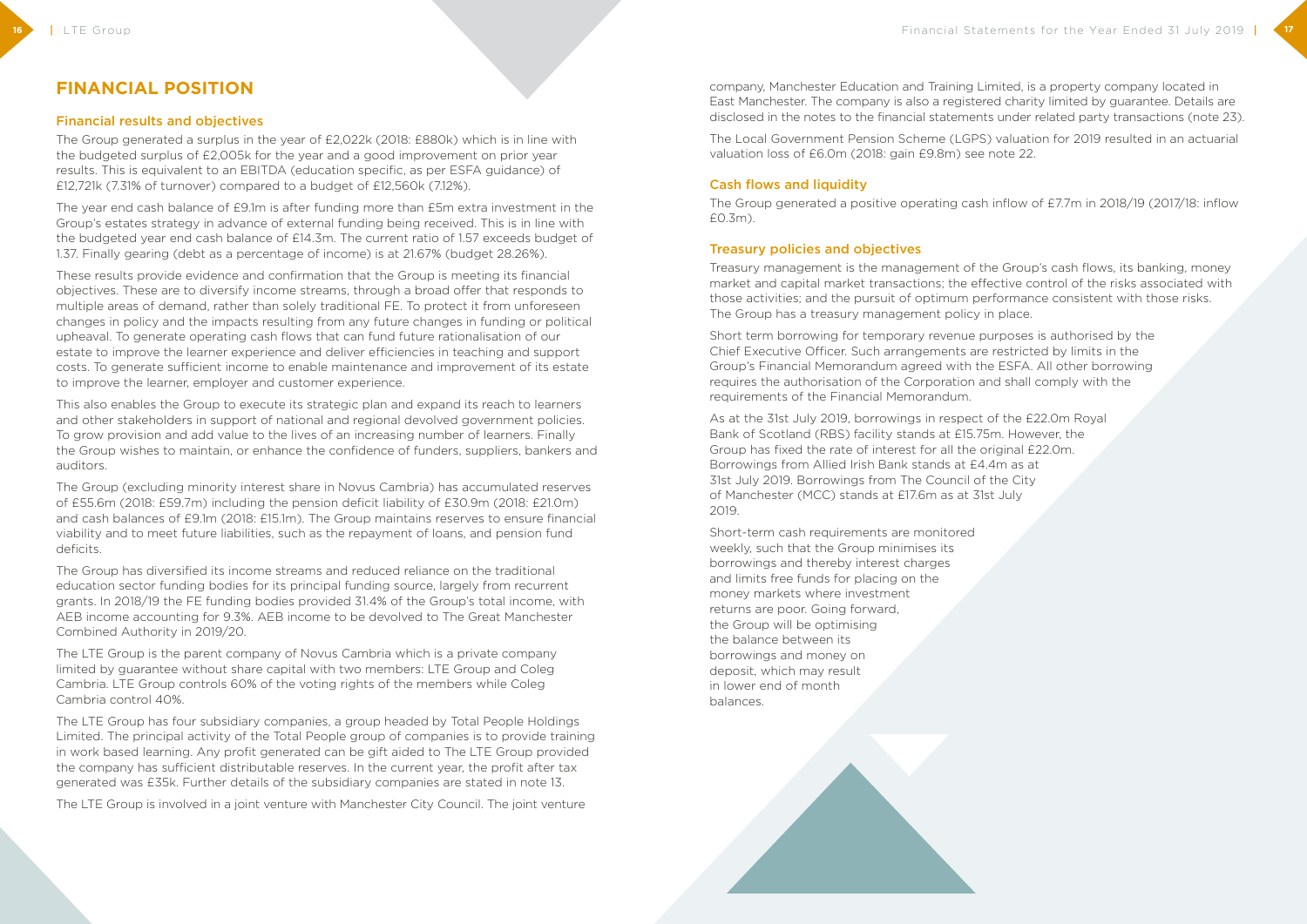#### Reserves policy

The Group recognises that its major sources of income are government funded and as such not explicitly guaranteed for a set period of years. To this end the Group has been diversifying its income streams so that there will be multiple funding sources – Education and Skills Funding Agency, Ministry of Justice, Apprenticeship Levy, Youth Justice Board, European Structural and Investment Funds, Welsh Assembly, devolved mayoral authorities and commercial income. Where possible, the Group will continue to develop medium to long term income streams as part of its strategic plans.

In the past few years, the Group has invested in the reshaping of the business, in response to government funding cuts and allocation changes. This has been achieved without reducing reserves or the need to secure additional finance arrangements with ESFA/Banks.

The Group (excluding minority interest share in Novus Cambria) has £55.6m (2018: £59.7m) of unrestricted reserves as at 31 July 2019, which the Group feels is adequate to implement any further reshaping required, should there be any further government funding cuts or allocation changes.

The current forward forecasts ensure clearance of bank covenants and have been tested with sensitivities that take account of reductions in funding as described above.

The level of reserves will be monitored and reported on within the monthly management accounts and reviewed by the Board of Governors.

The Board of Governors will review this policy annually or whenever there are significant changes in income or operating costs.

LTE Group financial health grading with the ESFA is Good, and has been for the past 7 years. Group banking facilities in support of this grading show a positive cash balance of £9.1m (2018: £15.1m) at year end and total debt owing of £37.7m (2018: £22.0m). There have been no significant events that have adversely affected financial health, for example notices of concern or recovery plans in place. Events after the reporting period (page 23) provides details of the new external funding that has been put in place post the balance sheet date, to fund the estates strategy.



The LTE Group has set a reserves policy which requires:

- Reserves be maintained at a level which ensures that LTE Group's core activities could continue during a period of unforeseen difficulty.
- A proportion of unrestricted reserves be maintained in a readily realisable form.
- It has sufficient resources to meet its liabilities as they fall due.

The calculation of the required level of reserves is an integral part of the organisation's planning, budget and forecast cycle. Our strategic plans involve delivering a breakeven or better yearend position each year with an operating cash contribution each year. This allied to our capital expenditure plans is intended to deliver an increasing year-on-year reserves position.

It takes into account:

- Risks associated with each stream of income and expenditure being different from that budgeted.
- Planned level of activity.
- Organisation's future commitments.

## **CURRENT AND FUTURE DEVELOPMENT AND PERFORMANCE**

#### Financial health

In 2018/19 the Group, via its brand Novus, remains the largest provider of offender learning and skills in England and Wales following its successful bid submissions in the Prison Education Framework (PEF) procurement. Novus was successful in 7 Lots maintaining and broadening its geographical presence with the new area of the West Midlands. The PEF contracts commenced on 1st April 2019 following the close out of the OLASS4 contract at the end of March 2019. In addition Novus continues to deliver across the Young People estate and the new build prison HMP Berwyn, currently working with 63,612 distinct learners.

Novus continues to build on its specialism in delivering programmes to offenders within secure environments and community settings and remains the sector leader for quality. The delivery approach is through an integrated and partnership method, working with all appropriate organisations in order to provide best value with a focus on local needs and employment or further training on release. Therefore, Novus has developed significant capacity, unrivalled experience, expertise and technical knowledge supported by a dedicated local and national infrastructure that facilitates an ability to provide a responsive and innovative approach based on individuals needs aligned to the specification of the service.

The successful outcome of the PEF tender process means that Novus has contracts in place of circa £61m for the next 4 years (with potential to extend for a further 2 years) commencing 1st April 2019.

Novus, is actively involved in bidding for new work in new geographic areas as well as expanding the breadth of our delivery. Strategic pipeline of projects include Ministry of Justice programmes for Prison Estate Transformation Programme (PETP) and Probation Services.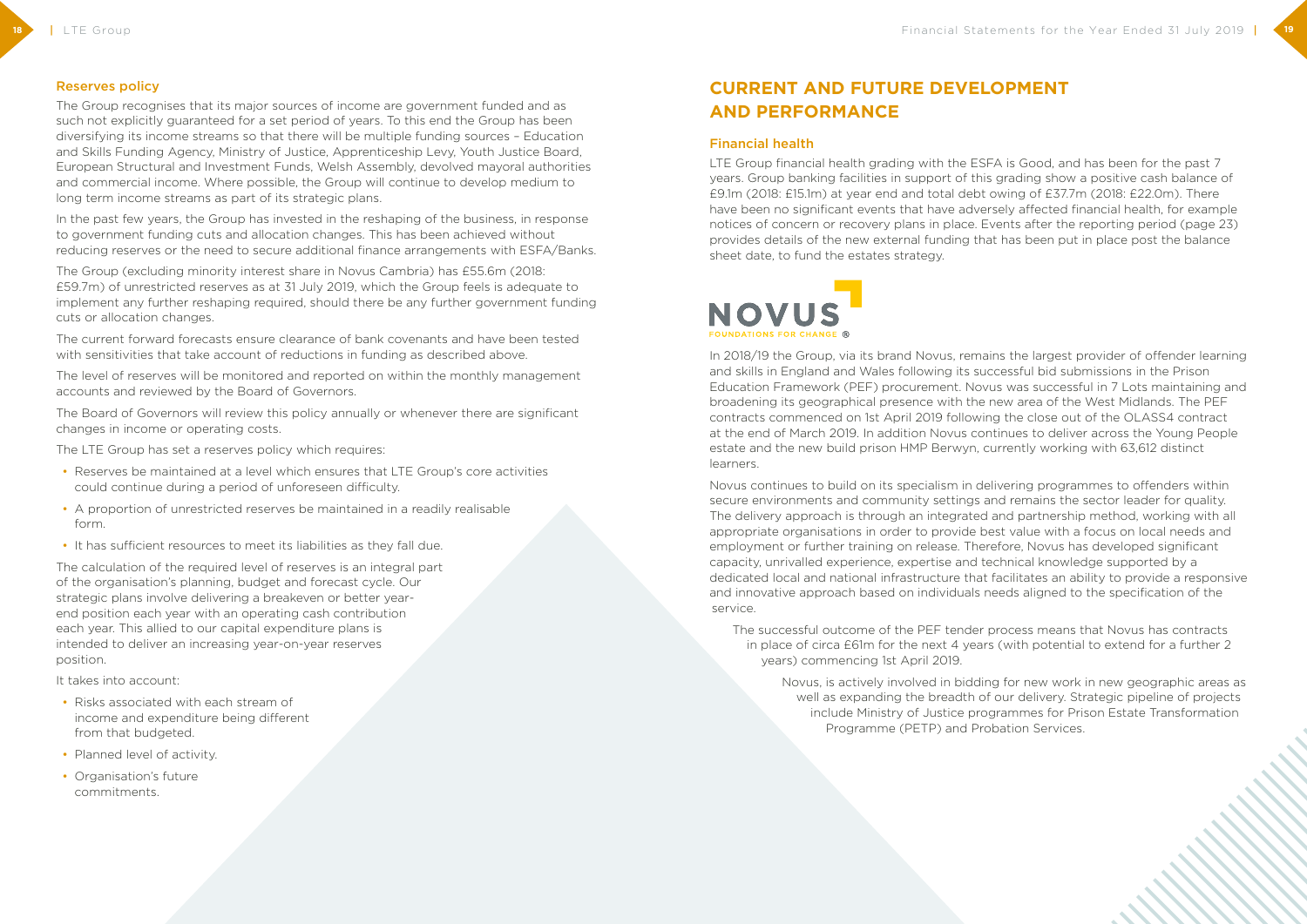

In 2018/19, the Manchester College cemented its place as the No1 place for learners in Greater Manchester (GM) and in the top 10% nationally.

An Ofsted inspection was carried out at The Manchester College in January 2019 with a 'Good' rating in all seven of the graded categories, and a 'Good' rating overall. This mirrors the College's self-assessment rating of 'Good'.

The College continues to offer a broad range of further and higher education curriculum, which both supports the local communities and compliments the Greater Manchester skills priorities; from Entry Level courses through to Higher Education degrees. Throughout 2018/19 curriculum teams have introduced new courses to accommodate employer demand and funding changes. There are now 21 employer developed and sponsored programmes and more than 4,000 work experience placements with employers for students on a study programme.

Employer engagement and involvement in curriculum development continues to grow. In terms of developing capacity to deliver student placements, the capacity to deliver fund is now in its second year. Its success has been shared at many good practice events across the country. Work placements and sponsored programmes continue with a differentiated four strand approach. Further investment has been made in the employability hub in the form of strengthened employer engagement team, which ensures that students on study programmes achieve opportunities to develop their employability skills within the workplace.

The college was successfully chosen as one of the Greater Manchester providers of T Levels for 2021. T Levels will be offered in Digital, Construction, Health and Care and Health Science, the planning of the transition year ready for 2020 is well underway. Other activities that broaden the life experiences of students occur routinely, including a student conference, hosting and achieving at World Skills competitions, excellent feedback from employers and outstanding enrichment opportunities, which includes volunteering, Duke of Edinburgh and charity work.

In 2018/19 the College has delivered activity that has generated £40.5m (ESFA Funding Contracts, excluding transitional funding) in funding body main allocation funding (2017/18: £39.9m). The College delivered approximately 40,023 (2017/18: 35,500) funded qualifications and approximately 6,970 (2017/18: 8,500) non-funded qualifications.

Students continue to prosper at the College. Education and Training Success rates using ESFA methodology rose again in 2018/19 from 90.1 per cent in 2017/18 to 91.7 per cent.



In January 2018, the group launched a new and unique Higher Education offer - UCEN Manchester - which has continued to recruit strongly in an increasingly competitive market. UCEN Manchester have added more new programmes, including their first Masters programme in September 2018, and is about to complete a comprehensive portfolio review to inform future curriculum strategy. This will include involvement in the development of the new Higher Level Qualifications (HTLs) currently being proposed by government as a clear progression route from T Levels.

UCEN has relatively quickly achieved TEF Silver status, and in 2018/19 has a National Student Survey (NSS) score of 81%. This is a 13 percentage points increase on the prior year.

The curriculum offer is subject to ongoing review and changes will continue to be implemented to meet all student requirements and needs, preparing students for careers rather than just courses and ensuring future employability.

In 2018/19 UCEN delivered 1,345 qualifications (2017/18: 1,370 qualifications).

Success rates for UCEN using duration analysis methodology rose from 72.2 per cent in 2017/18, to 73.6 per cent in 2018/19.

HE fees & advanced learner loans are areas of anticipated growth.

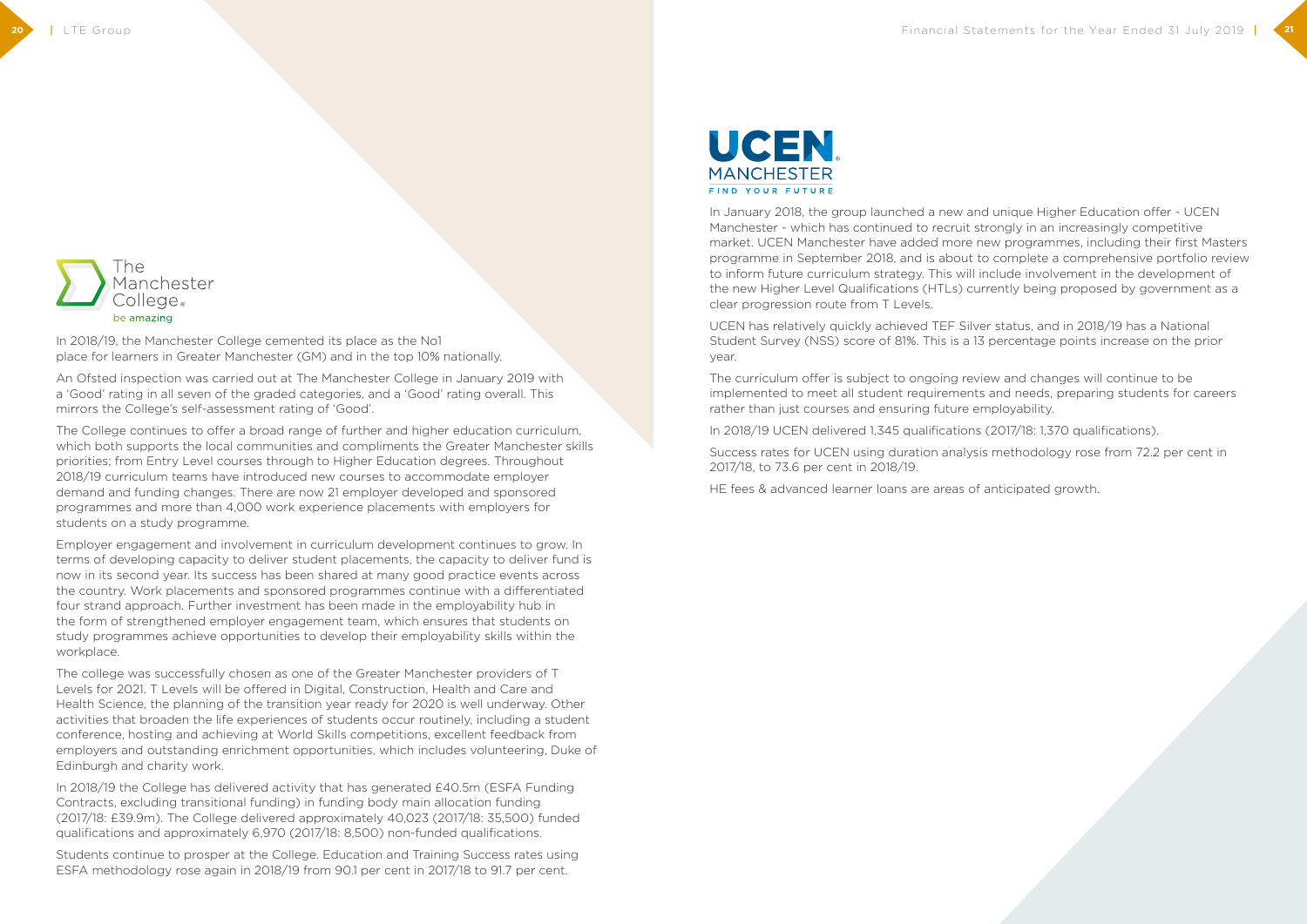

At a headline level, Total People held the broad overall position on most key measures in a complex and changing market for apprenticeships with the first significant cohorts of standards being delivered; and a continued slow response by employers to the environment as it now exists post the first two years of the apprenticeship reform agenda implementation.

Total People, following a strategic review of our apprenticeship provision and the changes introduced as part of the apprenticeship levy, delivers on the apprenticeship agenda on behalf of the LTE group.

Relationships with key national employers have been secured or grown in year alongside the existing provision. Levy income is now an important income stream with investment in key account managers to support this. In 2018/19, 55% of new activity was with levy paying customers (an increase from 40% in 2017/18 and 30% in 2016/17). This is expected to increase in 2019/20 reflecting the change in approach to funding as outlined in the strategic and operational risks.

Total People is performing steadily in a turbulent market. Performance in the period post the apprenticeship reforms has been better than the national sector position showing potential foundations to evolve and grow.

Total People engages constructively and contributes to the broader sector agenda through membership of the Association of

Employability and Learning Providers and the Greater Manchester Learning Provider Network; chairing the Cheshire and Warrington provider network; contributing to the Advisory Board of the Greater Manchester Provider network; as a Director of the Northern Skills Network and through attendance at the Association of Colleges national policy group on apprenticeships.

A strategy to diversify income away from reliance on government apprentice only funding has started well, with contract wins for Ministry of Justice, circa £1m. Direct delivery has risen from 51% to 61%, and sub-contractor reduced by 10%. The transition from frameworks to standards is progressing at pace.

Outlook is a year of change and alignment to the new structures, delivery models and new OFTSED inspection framework with investment and development from 2021.



We are progressing with the strategy to consolidate our provision on fewer campuses through the development of a centre of excellence model. This approach will deliver better learning and facilities for our students at a more economic cost for our stakeholders. The rationalisation of the Estate will improve the overall condition of the Estate and reduce property running costs in the coming years. Progress includes submission of Skills Capital Grant application to GMCA in August 2018 and City Centre site purchase.

MOL is an established learning and development provider with over 30 years' experience of designing and delivering professional qualifications.

MOL has seen significant price competition in its markets but has successfully improved its performance year-on-year, through new innovative online only programmes, developing new sectors and changing its delivery models.

A planned incorporation of MOL will better position the unit to offer Levy-based versions of new and existing products, which are now being demanded by employers.

#### Group Operations

Within the sector, Group Operations is considered to be a leading edge support function. It has, and will, continue to develop a number of key themes to ensure it continues to support the Group with thought leadership and efficient support services. Key initiatives being supported include the estates strategy, a review of terms and conditions called Project Connect, ongoing GDPR compliance, and the roll out of a substantial re-fresh of IT infrastructure and equipment for the PEF contract. Group Operations will continue to develop its systems, this will include an update to the Finance system, Business World, an extension of the HR system, iTrent, to Total People and an upgrade to the latest version known as "Electric", as well as further development of Power BI to support our marketing initiatives and learner enrolments and an upgrade to our online training system. There will also be significant digitisation of the enrolment process. As well as working to ensure we continue with our BSI accreditations held by the IT team (ISO 27001, 9001 and 22301) we will obtain Cyber Essentials+ and are looking to make good progress to ISO45001 for health and safety which we aim to obtain in 2020/21.

#### Estates strategy

#### Events after end of reporting period

Estates strategy progression; Design is progressing for Openshaw and City Centre with planning applications submitted and approved post year end. The disposals of Moston and St Johns are at negotiation stage with buyers and completion of sale anticipated in 2019/20. St Johns (net book value of £2.9m at year end) will then be leased back whilst the City Centre site is constructed.

External funding; Post the balance sheet date, the Group has agreed new debt funding facilities with Santander. These funds will replace the existing debt with RBS and AIB, and in addition will go towards funding the estates strategy. They take the form of a term loan and a development loan for a period of six years. The loans will be secured by charge over the newly acquired city centre site, and the Openshaw and Northenden campuses. In addition LTE is entering into an agreement with the GMCA for a skills capital funding grant, and with MCC for a bridging loan until disposal proceeds from the project are realised. These facility agreements and an inter creditor agreement will have been signed by mid-January 2020.

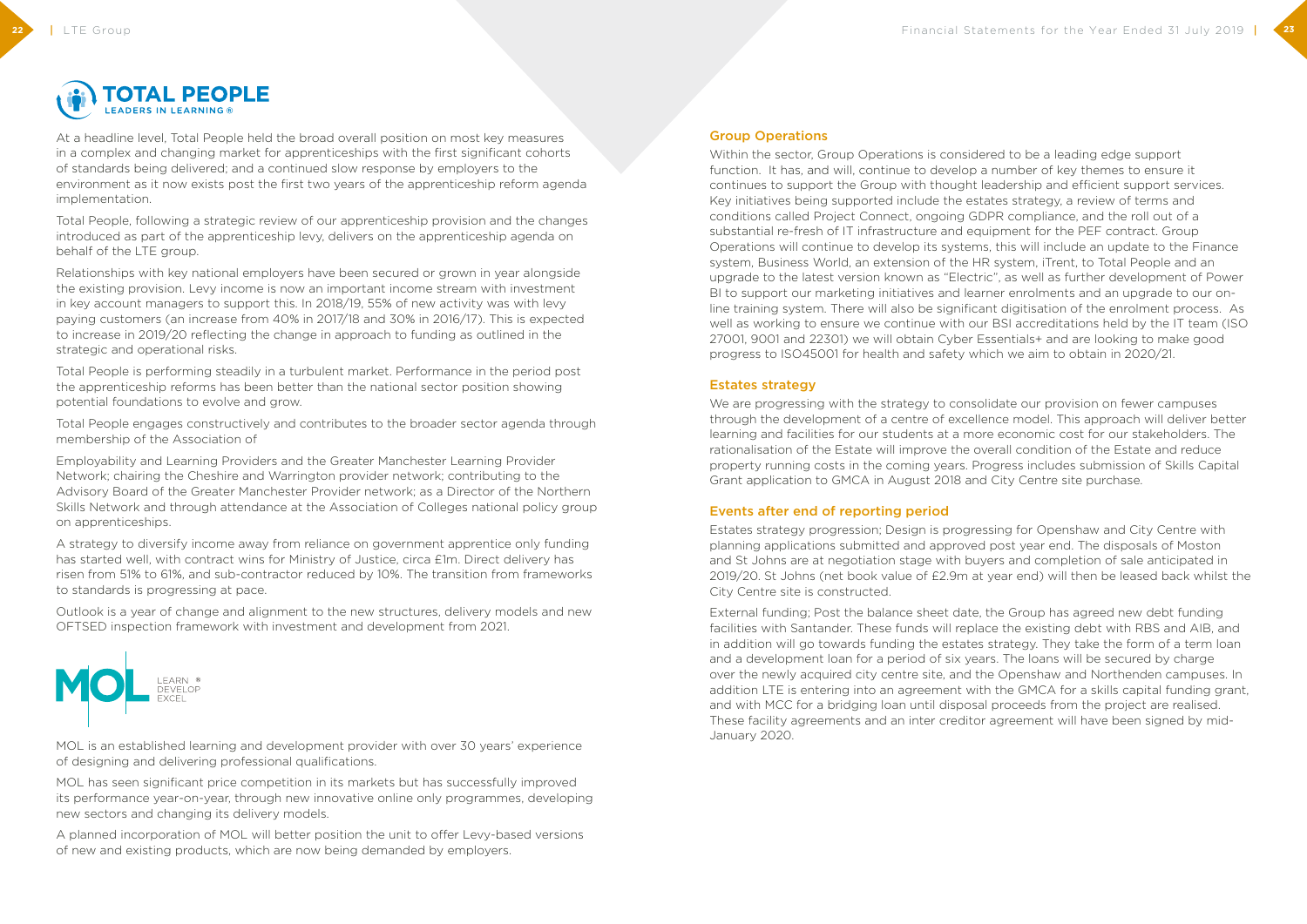## **RESOURCES:**

The Group has various resources that it can deploy in pursuit of its strategic objectives.

### Financial

The Group (excluding minority interest share in Novus Cambria) has £55.6m (2018: £59.7m) of net assets. This includes £30.9m pension deficit liability (2018: £21.0m) and long-term debt of £35.3m (2018: £20m). The decrease in Group net assets of £4.1m is primarily due to the actuarial loss in the year of £6.0m, offset by the surplus generated of £2.0m.

#### People

At year end, the Group has 3,692 people in post (excluding associates), of whom 2,400 are teaching staff.

In addition, Note 7 to the financial statements discloses the average monthly number of persons employed by the Group and Corporation during the year, expressed as full-time equivalents.

#### Senior Leaders' pay

While the Board acknowledges the scale, scope and complexity of the Group, our position as the largest integrated provider in the UK and the ongoing pressure to act commercially but for public benefit.

The Board is also clear that as a charitable organisation and social enterprise we do not aspire to remunerate at the maximum level in the sector.

Strategically the Board has sought to reduce the number of senior post holder roles across the group by more than 33% since 2011/12 (from 12 to 8), this has resulted in very significant savings in senior pay budgets during the period of our strategic plan.

The LTE Group Board has adopted AoC's Senior Staff Remuneration Code in April 2019 and will assess pay in line with its principles in future.



#### Our policies are:

third sector employers of similar size and scale and commercial organisations, including

- That all senior roles are benchmarked externally against recognised comparators and through nationally recognised methods such as Hay (which is used for all colleagues). Such comparators will include other large FE college groups, HE institutions, other private training providers, who operate in the same or similar sectors.
- That senior leaders should, as a principle, have some of their reward at risk and linked to the impact and performance of the organisation.
- That senior pay levels are monitored to ensure that sensible ratios between front line staff and the most senior employees are within the guideline 1:12 ratio (from lowest to highest paid individuals in the organisation).
- That regular reviews of gender based pay are completed and that the Board's longstanding commitment to a living wage policy will be maintained.

The Board is also conscious of the need to attract and retain the right calibre of senior colleagues to ensure it can continue to deliver for all stakeholders.

As indicated above, the Committee assesses performance across a balanced scorecard of metrics. Each item has a level of threshold performance that needs to be met. The overall payment may be reduced if key financial performance targets are not achieved and thus impact affordability.

The range of factors used in the annual performance scorecard, which applies to all Senior Post Holders, includes measures on quality of delivery, financial performance, health and safety, people, learner and customer satisfaction and delivery of key strategic projects.

Having compared salaries externally, taken account of the performance of the organisation and that there were no changes in roles, the standard inflationary increase of 1% applied to all the organisation was applied to senior post holders' pay.

Relationship of CEO/Accounting Officer pay and remuneration expressed as a multiple:

CEO/Accounting Officer's basic salary as a multiple of the

CEO/Accounting Officer's total remuneration as a multiple

|                              | 2019 |
|------------------------------|------|
| e median of all staff.       |      |
| e of the median of all staff | 83   |

#### Governor remuneration

In accordance with the permission granted by the Charity Commission, modest remuneration of trustees was commenced in April 2018. The quantum of such remuneration is reviewed and set by an Independent Review Panel, with all members being external to LTE Group. For 2018/19 the membership of the panel comprised Mr C Memmott (Manchester Chamber of Commerce), Mr Richard Caulfield (AoC North west) and Mr Dave Powers (One Manchester).

Details are disclosed in the notes to the financial statements under related party transactions (note 23).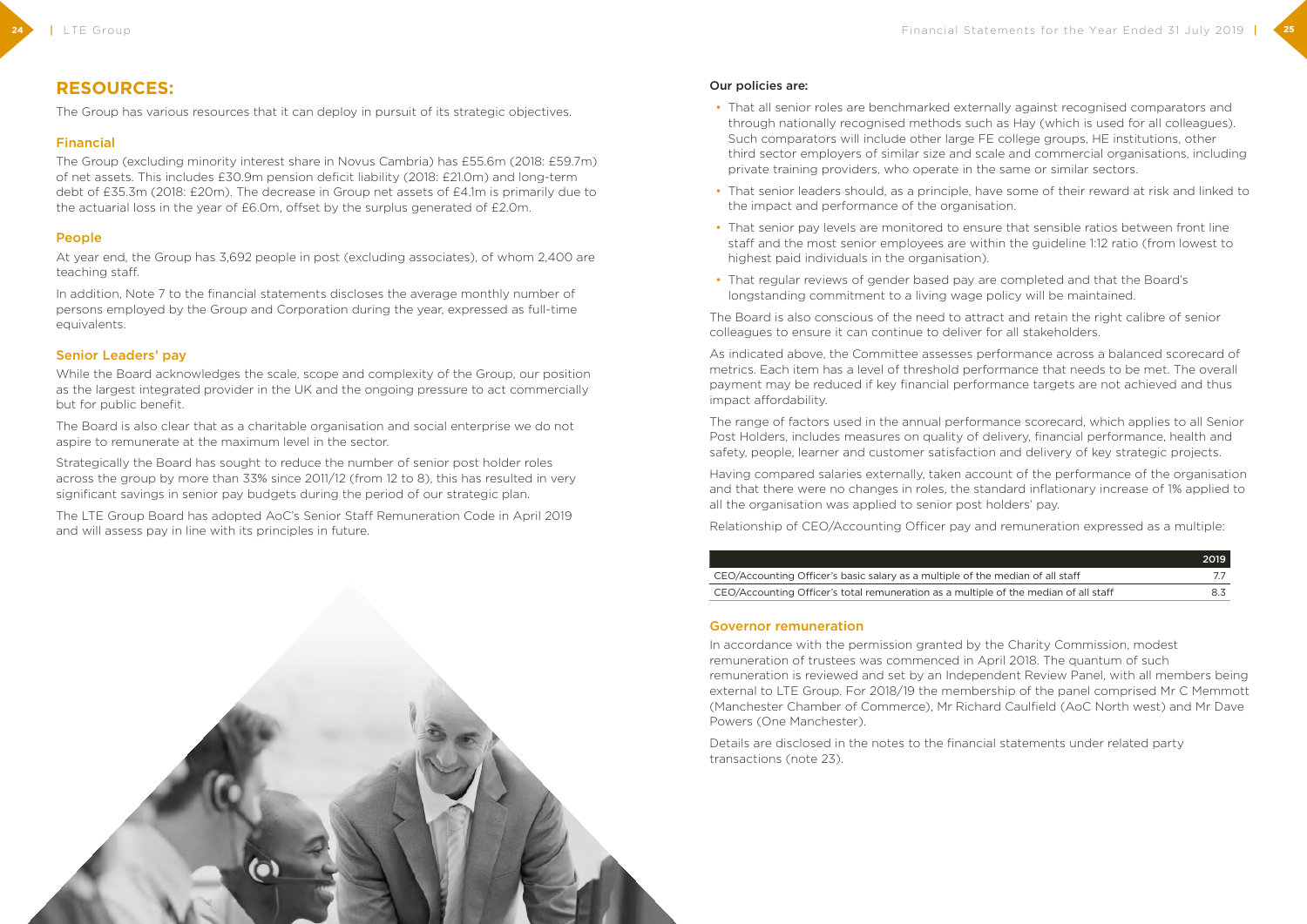#### Reputation

The Group and its constituent units have a strong reputation, and leading positions, locally and nationally. Newly developed and launched brands have established themselves quickly with strong identities in their relevant sectors.

The College remains a MATRIX accredited provider of its advice and support services which support individuals in their choice of careers, learning, work and life goals.

Novus maintains the leading quality position, and is a MATRIX accredited provider in every region of its operations.

In the Adult OLASS provision Novus demonstrated strong learner satisfaction, with 2018/19 survey (QDP) results showing that 89% (2018 – 90%, 2017- 88%, 2016 – 89%) of learners are satisfied with their study programme and 89% (2018 – 91%, 2017 & 2016 – 90%) are satisfied that they have made good progress.

Strong learner satisfaction survey (QDP) results show that 94% of students (93% in 2017/18 and 91% 2016/17) are satisfied with their study programme and 95% (94% 2017/18 and 93% 2016/17) are satisfied that they have made good progress. Furthermore, the majority of learners would recommend the College to a friend (4 points above national average and 2 points ahead of 2017/18). The College remains in the top quartile of colleges who students say are supporting them in the next step in their career (10 points ahead of national average). This shows that Student Satisfaction continues to improve year on year.

In June 2017, the Teaching Excellence Framework (TEF) Panel judged that "UCEN delivers high-quality teaching, learning and outcomes for its students. It consistently exceeds rigorous national quality requirements for UK higher education" and a descriptor of Silver was awarded. This is a good outcome and positions UCEN Manchester favourably in respect of current and potential students, and other key stakeholders as this is a national quality award. UCEN Manchester successfully applied to register with the Office for Students (the new higher education regulator) and was added to OfS Register in February 2019.

Student satisfaction at UCEN Manchester saw a significant improvement in 2018/19, as reflected in the results of the National Student Survey (NSS). This saw overall satisfaction improve by 13 percentage points to 81%, while satisfaction with both the Teaching and Learning and Learning Resources being rated at 84%. This places UCEN Manchester firmly amongst a number of prestigious Universities in terms of reputation and recognition.

Total People is a Grade 2 "good" provider as identified by OFSTED at inspection in May 2017. Total People is a MATRIX accredited provider, which provides assurance on the quality of the independent information, advice and guidance for both potential and existing customers.

MOL uses the learner feedback platform Feefo and is currently averaging 4.6 out of 5 stars (2017/18: 4.7 out of 5 stars), which a very positive rating. MOL provides professional courses for learners who are currently employed in their specialist field. The demands of work, life and study mean that learners are looking for a flexible programme that they can fit around their busy lives. MOL has introduced a number of live online programmes support by our Virtual Learning Environment that enhance that flexibility and have seen a steady increase of learners opting for this approach.

#### Trade union facility time



college to publish information on facility time arrangements for trade union officials at the college.

| <b>Percentage</b><br>of time | <b>Number of</b><br>employees |
|------------------------------|-------------------------------|
| <b>0%</b>                    | 10                            |
| 1-50%                        | 58                            |
| 51-99%                       | $\overline{2}$                |
| 100%                         | 0                             |
|                              |                               |



| <b>Total cost of</b><br>facility time | <b>Total pay bill</b> | <b>Percentage of</b><br>total bill spent<br>on facility<br>time |
|---------------------------------------|-----------------------|-----------------------------------------------------------------|
| £142,595                              | £98,556,280           | 0.14%                                                           |
|                                       |                       |                                                                 |



#### **7%**

#### Payment performance

The Late Payment of Commercial Debts (Interest) Act 1998, which came into force on 1 November 1998, requires Colleges, in the absence of agreement to the contrary, to make payments to suppliers within 30 days of either the provision of goods or services or the date on which the invoice was received. The target set by the Treasury for payment to suppliers within 30 days is 95 per cent. During 2018/19, on average LTE Group made payments to 95% suppliers within 17 days, well within the Treasury target of 30 days. The Group incurred no interest charges in respect of late payment for this period.

In the future reporting period, the Group anticipates changes in Government contracts that will result in an extension in payment terms. This, in turn, may impact on the Group's payment terms with sub-contractors.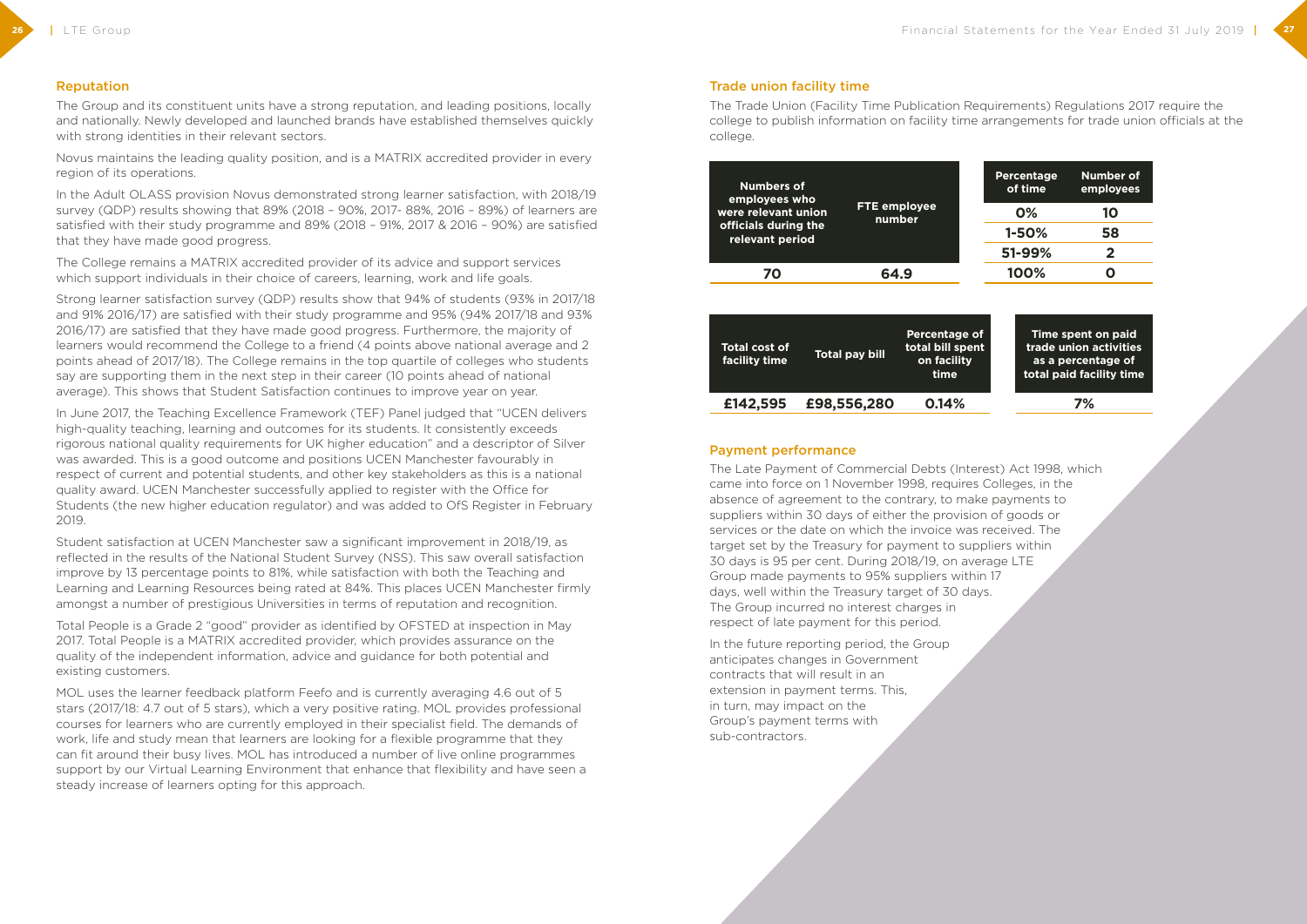## **PRINCIPAL RISKS AND UNCERTAINTIES:**

The Group has undertaken further work during the year to develop and embed the system of internal control, including financial, operational and risk management which is designed to protect the Group's assets and reputation.

Based on the strategic plan, the Risk Management Group undertakes a comprehensive review of the risks to which the Group is exposed. They identify systems and procedures, including specific preventable actions which should mitigate any potential impact on the Group. The internal controls are then implemented and the subsequent year's appraisal will review their effectiveness and progress against risk mitigation actions. In addition to the annual review, the Risk Management Group will also consider any risks which may arise as a result of a new area of work being undertaken by the Group.

A risk register is maintained at the Group level, which is reviewed at least annually by the Audit and Risk Committee, and more frequently where necessary. The risk register identifies the key risks, the likelihood of those risks occurring, their potential impact on the Group and the actions being taken to reduce and mitigate the risks. Risks are prioritised using a consistent scoring system. This is supported by a risk management training programme to raise awareness of risk throughout the Group.

Outlined below is a description of the principal risk factors that may affect the Group. Not all the factors are within the Group's control. Other factors besides those listed below may also adversely affect the Group.

### Strategic risks

These are the high level strategic risks:

Delivery of the Estates Strategy plans to provide the appropriate learning environments and improved overhead cost base to deliver the training and skills needs for our 2020/25 vision.

- Securing stakeholder support and funding
- Planning for and mitigations for any delays in the programme or overspends
- Delivering EBITDA to support debt service costs

#### Our position within the offender learning sector:

• We are diversifying via tender bids to protect against any change in focus that government policy may bring.

Further cuts in government funding: especially in ESFA funding at short notice makes it very difficult to manage the implementation of medium term strategies. There can be no assurance that government policy or practice will remain the same or that public funding will continue at the same levels or on the same terms.

• The Group has decreasing reliance on continued government funding through the further education sector funding bodies and through the Office for Students (OfS). In 2018/19, about 31.8% of the Group's revenue was ESFA and OfS grant funded and this level of requirement is expected to continue. The risk of reduced government funding is mitigated in a number of ways:

- Diversification in non-government funded income streams; direct and indirect contractual arrangements, growth in full cost recovery, Advanced Learner Loans, increased Higher Education learner numbers and specific bids and tenders.
- Focus wherever possible on securing longer term contracts, with multi-year income streams.
- By ensuring the Group is rigorous in delivering high quality education and training.
- Considerable focus and investment is placed on maintaining and managing key relationships with the various funding bodies, The Greater Manchester Combined Authority, and a host of regional and national trade bodies, such as AoC, AELP, IFS and more.
- Ensuring the Group is focused on those priority sectors that will continue to benefit from public funding and ensuring that the offer is in line with the Greater Manchester Skills needs.
- Regular dialogue with funding bodies and active participation in national consultations, such as the Augur review of post 18 education.
- Comprehensive review each year of the Higher Education pricing strategy and bursary offer.
- Diversification into new geographical regions, e.g. Wales, with our joint venture with Coleg Cambria, named Novus Cambria, to support justice sector delivery in Wales.
- Efficiency programmes linked to business systems (e.g. HR, Finance and Payroll).

#### Changes to government policy e.g. further changes to the Apprenticeship Levy Reforms.

- The apprenticeship reform Agenda introduced in May 2017 has led to a decline in delivery volumes within the sector. The Department for Education has published apprenticeship and levy statistics for June 2019 which identified there have been 361,000 starts between August 2018 and June 2019 (11 months). In comparison there were 369,700 starts between August 2017 and July 2018 (12 months), compared to 491,300 in 2016/17 and 503,700 in 2015/16. The latest information suggests a slight improvement from 2017/18 to 2018/19 but not to the level it was in 2015/16 prior to the reforms. The new reforms have led to a continued slowing of the market as employers are still exploring and understanding the new funding and delivery models being introduced.
- It continues to be early in the reform process cycle (2017 2020/21) and therefore still a challenge to make a definitive judgement on the direction of travel of the market. There are a number of key changes due in 2019/20, such as the introduction of the digital apprenticeship service to all employers in April 2020 and the cessation of all frameworks in July 2020. There have been some signs of increased employer engagement. There has also been a number of suggestions from key employer groups these have not been accepted or progressed by government. There have been some increased opportunity to "gift" and the reduced employer contribution. These changes are expected to be helpful, but the impact cannot yet be evidenced.

on how government could change the reforms to enable increased engagement, to date changes by the government to release more funding to non-levy employers through the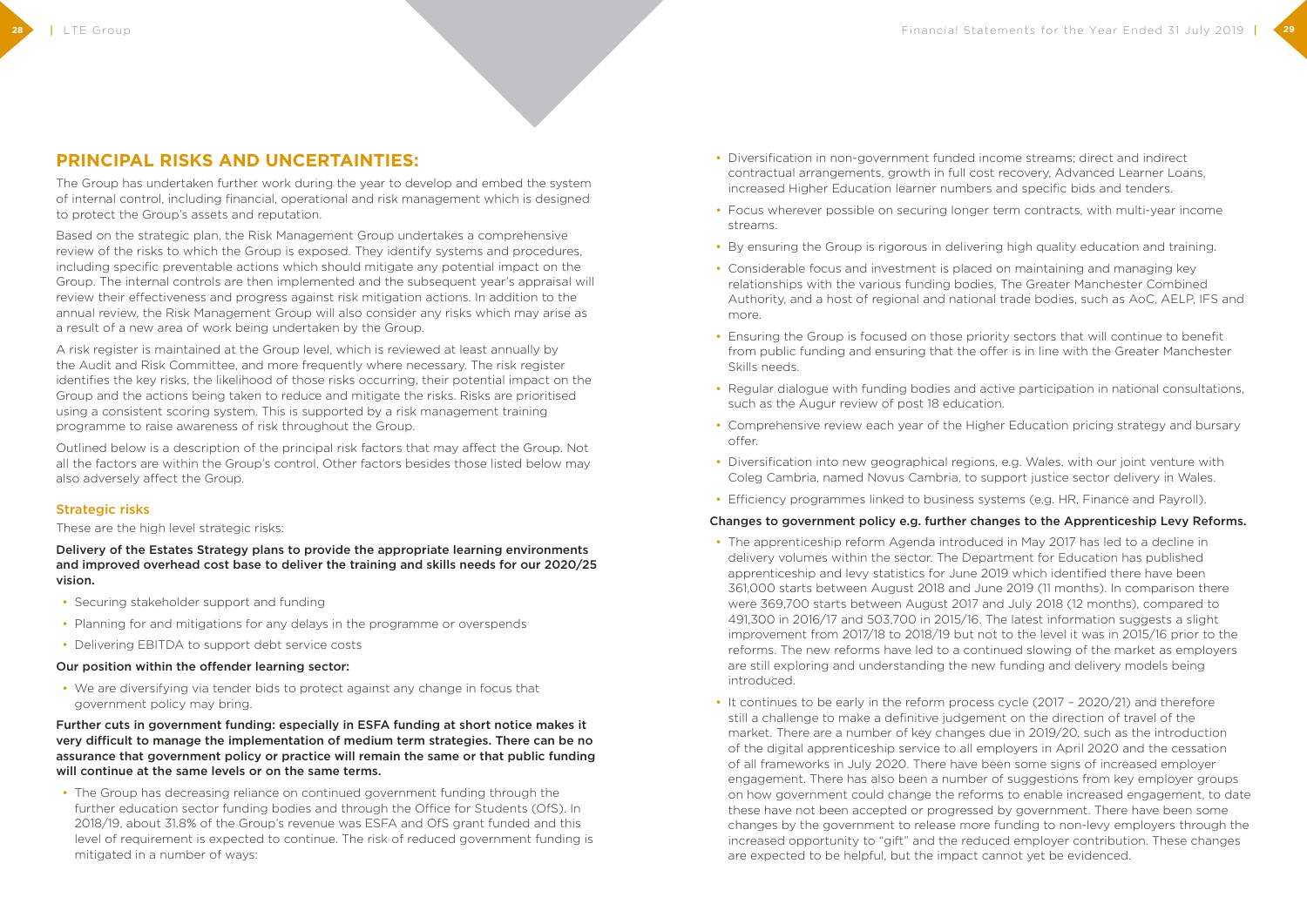#### Maintain adequate funding of pension liabilities.

- Teachers Pension scheme increases have been funded for two years. However, the Group will continue to consider its strategic options given the potential increases in both TPS and LGPS schemes.
- In line with the requirements of FRS 102, the Group's share of the Local Government Pension Scheme (LGPS) deficit is reported on the Group's balance sheet. In 2018/19, this deficit increased by £9.9m to £30.9m (2018: £21.0m). Throughout 2018/19, the Group maintained the required employer contribution set out by GMPF of 18.1% (2017/18: 18.1%). The GMPF reports (published on the LGPS Advisory Board website) show this contribution level set to continue through to 2020.
- The most recent actuarial valuation (the "funding valuation") carried out under Regulation 62 of the Local Government Pension Scheme Regulations 2013 was as at 31 March 2016. This valuation revealed that GMPF's assets, which at 31 March 2016 were valued at £17,325 million, were sufficient to meet 93% of the liabilities (i.e. the present value of promised retirement benefits) accrued up to that date.
- According to the Government Actuary Departments (GAD)'s first formal section 13 report on the 2016 triennial valuations, the LGPS is in a financially robust position and funds have vastly improved since 2013. The funding level of the LGPS under prudent local bases improved from 79% in 2013 to 85% in 2016 - which was in part due to large employer contributions as well as better returns on assets. On the GAD's best estimate basis, the scheme had a surplus of 106% in 2016 (93% in 2013) (source: https://www.professionalpensions.com/professional-pensions/ news/3063601/government-actuary-lgps-in-better-position-after-funds-makesignificant-progress).
- However, despite the above, in 2018/19 the amount recognised in the Group's consolidated statement of comprehensive income and expenditure (the "accounting valuation") in respect of the FRS 102 (28) pension charge and pension finance costs remained at £3.9m (2017/18: £3.9m), which is more than double the £1.75m charged in 2015/16.
- This difference between the ongoing funding valuation and the accounting valuation is due to the measurement criteria being based on different assumptions. Generally, the demographic assumptions used for both valuations are the same and determined every three years as part of the ongoing triennial valuation. The main area where funding valuations for our Funds and accounting valuations differ is in the derivation of the discount rate.
- Therefore, the Group Board and Executive Team are of the opinion that the FRS 102 accounting valuation of the current service cost, compared to the view of the GMPF scheme in general, is prudent approach to the health of the scheme (whilst acknowledging it is in line with the accounting requirements).

#### Operational risks

#### Income assurance

- The government managed a re-procurement exercise for non-levy apprenticeship delivery across the sector from April 2019 to March 2020. The current non-levy allocation for the sector for this period is much lower than is needed, and this includes the allocation to Total People. In response to this Total People have had to increase the expected in year income from levy customers, either through direct delivery or gifting, to deliver to the SME base, in particular in the priority areas of Cheshire, Manchester and Warrington. The introduction of the digital apprenticeship service for all employers from April 2020 may release some of the pressure on this allocation. If the gifting expectations are met, either directly or through engagement with hubs created by some of the combined authorities, this would also release the pressure on this allocation. The detail on the digital apprenticeship service has not yet been released. The gifting approach is new and not yet embedded.
- Devolution of the Adult Education Budget allocations to the Mayoral Combined Authorities creates opportunities, but also a challenge in transitioning to different commissioner arrangements. Active engagement in consultations, and with Greater Manchester Colleges Group, should mitigate any risk here.
- The new public HE body, the Office for Students (OfS), which replaces the existing teaching standards, market entry and widening participation functions carried out by widening access and outreach activities are funded in the future.
- The Group currently has debt of £37.7m, after making repayments in the year of £1.9m and securing a new loan of £17.6m (see note 17). After making appropriate enquiries, the Group considers that its consistently strong operational performance and robust forecasting and review processes would both allow the Group to extent its debt financing facility if needed, whilst maintaining sufficient headroom in its financial covenants.

HEFCE and the Office For Fair Access, may create some uncertainty in the way in which

#### Tuition fee policy

The co-funded fee assumption for adult further education provision remains at 50%. In line with the majority of other colleges, The Manchester College will increase tuition fees in accordance with the fee assumptions. However, fewer learners are assessed as co-funded as more fall into the Advanced Learner Loan category or are employed and eligible for full funding due to low wage.

Higher Education tuition fees are competitive locally and reviewed annually. For 2019/20 entrants all years' tuition fees range from £7,000 to £8,900, with the higher rate for the resource intensive subjects. The Teaching Excellence Framework rating of silver supports the College position versus competition favourably. As more fees are payable by loan it is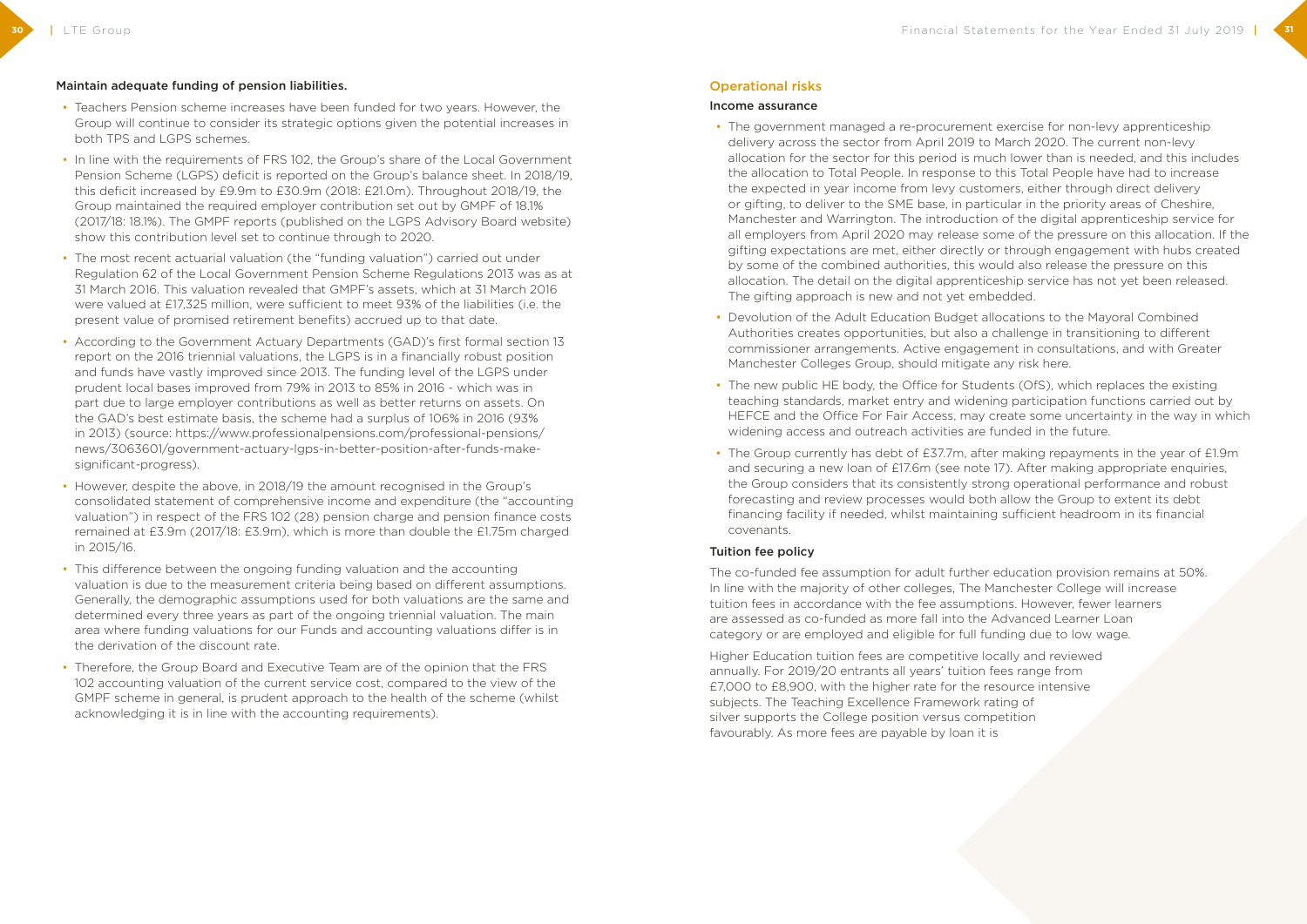- By ensuring the College is rigorous in delivering high quality education and training, thus ensuring value for money for students.
- Close monitoring of the demand for courses as prices change and careful management of any fee increases.
- Robust Student Loan and Credit control procedures.

uncertain the impact this will have on learner numbers.

This risk is mitigated in a number of ways:

#### Failure to maintain the financial viability of the FE Corporation

The Group's current financial health grade is classified as "Good" as described above. This is largely the consequence of a consistently strong operating performance, management of cash and delivery on strategic objectives across several years. Notwithstanding that, ongoing vigilance is needed to guard against government funding fluctuations, policy changes, or changes prompted by Brexit in any future Comprehensive Spending Review.

This risk is mitigated in a number of ways:

- By rigorous budget setting procedures and sensitivity analysis
- By including real and active financial contingencies in budgets
- Regular in year budget monitoring
- Robust financial controls
- Exploring ongoing procurement efficiencies
- Tendering for new contracts with a focus, where possible, on long term multi-year contracts
- Estates Strategy to rationalise the estate and generate operating efficiencies

#### Health and Safety

The number of RIDDOR incidents reduced by 11 (55%) in 2018/19, to 9 incidents (2017/18: 20 incidents).

#### *Policy and Arrangements*

- LTE Group business continuity plan
- Planned preventative maintenance scheme and compliance calendar

Stakeholders understand roles and responsibilities. Policies, procedures and guidance are appropriate to Group activities and available to stakeholders. Failure to deliver may result in non-compliance with regulatory requirements. An effective Safety, Health and Environment (SHE) policy provides direction and defines/communicates roles, responsibilities and authorities for identifying hazards, managing risks, preventing incidents and improving work processes. LTE Group will develop its organisational arrangements to

ensure: a sensible and proportionate approach to SHE management is evident; foreseeable risks are controlled; colleagues, learners, partners and visitors understand roles and responsibilities.

Additional Controls:

- ISO 45001 Accreditation
- ISO 45001 Surveillance Audits

#### *Communication and Engagement*

LTE Group encourages participation of colleagues, learners, partners and visitors. Positive behaviours are recognised and encouraged. The LTE Group encourage participation in SHE matters. Raise stakeholder awareness of SHE performance and requirements; Embed an understanding of hazard and risk; Encourage stakeholder participation in SHE initiatives; Communicate SHE performance and requirements to stakeholders.

Additional Controls:

- Introduction of Safety Committee meetings
- Inclusion of SHE on operational review agendas
- Monitor progress against KPI
- Improved staff recognition
- Greater emphasis on near miss and potential concern reporting

#### *Developing strong capability in Emergency Planning*

Emergency Plan has been developed and is progressing through approval. Training will commence following approval. A series of desktop reviews and full emergency practice drills will take pace to test effectiveness of arrangements.

Additional Controls:

#### Going concern

The Group believes it will be able to continue in operation and meet its liabilities taking account of the current position and principal risks. The Group has in place a six year financial plan to 2025, a subset of which is a three year financial plan submitted to the ESFA. This comprises of the current year actual/forecast and two budgeted years. Included within this three year plan is a detailed, integrated 24-month cash flow forecast, which links to the two budgeted years. The cash flow forecasts have been sensitised to take account of a number of reasonably possible scenarios, and are regularly updated and reviewed by both the executive team and governors. Our planning process is detailed and thorough and is again reviewed by executive team and governors with assumptions and sensitivities tested to ensure that there is headroom in our cash generation to cover any potential risks.

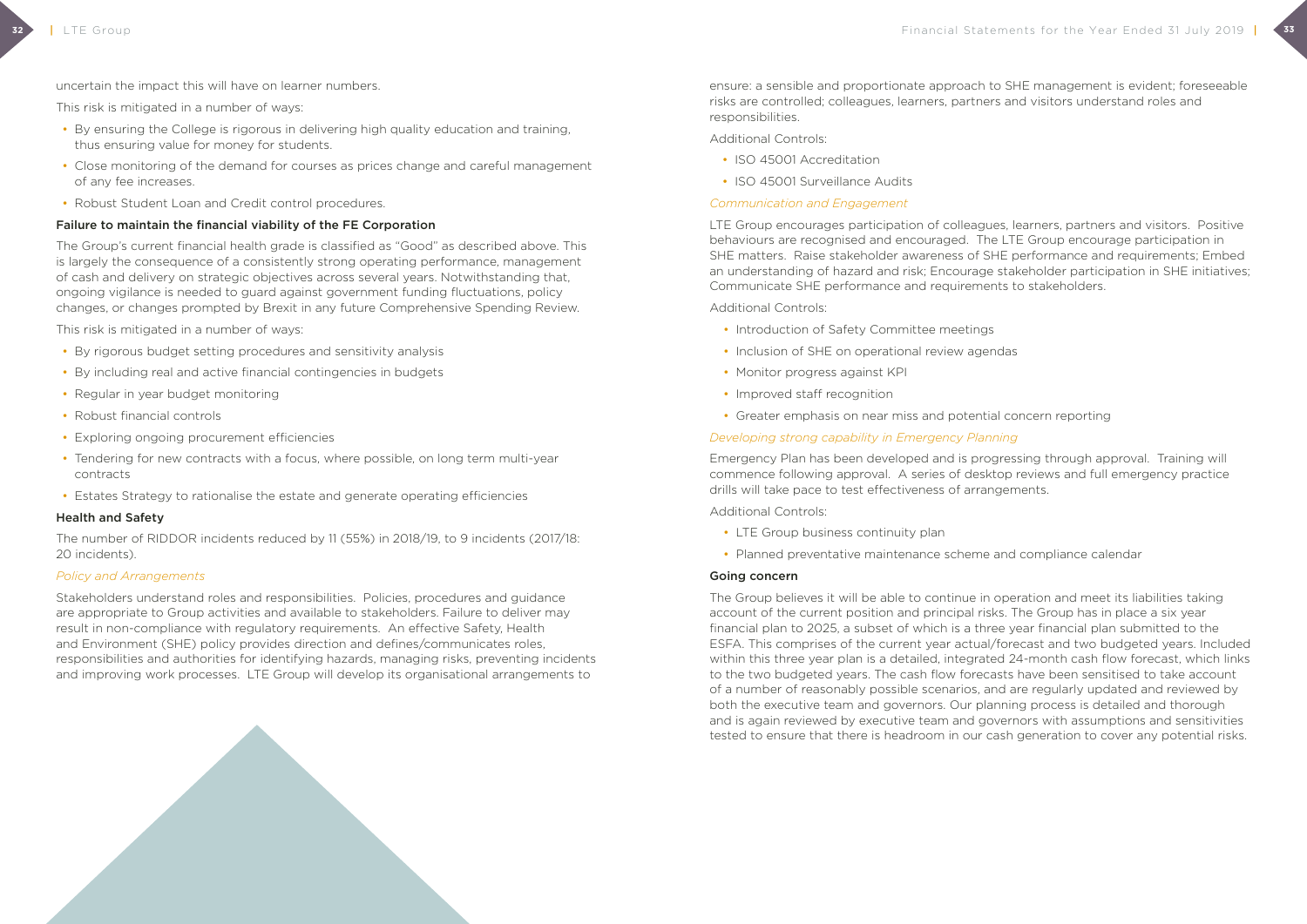Key risks such as reductions in funding, the introduction of the apprenticeship levy, the economic situation and our estates strategy have all been factored into our planning assumptions and mean that the going concern position has been well planned. As part of the process of securing the new external funding (see events after end of reporting period on page 23), these assumptions have also been subject to a due diligence process by potential debt and grant funders.

#### Brexit

The implications of the impending Brexit deadline for organisations are, in most cases, still not yet clear but the Group is continuing to review what the key implications and impacts are likely to be. Factors likely to be specifically relevant to the Group include the following:

- The availability of European Social Funds in the future or the replacement "Shared Prosperity Fund" and post-Brexit.
- Tuition fees from international students are anticipated to be minimal in future years.
- A likely positive impact post-Brexit, from restrictions of movement of labour, is a knock on impact to upskill, retrain and develop more UK residents to fuel economic growth.

Cambria, The Manchester College, UCEN Manchester, MOL and Total People. We intend to promote equality and prevent discrimination through our role as:

- An Education Service provider
- An employer
- Community and/or business partner

#### Equality, Diversity and Inclusivity

The LTE Group is committed to providing an environment where everyone is valued as an individual, and where learners and staff can work, learn, flourish and develop their skills and knowledge in an atmosphere of dignity and respect. One of the elements we encourage learners across the Group to focus on is progress. It is a key ingredient to their success, so it's important for our organisation to take positive steps forward too. It is heartening to see us build on the momentum of previous years by making progress with regards to equality, diversity and inclusivity in our Group.

Promoting equality is more than a statement of how we as a Group will meet statutory requirements, it is an essential part of how we operate and fundamental to the values and mission of our Group. They are a shared commitment across LTE Group, Novus, Novus

The scope of the Strategy covers the nine 'protected characteristics' defined in law:

- Age
- Disability
- Gender Re-assignment
- Marriage and Civil Partnership
- Pregnancy and Maternity
- Race
- Religion and Belief
- Sex
- Sexual Orientation

The overall purpose of the Strategy is to ensure that for each of the 9 protected characteristics listed the Group will:

- Eliminate discrimination, harassment and victimisation
- Promote equality of opportunity
- Foster good relations between people from different groups
- Celebrate what we have in common and capitalise on our diversity and recognise and take account of people's differences

It is also our job to continue to be ambitious in our goals for equality, diversity and inclusivity both for every student we teach and for every member of staff we employ. Through this Strategy we hope to characterise our vision to embrace our wider differences, respond to the changing political and legal landscape and ensure that we are furthering inclusivity in our policies and practice. We publish our Equality and Diversity updates annually online to ensure compliance with all relevant equality legislation including the Equality Act 2010. The Group also publishes its annual Gender Pay Statement in January, in accordance with legislation.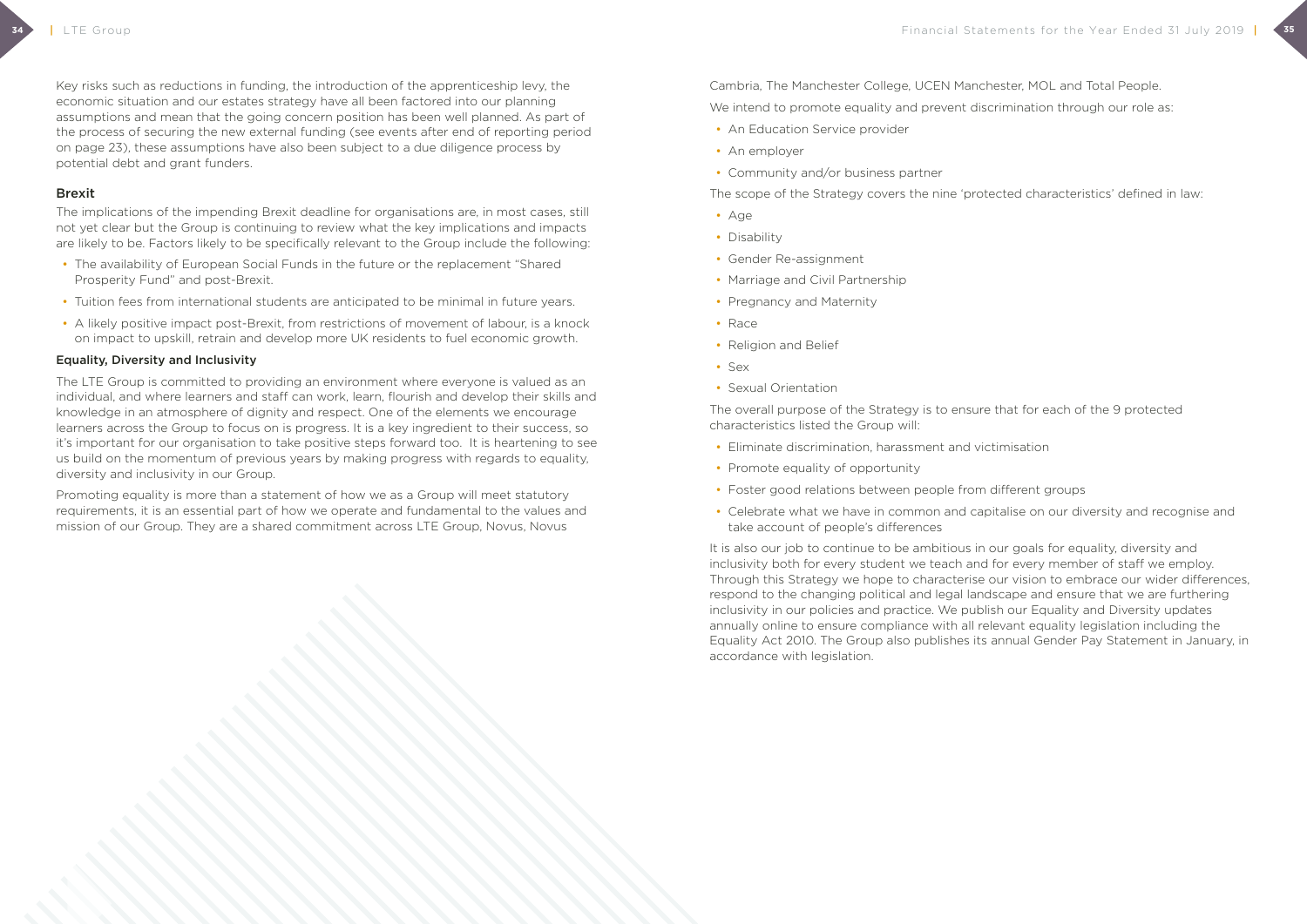#### Disability Confident

- The LTE Group is a Disability Confident employer and has undertaken to:
- ensure our recruitment process is inclusive and accessible
- communicate and promote vacancies
- offer an interview to disabled people
- anticipate and provide reasonable adjustments as required
- support any existing employee who acquires a disability or long term health condition, enabling them to stay in work
- make a difference for disabled people

We recognise that we have a responsibility to create an environment that promotes student and staff wellbeing and that proactively supports student and staff mental health. We:

The LTE Group seeks to achieve the objectives set out in the Equality Act 2010 (which brings together and restates the previous legislation in this area).

Each Operating Division complies with the Equality Act 2010 and the regulatory guidelines for its sector as appropriate, including funding regulations and MoJ guidelines for HM Prison Service.

#### Mental Health and Wellbeing

- Ensure that wellbeing and mental health work is led by a senior manager and supported by a member of staff with particular responsibility for mental health
- Have a wellbeing and mental health policy accompanied by a clear implementation action plan which is monitored regularly and reviewed annually
- Create an open and inclusive college ethos which includes respect and support for those with mental ill health
- Promote equality of opportunity and challenge mental health stigma through curriculum teaching and also promote wellbeing through enrichment activities
- Provide appropriate mental health training for staff
- Engage the student body on mental health and wellbeing by working with the Students' Union and other student representative bodies
- Ensure a consistent and positive approach to staff wellbeing
- Provide targeted individual mental health support and where appropriate signpost to independent, external support services procured by the college
- Provide relevant information to parents and carers
- Further develop our effective links with local health and voluntary sector mental health groups
- Promote the benefit that physical activity and sport has on mental wellbeing

#### Disclosure of information to auditors

The members who held office at the date of approval of this report confirm that so far as they are each aware there is no relevant audit information of which the Group's auditors are unaware. Each member has taken all the steps that he or she ought to have taken to be aware of any relevant audit information and to establish that the Group's auditors are aware of that information.

This Strategic Report was approved by order of the Corporation on 17 December 2019 and signed on its behalf, on 23 December 2019, by:



Councillor Sue Murphy CBE Chair of LTE Group Board

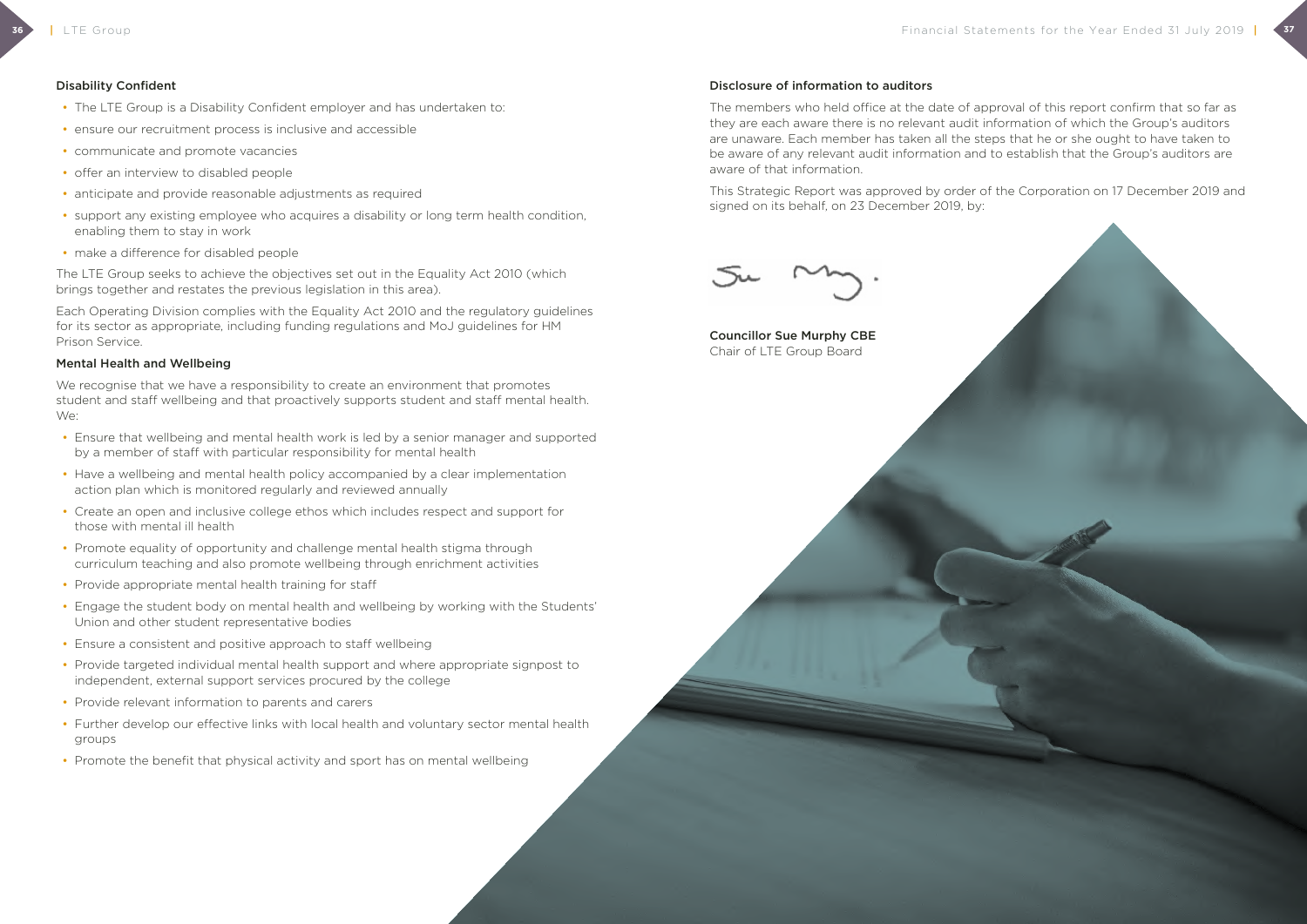# **STATEMENT OF CORPORATE GOVERNANCE AND INTERNAL CONTROL**

The following statement is provided to enable readers of the strategic report and financial statements of LTE Group to obtain a better understanding of its governance and legal structure. This statement covers the period from 1 August 2018 to 31 July 2019 and up to the date of approval of the strategic report and financial statements.

LTE Group endeavours to conduct its business:

- i. in accordance with the seven principles identified by the Committee on Standards in Public Life (selflessness, integrity, objectivity, accountability, openness, honesty and leadership);
- ii. in full accordance with the guidance to colleges from the Association of Colleges in Code of Good Governance for English Colleges ("the Governance Code");
- iii. including the Senior Post Holder Remuneration Code; and
- iv. having due regard to the UK Corporate Governance Code 2014 ("the Code") insofar as it is applicable to the further education sector.

LTE Group is committed to exhibiting best practice in all aspects of Corporate Governance and in particular LTE Group has resolved to adhere to and comply with the Code of Good Governance for English Colleges. It has not adopted and therefore does not apply the UK Corporate Governance Code. However, the corporate governance arrangements of the group draws upon best practice available, including those aspects of the UK Corporate Governance Code considered to be relevant to the further education sector.

In the opinion of the LTE Group Board, LTE Group has complied with all the provisions of the Governance Code, throughout the year ended 31 July 2019. The LTE Group Board recognises that, as a body entrusted with both public and private funds, it has a particular duty to observe the highest standards of Corporate Governance at all times. In carrying out its responsibilities, it takes full account of the Code of Good Governance for English Colleges which was published by the Association of Colleges in March 2015 and which was formally recognised by the Board of Governors in May 2015.

LTE Group is an exempt charity within the meaning of Part 3 of the Charities Act 2011. The Governors, who are also the Trustees for the purposes of the Charities Act 2011, confirm that they have had due regard for the Charity Commission's guidance on public benefit and that the required statements appear elsewhere in these financial statements.

#### Corporation performance

The Corporation carried out a self-assessment of its own performance for the year ended 31st July 2019 and concluded that the Corporation had undertaken its duties and responsibilities to a high standard during the year 2018/19.



The composition of the LTE Group Board is set out on pages 40 and 41. It is the Board's responsibility to bring independent judgment to bear on issues of strategy, performance, resources and standards of conduct.

The Group Board is provided with regular and timely information on the overall financial performance of LTE Group together with other information to enable it to discharge its strategic and statutory responsibilities under s.18 of the Further and Higher Education Act 1992. This includes information on performance against funding targets, proposed capital expenditure, estates strategy, quality matters and related matters such as risk, health and safety and environmental issues. The Group Board meets quarterly.

The Group Board conducts its business through a structure of Divisional Boards and cross group Committees. Each Board and Committee has terms of reference, which have been approved by the Group Board. For 2018/19 the Divisional Boards were: The Manchester College, UCEN Manchester, Novus and Group Operations. The cross group Committees were: Audit & Risk, Appointments, Governance, Remuneration and the Investment and Estates Strategy Group. From time to time the work of the Board may be augmented by Single Task Groups (STG), established under generic terms of reference as required. No STGs were convened during 2018/19.

In order to undertake effective and appropriate governance of the Group, the Group Board augmented the membership of Divisional Boards and cross group Committees with a number of co-optees with appropriate professional expertise.

Full minutes of all meetings, except those deemed to be confidential, are available on the LTE Group website www.ltegroup.co.uk or from the Legal & Governance Department at:

LTE Group, Whitworth House, Ashton Old Road, Openshaw Manchester M11 2WH

The Company Secretary & General Counsel maintains a register of the financial and personal interests of Governors and Co-optees. The register is available for inspection at the above address.

All Governors are able to take independent professional advice in furtherance of their duties at LTE Group's expense and have access to the Company Secretary & General Counsel, who is responsible to the Board for ensuring that all applicable procedures and regulations are complied with. The appointment, evaluation and removal of the Company Secretary & General Counsel are matters for the LTE Group Board as a whole.

Formal agendas, papers and reports are supplied to Governors in a timely manner, prior to the LTE Group Board meetings. Briefings are also provided on a regular but ad hoc basis.

The Group Board has a strong and independent non-executive element and no individual or group dominates its decision-making process. The Group Board considers that each of its non-executive members is independent of management and free from any business or other relationship which could materially interfere with the exercise of their independent judgement.

There is a clear division of responsibility in that the roles of the Chair of the LTE Group Board and the Chief Executive Officer of the LTE Group are separate.

There were four ordinary meetings of the LTE Group Board in 2018/19 (16 October 2018, 18 Dec 2018, 2 April 2019 and 16 Jul 2019) and three special meetings (6 and 8 February 2019 and 21 May 2019).

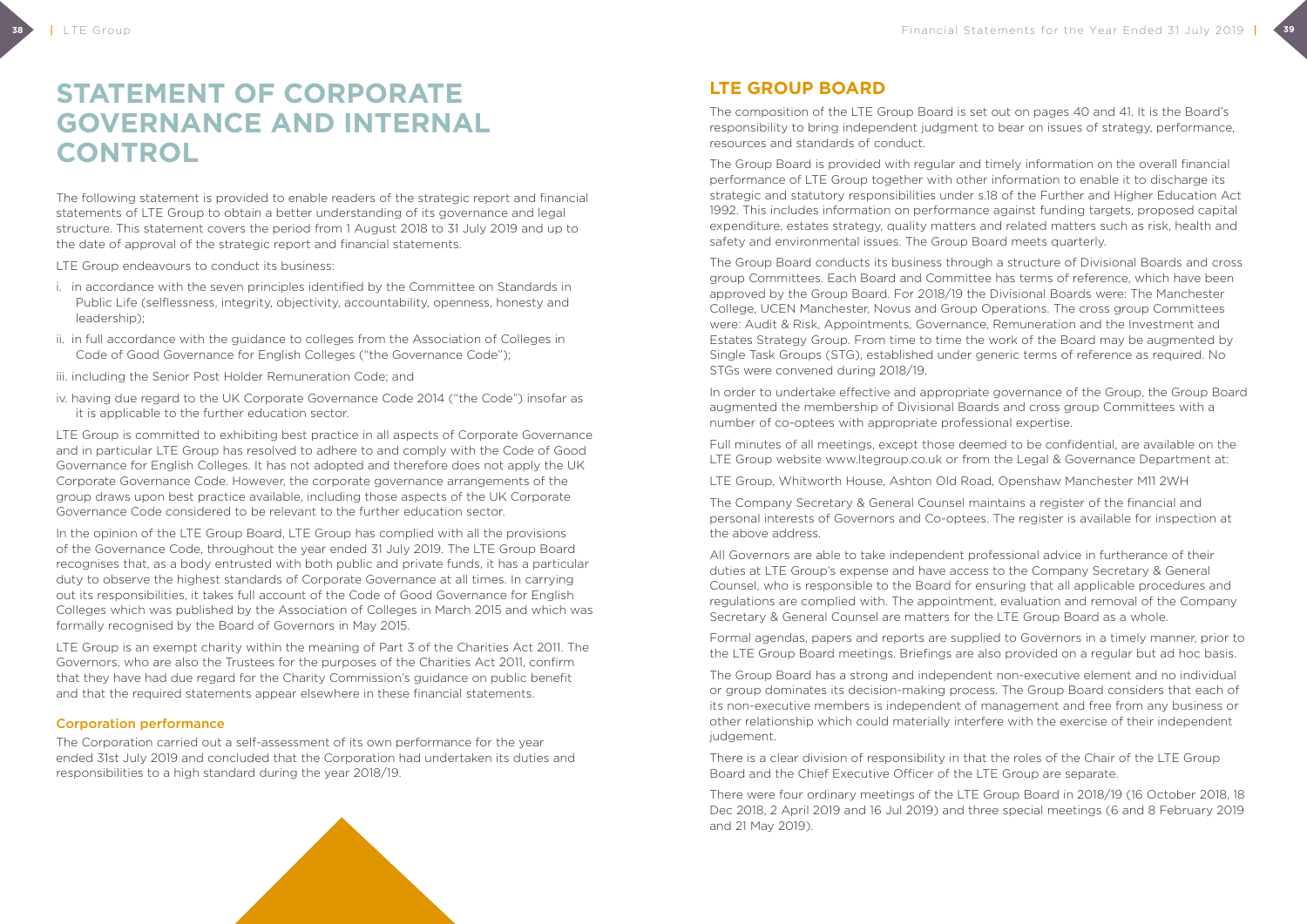**40**

## **APPOINTMENT TO THE LTE GROUP BOARD**

Any new appointments to the LTE Group Board are a matter for the consideration of the Group Board of as a whole. The Group Board has an Appointments Committee which is responsible for the selection and nomination of any new member for the Group Board's consideration (other than staff and student members). The Group Board is responsible for ensuring that appropriate training is provided as required.

Members of the LTE Group are appointed for three terms of office not exceeding three years.

Mr Paul Pritchard was elected as a staff governor with a term of office commencing on 1 September 2018

Ms Amina Bhodania was elected as a staff governor with a term of office commencing on 1 September 2018

Mr Philip Johnson was re-appointed for a further term from 8 December 2018

Ms Jenifer Burden was re-appointed for a further term from 8 December 2018

Cllr John Hacking was re-appointed for a further term from 13 September 2019

Cllr Sue Murphy CBE was appointed for a further term of office from 15 February 2019

Ms Kimoni Bell was re-appointed until the end of the academic year 2018/19

Ms Katrina Michel was appointed for a first term of office from 2 April 2019

Mr Tim Sargeant was appointed for a first term of office from 13 September 2019

Mrs Paula Cole was appointed for a first term of office from 16 July 2019

Ms Beth Rockey was appointed for the academic year 2019/20 on 15 October 2019

### **MEMBERS**

Those serving on the LTE Group Board during 2018/19 and up to the date of signature of this report are set out in the table below. This also lists which of the Boards of the subsidiary companies they served on during 2018/19:

| <b>NAME</b>             | <b>DATE OF</b><br><b>APPOINTMENT</b> | <b>TERM OF</b><br><b>OFFICE</b>                 | <b>END OF</b><br><b>MEMBERSHIP</b> | <b>REASON</b>               | <b>STATUS OF</b><br><b>APPOINTMENT</b> | <b>COMMITTEES</b><br><b>SERVED</b>                                       | <b>ATTENDANCE IN</b><br>2018/19 |
|-------------------------|--------------------------------------|-------------------------------------------------|------------------------------------|-----------------------------|----------------------------------------|--------------------------------------------------------------------------|---------------------------------|
| Ms K Bell               | 12.12.18                             | academic<br>year<br>end of<br>academic<br>year) | 31.07.19                           | End of<br>term of<br>office | Student<br>member                      | <b>UCEN MCR</b><br>Board                                                 | 9/9                             |
| Ms A<br><b>Bodhania</b> | 01.09.18                             | 3 years                                         |                                    |                             | Staff<br>member                        |                                                                          | 6/6                             |
| Ms J Burden             | 08.12.18                             | 3 years                                         |                                    |                             | External<br>member                     | TMC Board,<br>Governance                                                 | 11/13                           |
| Mrs P Cole              | 16.07.19                             | 3 years                                         |                                    |                             | External<br>member                     | Audit & Risk                                                             | 1/2                             |
| Cllr J<br>Hacking       | 13.09.19                             | 3 years                                         |                                    |                             | External<br>member                     | TMC Board.<br><b>UCEN MCR</b><br>Board,<br>Appointments,<br>Remuneration | 13/15                           |

| <b>NAME</b>                        | DATE OF<br><b>APPOINTMENT</b> | <b>TERM OF</b><br><b>OFFICE</b>  | <b>END OF</b><br><b>MEMBERSHIP</b> | <b>REASON</b>               | <b>STATUS OF</b><br><b>APPOINTMENT</b> | <b>COMMITTEES</b><br><b>SERVED</b>                                                                             | <b>ATTENDANCE IN</b><br>2018/19 |
|------------------------------------|-------------------------------|----------------------------------|------------------------------------|-----------------------------|----------------------------------------|----------------------------------------------------------------------------------------------------------------|---------------------------------|
| Mr P<br>Johnson                    | 08.12.18                      | 3 years                          |                                    |                             | External<br>member                     | Group<br>Operations<br>Board,<br>Novus Board.<br>Investment<br>& Estates<br>Strategy<br>Group                  | 14/15                           |
| Mr P<br>Lanigan                    | 25.05.18                      | 3 years                          |                                    |                             | External<br>member                     | Audit &<br>Risk, Total<br>People Ltd.<br>Remuneration                                                          | 13/15                           |
| Mr B J<br>Lynch                    | 12.12.17                      | 3 years                          |                                    |                             | External<br>member                     | Novus<br>Board, Group<br>Operations<br>Board, Total<br>People Ltd,<br>Governance                               | 19/20                           |
| Ms K<br>Macdonald                  | 24.05.18                      | 1 year                           | 01.06.19                           | End of<br>term of<br>office | External<br>member                     | Novus Board                                                                                                    | 7/9                             |
| Ms K Michel                        | 02.04.19                      | 3 years                          |                                    |                             | External<br>member                     | <b>UCEN MCR</b><br><b>Board</b>                                                                                | 2/3                             |
| Mr A Mills                         | 13.09.16                      | 3 years                          | 13.09.19                           | End of<br>term of<br>office | External<br>member                     | Governance                                                                                                     | 5/9                             |
| Cllr <sub>S</sub><br>Murphy<br>CBE | 15.02.19                      | 3 years                          |                                    |                             | External<br>member                     | Novus<br>Board, Novus<br>Cambria, Total<br>People Ltd,<br>Appointments,<br>Remuneration,<br>Governance         | 19/23                           |
| Mr P<br>Pritchard                  | 01.09.18                      | 3 years                          |                                    |                             | Staff<br>member                        |                                                                                                                | 6/6                             |
| Ms B<br>Rockey                     | 15.10.19                      | $\mathbf{1}$<br>academic<br>year |                                    |                             | Student<br>Member                      | <b>UCEN MCR</b><br>Board                                                                                       |                                 |
| Mr T<br>Sargeant                   | 13.09.19                      | 3 years                          |                                    |                             | External<br>member                     | Group<br>Operations<br>Board                                                                                   |                                 |
| Mr M<br>Sugden                     | 18.07.17                      | 3 years                          |                                    |                             | External<br>member                     | Audit &<br>Risk, TMC<br>Board, Novus<br>Cambria,<br>Remuneration                                               | 16/19                           |
| Mr J<br>Thornhill                  | 01.10.12                      | Ex officio                       |                                    |                             | C.E.O                                  | Appointments,<br><b>Total People</b><br>Ltd, Novus<br>Cambria,<br>Investment<br>& Estates<br>Strategy<br>Group | 16/16                           |
| Mrs P<br>Waterhouse<br>OBE         | 12.12.17                      | 3 years                          |                                    |                             | External<br>member                     | <b>TMC Board</b>                                                                                               | 10/10                           |
| Mr A White                         | 25.05.18                      | 3 years                          |                                    |                             | External<br>member                     | Investments<br>and Estates<br>Strategy<br>Group                                                                | 8/8                             |

| <b>NAME</b>                        | <b>DATE OF</b><br><b>APPOINTMENT</b> | <b>TERM OF</b><br><b>OFFICE</b> | <b>END OF</b><br><b>MEMBERSHIP</b> | <b>REASON</b>               | <b>STATUS OF</b><br><b>APPOINTMENT</b> | <b>COMMITTEES</b><br><b>SERVED</b>                                                                             | <b>ATTENDANCE IN</b><br>2018/19 |
|------------------------------------|--------------------------------------|---------------------------------|------------------------------------|-----------------------------|----------------------------------------|----------------------------------------------------------------------------------------------------------------|---------------------------------|
| Mr P<br>Johnson                    | 08.12.18                             | 3 years                         |                                    |                             | External<br>member                     | Group<br>Operations<br>Board,<br>Novus Board,<br>Investment<br>& Estates<br>Strategy<br>Group                  | 14/15                           |
| Mr P<br>Lanigan                    | 25.05.18                             | 3 years                         |                                    |                             | External<br>member                     | Audit &<br>Risk, Total<br>People Ltd,<br>Remuneration                                                          | 13/15                           |
| Mr B J<br>Lynch                    | 12.12.17                             | 3 years                         |                                    |                             | External<br>member                     | Novus<br>Board, Group<br>Operations<br>Board, Total<br>People Ltd,<br>Governance                               | 19/20                           |
| Ms K<br>Macdonald                  | 24.05.18                             | 1 year                          | 01.06.19                           | End of<br>term of<br>office | External<br>member                     | Novus Board                                                                                                    | 7/9                             |
| Ms K Michel                        | 02.04.19                             | 3 years                         |                                    |                             | External<br>member                     | <b>UCEN MCR</b><br><b>Board</b>                                                                                | 2/3                             |
| Mr A Mills                         | 13.09.16                             | 3 years                         | 13.09.19                           | End of<br>term of<br>office | External<br>member                     | Governance                                                                                                     | 5/9                             |
| Cllr <sub>S</sub><br>Murphy<br>CBE | 15.02.19                             | 3 years                         |                                    |                             | External<br>member                     | Novus<br>Board, Novus<br>Cambria, Total<br>People Ltd,<br>Appointments,<br>Remuneration,<br>Governance         | 19/23                           |
| Mr P<br>Pritchard                  | 01.09.18                             | 3 years                         |                                    |                             | Staff<br>member                        |                                                                                                                | 6/6                             |
| Ms B<br>Rockey                     | 15.10.19                             | 1<br>academic<br>year           |                                    |                             | Student<br>Member                      | <b>UCEN MCR</b><br><b>Board</b>                                                                                |                                 |
| Mr T<br>Sargeant                   | 13.09.19                             | 3 years                         |                                    |                             | External<br>member                     | Group<br>Operations<br>Board                                                                                   |                                 |
| Mr M<br>Sugden                     | 18.07.17                             | 3 years                         |                                    |                             | External<br>member                     | Audit &<br>Risk, TMC<br>Board, Novus<br>Cambria,<br>Remuneration                                               | 16/19                           |
| Mr J<br>Thornhill                  | 01.10.12                             | Ex officio                      |                                    |                             | C.E.O                                  | Appointments,<br><b>Total People</b><br>Ltd, Novus<br>Cambria,<br>Investment<br>& Estates<br>Strategy<br>Group | 16/16                           |
| Mrs P<br>Waterhouse<br><b>OBE</b>  | 12.12.17                             | 3 years                         |                                    |                             | External<br>member                     | <b>TMC Board</b>                                                                                               | 10/10                           |
| Mr A White                         | 25.05.18                             | 3 years                         |                                    |                             | External<br>member                     | Investments<br>and Estates<br>Strategy<br>Group                                                                | 8/8                             |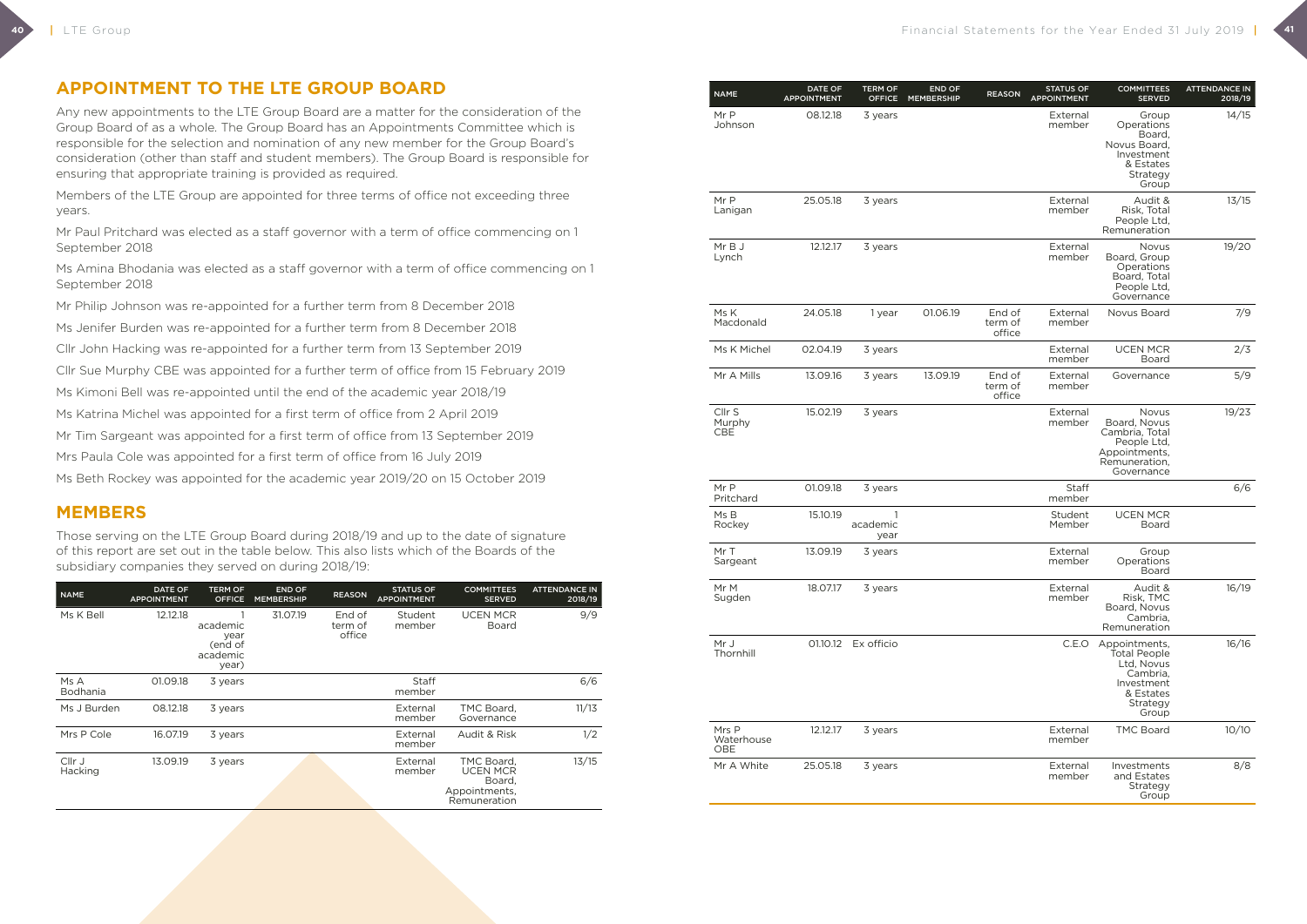Members' attendance is calculated on the basis of the actual number of meetings attended out of the potential total number of meetings for each member. The potential total number of meetings differs for each member, based on the number of boards/committees they sit on.

\*Includes both ordinary and special Group Board meetings and ordinary and special Committees or Divisional Boards as appropriate.

Mrs J Foote MBE serves as Company Secretary & General Counsel which encompasses the role of Clerk to the Board of Governors.

#### Co-optees

To enhance the effectiveness of its governance profile LTE Group Board appoints a number of Co-optees to Divisional Boards and Committee with specific professional skills and knowledge. These individuals add specific professional skills and knowledge to the membership of that Board/Committee and do not act in the capacity of trustee.

The following appointments were made by LTE Group Board during the year:

Mrs Paula Cole was re-appointed for a second term from 22 March 2019 (prior to accepting appointment as a governor of LTE Group)

Ms Monica Brij was re-appointed for a second term from 31 July 2019

Miss Louise DuRose was appointed for a second term from 31 July 2019

Mr Peter Winter was re-appointed for a second term from 31 July 2019

Ms Catherine Hill OBE was appointed for a first term from 31 July 2019

Mr Ged Barlow was appointed for a first term of office from 2 April 2019

Mr Matthew Maile was appointed as a student co-optee of The Manchester College Board for one academic year from 16 October 2018

In furtherance of the social mission of the Group, two subsidiary companies either owned or controlled by the group exist to deliver education and training under specific contracts or remits. As companies and separate legal entities these operate under their own Articles of Association but the majority of Directors in each instance is appointed by the LTE Group Board.

| <b>NAME</b>           | <b>DATE OF</b><br><b>APPOINTMENT</b> | <b>TERM OF</b><br><b>OFFICE</b> | <b>END OF</b><br><b>APPOINTMENT</b>                        | <b>BOARD OR</b><br><b>COMMITTEE</b> |
|-----------------------|--------------------------------------|---------------------------------|------------------------------------------------------------|-------------------------------------|
| Mrs Paula Cole        | 22.03.2019                           | 3 years                         | Resigned to take<br>up appointment as<br>a governor of the | Audit & Risk                        |
|                       |                                      |                                 | Group                                                      | <b>UCEN MCR</b>                     |
| Mr Ged Barlow         | 02.04.2019                           | 3 years                         |                                                            | <b>Total People</b><br>Limited      |
| Mrs Monica Brij       | 8.07.2016                            | 3 years                         |                                                            | <b>IESG, Novus</b>                  |
| Mr Paul Candelent     | 8.07.2016                            | 3 years                         |                                                            | IESG, Audit & Risk                  |
| Miss Louise Durose    | 8.07.2016                            | 3 years                         |                                                            | <b>Total People</b><br>Limited      |
| Ms Frances Done CBE   | 28.03.2017                           | 3 years                         |                                                            | <b>Novus</b>                        |
| Ms Catherine Hill OBE | 2.04.2019                            | 3 years                         |                                                            | The Manchester<br>College           |
| Mr Mathew Maile       | 16.10.2018                           | 1 academic<br>year              |                                                            | The Manchester<br>College           |
| Ms Kile Moyana        | 18.07.2017                           | 3 years                         | Resigned 17.09.18                                          | <b>UCEN MCR</b>                     |
| Mrs Barbara Rollin    | 8.07.2016                            | 3 years                         | End of term of<br>office                                   | Group Operations,<br>IESG           |
| Mr Peter Winter       | 8.07.2016                            | 3 years                         |                                                            | <b>UCEN MCR</b>                     |

## **GOVERNANCE STRUCTURE**

As part of its strategic plan LTE Group approved the move to a governance structure which was implemented in 2015/16 and further developed in 2016/17. Five Divisional Boards were established to assure detailed governance and oversight of the Group's five business units. The Investment and Estates Advisory Group was also established to oversee significant investments and estates planning for the Group. None of the Divisional Boards have any powers of determination, other than those which may be granted explicitly by the Board for a specific purpose but are instead required to recommend a course/courses of action for determination by the LTE Group Board. The oversight of cross group functions such as audit and governance is undertaken through specific cross group committees of Audit & Risk, Governance, Appointments and Remuneration. The oversight of the division trading as MOL was undertaken on the Board's behalf for 2018/19 by Mr B Lynch (prior to the commencement of a full Divisional Board for MOL from 2019/20).

## **APPOINTMENTS COMMITTEE**

Throughout the year ended 31 July 2019 the membership of the Committee was made up of Cllr S Murphy CBE, Cllr J Hacking and Mr J Thornhill and in attendance was the Company Secretary.

The Committee had no physical meetings in 2018/19 conducting its business via electronic communication. Before the expiry of the term of office of existing Governors or upon a vacancy arising on the Board, the Committee considered the recommendation to the Board of a person or choice of persons to fill the vacancy. The Committee also undertook the same for the appointment of co-optees to the Divisional Boards and cross group committees.

## **REMUNERATION COMMITTEE**

Throughout the year ended 31 July 2019, LTE Group's Remuneration Committee comprised Cllr J Hacking, Cllr S Murphy CBE and a member of the Audit & Risk Committee *ex officio* (in each instance being either Mr P Lanigan or Mr M Sugden), and in attendance was the Company Secretary. The Committee's responsibilities are to make recommendations to the Board of Governors on the remuneration and benefits of the CEO and other senior post holders.

The LTE Group Board has adopted AoC's Senior Staff Remuneration Code in April 2019 and will assess pay in line with its principles in future.

Details of remuneration for the year ended 31 July 2019 are set out in note 7 to the financial statements. The Committee met on two occasions during 2018/19.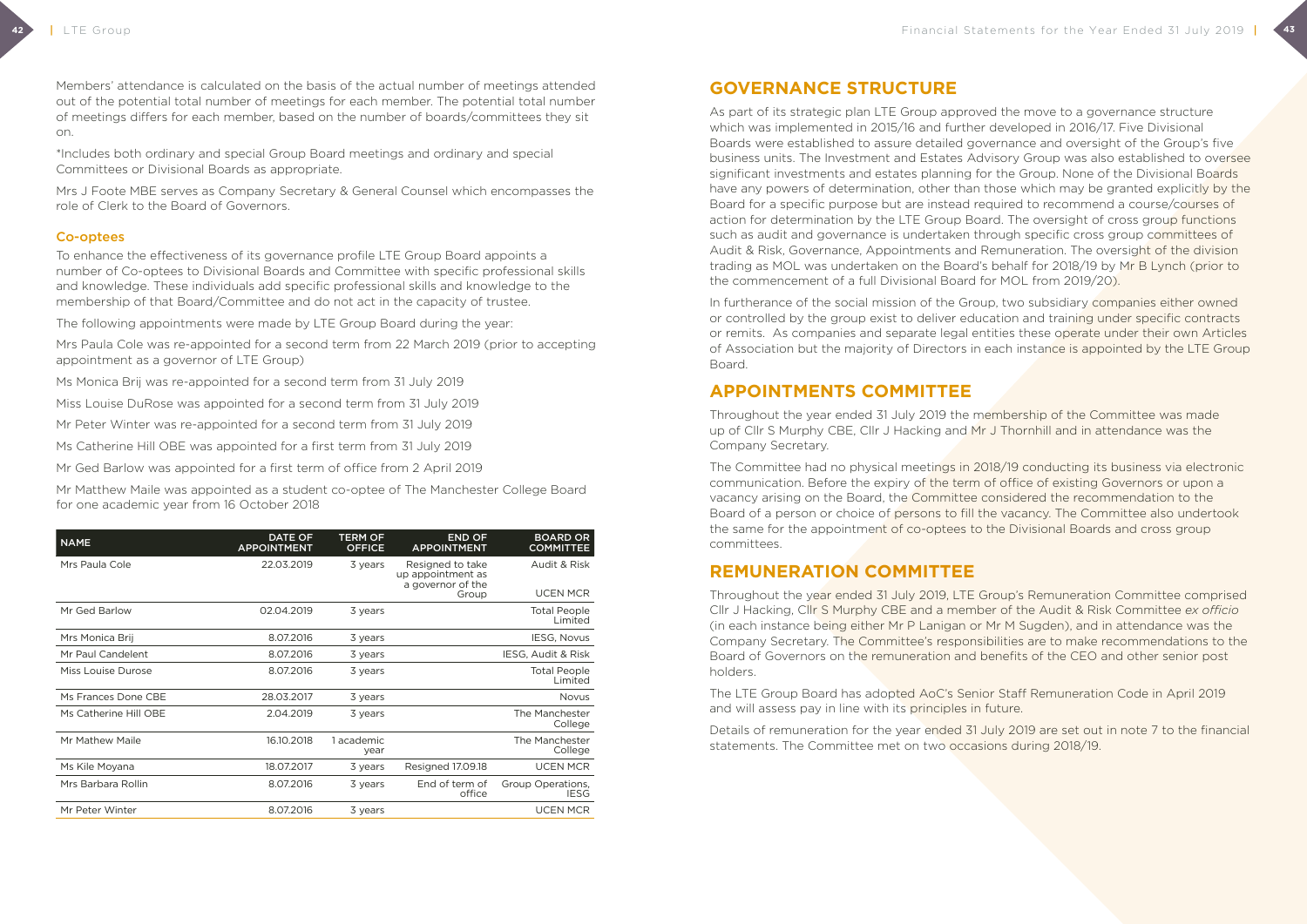## **AUDIT & RISK COMMITTEE**

The Audit & Risk Committee comprised Mr P Lanigan, Ms P Cole, Mr P Candelent and Mr M Sugden. In attendance were the Company Secretary; representatives of LTE Group's financial statements and reporting auditors PricewaterhouseCoopers LLP; LTE Group's internal auditors RSM and Group Officers, including the Group Finance Director and Chief Operating Officer.

The Committee operated in accordance with written terms of reference approved by the LTE Group Board. Its purpose is to advise the Group Board on the adequacy and effectiveness of LTE Group's system of internal control and its arrangements for risk management, control and governance processes.

The Audit & Risk Committee meets on a termly basis and provides a forum for reporting by LTE Group's internal funding, regularity and financial statements auditors, who have access to the Committee for independent discussion, without the presence of management. The Committee also receives and considers reports from the ESFA as they affect LTE Group's business.

- **i.** the scrutiny of the Financial Statements/Report of Members
- **ii.** to review LTE Group's Financial Statements
- **iii.** to review arrangements for securing value for money, solvency and safeguarding assets
- **iv.** to monitor compliance in respect of Freedom of information, Data Protection and public interest disclosure

Management is responsible for the implementation of agreed audit recommendations, and internal audit undertakes periodic follow-up reviews to ensure such recommendations have been implemented.

The Audit & Risk Committee advises the LTE Group Board on the appointment of both the internal and the regularity and financial statements auditors and on their remuneration for audit and non-audit work. The Audit & Risk Committee reports annually to the Group Board.

Other duties included:

- 1. To monitor the performance of the relevant provision of the college against targets set by the Corporation
- 2. To develop relevant strategy
- **3.** In respect of the relevant provision in the college, to have oversight of:
	- i. the quality of teaching and learning
	- ii. the learner voice
	- **iii.** the financial performance against budget
	- iv. health & safety, safeguarding and equality & diversity
	- v. risk management
	- vi. HR/IT
- 4. To escalate any issues arising from the above to the attention of the Board of Governors
- 5. To approve any policies specific to the delivery of relevant provision, as delegated by the Board
- 6. In respect of the relevant provision, to consider any business case or investment plan prior to its recommendation to the Board
- 7. In undertaking the above the Divisional Board shall undertake appropriate engagement with relevant staff and student bodies.



The Committee met on three occasions in 2018/19.

## **INVESTMENT AND ESTATES ADVISORY GROUP**

The Investment and Estates Strategy Group was established to have oversight of the investment and estates strategy of the Group. The Investment and Estates Strategy Group comprised Mr P Johnson, Mr J Thornhill, Mr A White, Mr R Cressey, Mrs M Brij, Mr P Candelent and Mrs B Rollin.

The Committee met on six occasions during 2018/19.

### **GOVERNANCE COMMITTEE**

The Committee was established in 2017/18 to consider the development of governance in the Group; have oversight of the performance of the governance of the Group and make recommendations in respect of the skills needs of governors and co-optees required to deliver effective governance. The membership of the Committee comprised Ms J Burden, Mrs J Foote MBE, Mr B Lynch, Mr A Mills and Cllr S Murphy CBE.

The Committee met on two occasions during the year.

### **DIVISIONAL BOARDS**

#### All Divisional Boards are required to undertake the following duties as they relate to the relevant business area: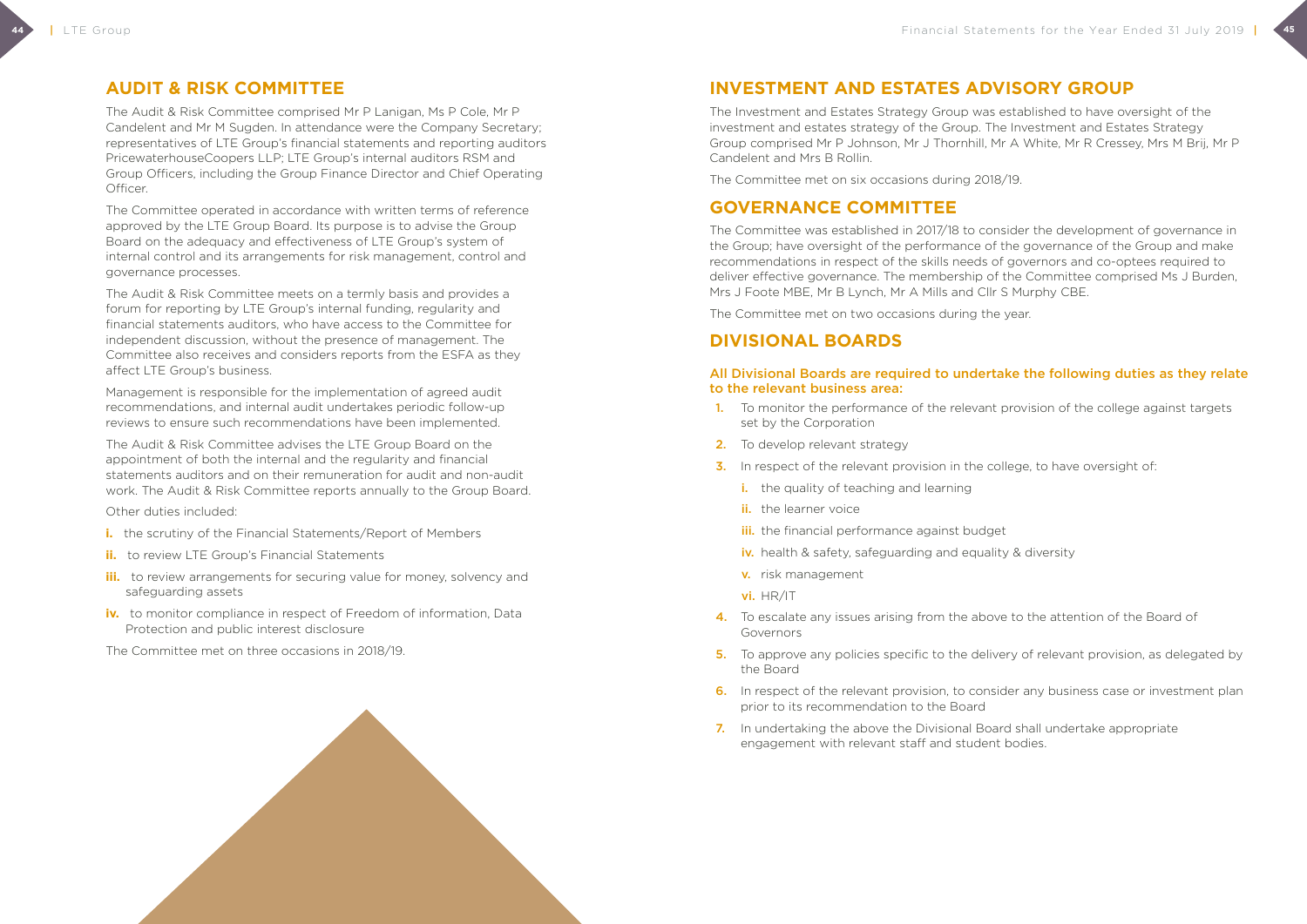## **INTERNAL CONTROL**

#### Scope of Responsibility

The LTE Group Board is ultimately responsible for LTE Group's system of internal control and for reviewing its effectiveness. However, such a system is designed to manage rather than eliminate the risk of failure to achieve business objectives, and can provide only reasonable and not absolute assurance against material misstatement or loss.

The Group Board has delegated the day-to-day responsibility to the Chief Executive Officer, as Accounting Officer. The CEO is responsible for maintaining a sound system of internal control that supports the achievement of LTE Group's policies, aims and objectives, whilst safeguarding the public funds and assets for which he is personally responsible, in accordance with the responsibilities assigned to him in the Financial Memorandum between LTE Group and the ESFA. He is also responsible for reporting to the Group Board any material weaknesses or breakdowns in internal control.

#### The Purpose of the System of Internal Control

The system of internal control is designed to manage risk to a reasonable level rather than to eliminate all risk of failure to achieve policies, aims and objectives; it can therefore only provide reasonable and not absolute assurance of effectiveness. The system of internal control is based on an ongoing process designed to identify and prioritise the risks to the achievement of Group policies, aims and objectives, to evaluate the likelihood of those risks being realised and the impact should they be realised, and to manage them efficiently, effectively and economically. The system of internal control has been in place at LTE Group for the year ended 31 July 2019 and up to the date of approval of the strategic report and financial statements.

LTE Group retain the internal audit services of RSM Risk Assurance Services LLP who conduct an annual programme of internal audit assurance and report to the Audit & Risk Committee. In addition, the Finance Department monitor the implementation of the internal auditors' recommendations and report separately on these to the Audit & Risk Committee.

#### Capacity to Handle Risk

The LTE Group Board has reviewed the key risks to which LTE Group is exposed, together with the operating, financial and compliance controls that have been implemented to mitigate those risks. The Group Board is of the view that there is a formal ongoing process for identifying, evaluating and managing LTE Group's significant risks. This process has been in place for the year ended 31 July 2019 and up to the date of approval of the strategic report and financial statements. The process is regularly reviewed by the Audit & Risk Committee and the LTE Group Board.



#### The Manchester College Divisional Board

Throughout the year ended 31 July 2019 the membership of The Manchester College Divisional Board was made up of Ms J Burden, Cllr J Hacking, Ms C Hill OBE, Mr M Maile, Mrs L O'Loughlin, Mr M Sugden and Mrs P Waterhouse OBE.

The Board met on four occasions in 2018/19.

#### UCEN Manchester Divisional Board

Throughout the year ended 31 July 2019 the membership of the UCEN Manchester Divisional Board was made up of Ms K Bell, Cllr J Hacking, Mrs L O'Loughlin, Ms K Michel, Ms P Cole, Mr P Winter and Ms B Rockey.

The Committee met on three occasions in 2018/19.

#### Novus Divisional Board

Throughout the year ended 31 July 2019 the membership of the Novus Divisional Board was made up of Mr B Lynch, Ms K Macdonald, Cllr Sue Murphy CBE, Mr P Johnson, Mr P Cox, Mrs M Brij, Ms F Done CBE.

The Board met on four occasions in 2018/19.

#### Group Operations Board

Throughout the year ended 31 July 2019 the membership of the Group Operations Divisional Board was made up of Mr B Lynch, Mr P Johnson, Mr P Taylor, Mr R Cressey, Mrs B Rollin and Mr T Sargeant.

The Board met on three occasions in 2018/19.

### **WHOLLY OWNED OR CONTROLLED SUBSIDIARIES**

#### Total People Limited

Throughout the year ended 31 July 2019 the membership of the Board of Total People Limited (a wholly owned company limited by shares) was made up of Mr B Lynch, Mr P Lanigan, Cllr S Murphy CBE, Ms L Durose, Mr G Barlow, Mrs L Dean, Mr R Cressey, Mr P Taylor and Mr J Thornhill. Mrs J Foote MBE was appointed Company Secretary.

The Board met on four occasions in 2018/19.

#### Novus Cambria

Throughout the year ended 31 July 2019 the membership of the Board of Novus Cambria (a joint venture company limited by guarantee and linked charity in partnership with Coleg Cambria) was made of Mr M Sugden, Cllr S Murphy CBE, Mr J Thornhill, Mr P Cox, Mr D Jones OBE, Mr S Jackson and Mr J Clutton. Mrs J Foote MBE was appointed Company Secretary.

The Board met on four occasions in 2018/19.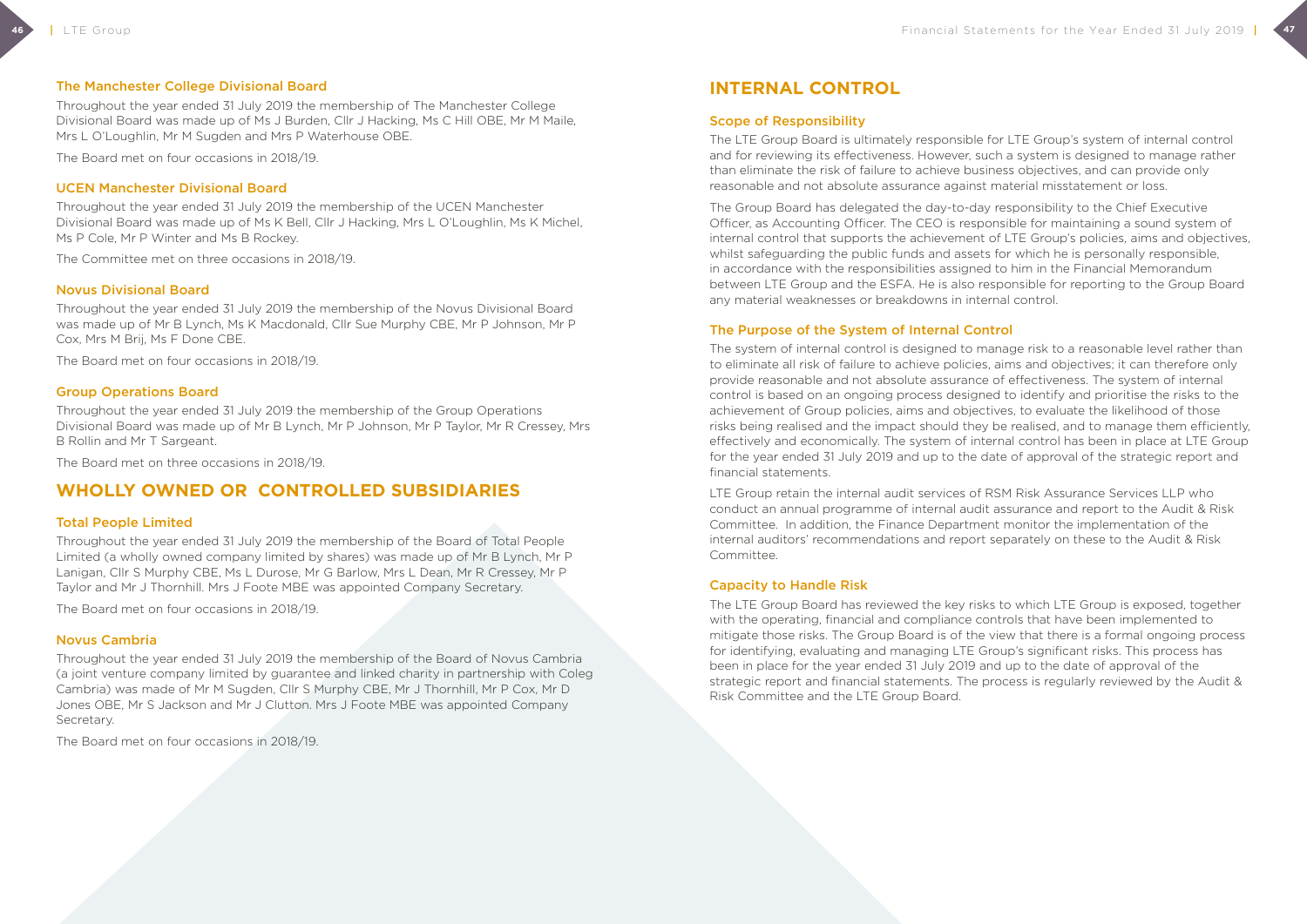#### The Risk and Control Framework

The system of internal control is based on a framework of regular management information, administrative procedures including the segregation of duties, and a system of delegation and accountability. In particular, it includes:

- comprehensive budgeting systems with an annual budget, which is reviewed and agreed by the LTE Group Board;
- regular reviews by the Group Board of Governors of periodic and annual financial reports which indicate financial performance against forecasts;
- setting targets to measure financial and other performance;
- clearly defined capital investment control guidelines; and
- the adoption of formal project management disciplines, where appropriate.

A senior manager, acting as the Risk Manager, compiles LTE Group's Risk Register, and oversees the development and delivery of an Action Plan to manage identified risks. The Risk Register and Action Plan are reviewed by the Risk Management Group which meets regularly and consists of the senior managers responsible for the identified areas of risk. The work of this group is reviewed by the Chief Operating Officer and reported regularly to LTE Group's Audit & Risk Committee and LTE Group Board.

- the work of the internal auditors:
- the work of the executive managers within LTE Group who have responsibility for the development and maintenance of the internal control framework; and
- comments made by LTE Group's financial statements auditors and reporting accountants for regularity assurance in their management letters and other reports.

LTE Group has an internal audit service, which operates in accordance with the requirements of the ESFA's *Post 16 Audit Code of Practice*. The work of the internal audit service is informed by the analysis of the risks to which LTE Group is exposed, and annual internal audit plans are based on this analysis. The analysis of risks and the internal audit plans are endorsed by the Group Board on the recommendation of the Audit & Risk Committee. At a minimum annually, the Head of Internal Audit (HIA) provides the Group Board with a report on internal audit activity in LTE Group.

The report includes the HIA's independent opinion on the adequacy and effectiveness of LTE Group's system of risk management, controls and governance processes.

#### Review of Effectiveness

As Accounting Officer, the CEO has responsibility for reviewing the effectiveness of the system of internal control. The CEO review of the effectiveness of the system of internal control is informed by:

Cllr S Murphy CBE John Thornhill Chair of LTE Group Board Chief Executive Officer

The CEO has been advised on the implications of the result of his review of the effectiveness of the system of internal control by the Audit & Risk Committee which oversees the work of the internal auditor and other sources of assurance and risk committee, and a plan to address weaknesses and ensure continuous improvement of the system is in place.

The senior management team receives reports setting out key performance and risk indicators and considers possible control issues brought to their attention by early warning mechanisms, which are embedded within the department and reinforced by risk awareness training.

The Executive Team and the Audit & Risk Committee also receive regular reports from internal audit and other sources of assurance, which include recommendations for improvement. The Audit & Risk Committee's role in this area is confined to a high-level review of the arrangements for internal control. The LTE Group Board of Governors includes as a standing part of any report presented to it a section for consideration of risk and control. This is in addition to reports on key strategic risks from the senior management team and the Audit & Risk Committee. The emphasis is on obtaining the relevant degree of assurance and not merely reporting by exception.

Based on the advice of the Audit & Risk Committee and the CEO the LTE Group Board is of the opinion that LTE Group has an adequate and effective framework for governance, risk management and control. The LTE Group Board is of the opinion that LTE Group has fulfilled its statutory responsibility for "the effective and efficient use of resources, the solvency of the institution and the body and the safeguarding of their assets".

## **GOING CONCERN**

LTE Group's activities, its current financial position and factors likely to affect its future development are set out within the Strategic report. The Group has in place a six year financial plan to 2025, a subset of which is a three year financial plan submitted to the ESFA. This comprises of the current year actual/forecast and two budgeted years. Included within this three year plan is a detailed, integrated 24-month cash flow forecast, which links to the two budgeted years. The cash flow forecasts have been sensitised to take account of a number of reasonably possible scenarios and show LTE Group has adequate resources to continue in operational existence for the foreseeable future. For this reason, it continues to be appropriate to adopt the going concern basis in preparing the financial statements.

Approved by order of the members of the Corporation on 17 December 2019 and signed on its behalf, on 23 December 2019, by: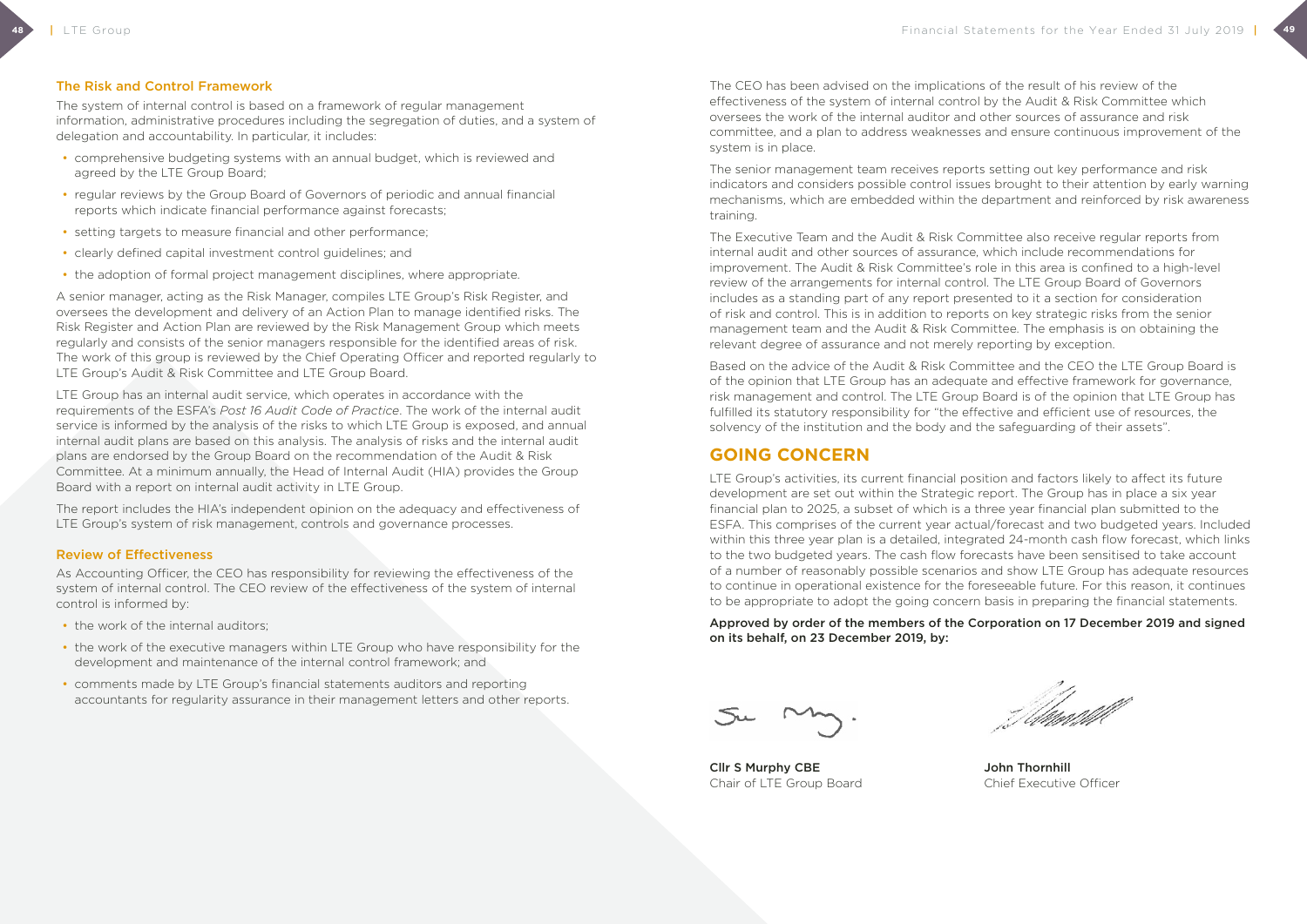**50**

# **GOVERNING BODY'S STATEMENT ON LTE GROUP'S REGULARITY, PROPRIETY AND COMPLIANCE WITH FUNDING BODY TERMS AND CONDITIONS OF FUNDING**

The Corporation has considered its responsibility to notify the Education and Skills Funding Agency (ESFA) of material irregularity, impropriety and non-compliance with terms and conditions of funding, under the Group's financial memorandum. As part of its consideration it has had due regard to the requirements of the financial memorandum.

We confirm that no instances of material irregularity, impropriety or funding noncompliance have been discovered to date. If any such instances are identified after the date of this statement, these will be notified to the ESFA.



We confirm, on behalf of the Corporation, that after due enquiry, and to the best of our knowledge, we are able to identify any material irregularity or improper use of funds by LTE Group, or material non-compliance with the terms and conditions of funding under LTE Group's financial memorandum.

Cllr Sue Murphy CBE John Thornhill Chair of LTE Group Board Chief Executive Officer

Date: 23 December 2019 Date: 23 December 2019

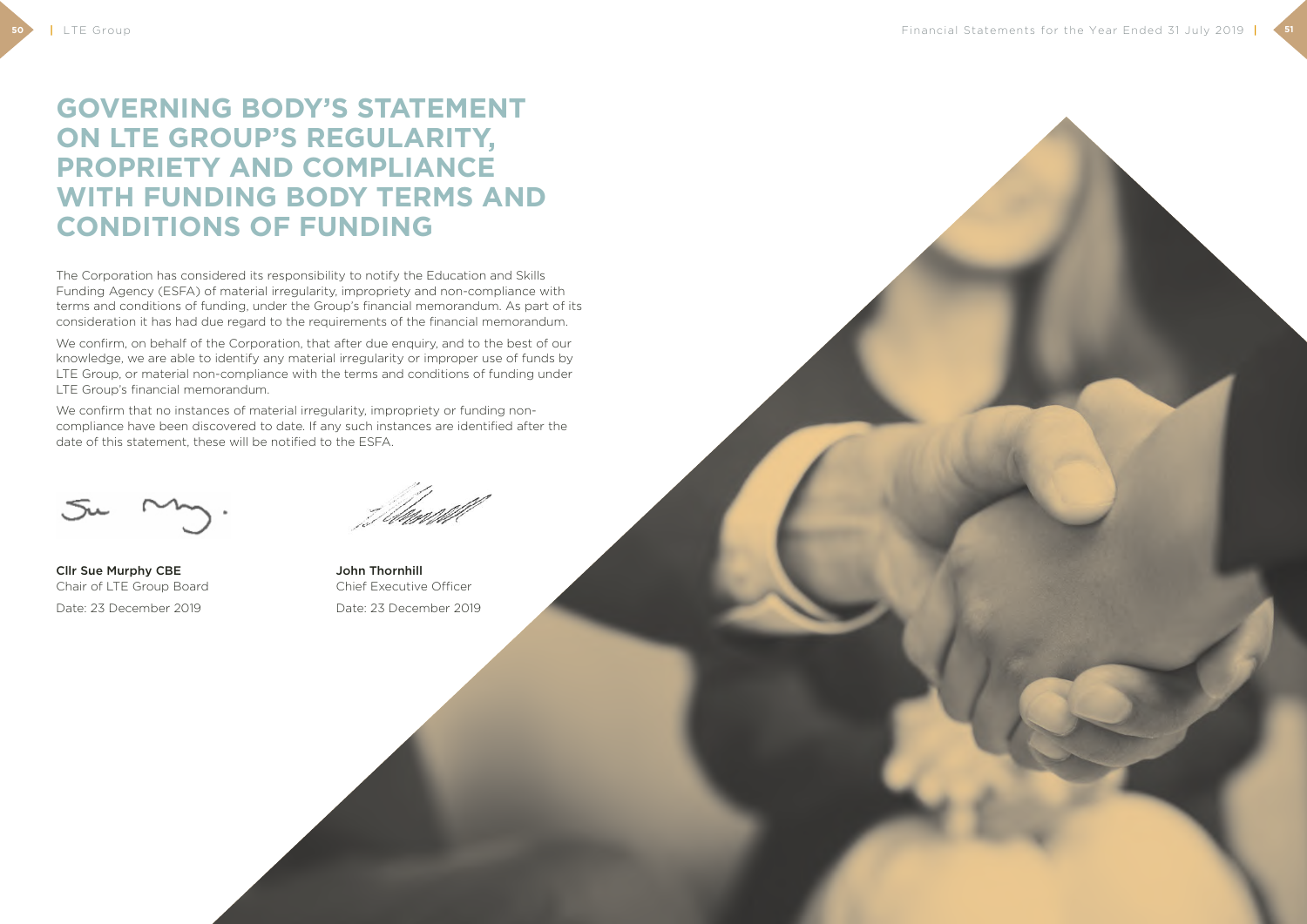# **STATEMENT OF RESPONSIBILITIES OF THE MEMBERS OF THE CORPORATION**

The members of the Corporation, as charity trustees, are required to present audited financial statements for each financial year.

Within the terms and conditions of the Financial Memorandum between the ESFA and the LTE Group, the Corporation - through its Chief Executive Officer - is required to prepare financial statements and an operating and financial review for each financial year in accordance with the 2015 Statement of Recommended Practice – Accounting for Further and Higher Education and with the College Accounts, ESFA's college accounts direction and the UK's Generally Accepted Accounting Practice, and which gives a true and fair view of the state of affairs of LTE Group and its surplus of income over expenditure for that period.

In preparing the financial statements, the Corporation is required to:

- select suitable accounting policies and apply them consistently
- make judgements and estimates that are reasonable and prudent
- state whether applicable UK Accounting Standards have been followed, subject to any material departures disclosed and explained in the financial statements
- prepare financial statements on the going concern basis, unless it is inappropriate to assume that LTE Group will continue in operation.

The Corporation is also required to prepare a Strategic report which describes what it is trying to do and how it is going about it, including information about the legal and administrative status of LTE Group.

The Corporation is responsible for keeping proper accounting records which disclose with reasonable accuracy, at any time, the financial position of LTE Group, and which enable it to ensure that the financial statements are prepared in accordance with the relevant legislation of incorporation including the Further and Higher Education Act 1992 and Charities Act 2011, and other relevant accounting standards. It is responsible for taking steps that are reasonably open to it in order to safeguard the assets of LTE Group and to prevent and detect fraud and other irregularities.

The maintenance and integrity of the LTE Group website is the responsibility of the LTE Group; the work carried out by the auditors does not involve consideration of these matters and, accordingly, the auditors accept no responsibility for any changes that may have occurred to the financial statements since they were initially presented on the website. Legislation in the United Kingdom governing the preparation and dissemination of financial statements may differ from legislation in other jurisdictions.

Members of the Corporation are responsible for ensuring that expenditure and income are applied for the purposes intended by Parliament and that the financial transactions conform to the authorities that govern them. In addition, they are responsible for ensuring that funds from ESFA are used only in accordance with the Financial Memorandum with the ESFA and any other conditions that may be prescribed from time to time. Members of the Corporation must ensure that there are appropriate financial and management controls in place in order to safeguard public and other funds and to ensure they are used properly.

In addition, members of the Corporation are responsible for securing economical, efficient and effective management of LTE Group's resources and expenditure, so that the benefits that should be derived from the application of public funds from ESFA are not put at risk.

Approved by order of the members of the Corporation on 17 December 2019 and signed on its behalf, on 23 December 2019, by:

Cllr Sue Murphy CBE Chair of LTE Group Board

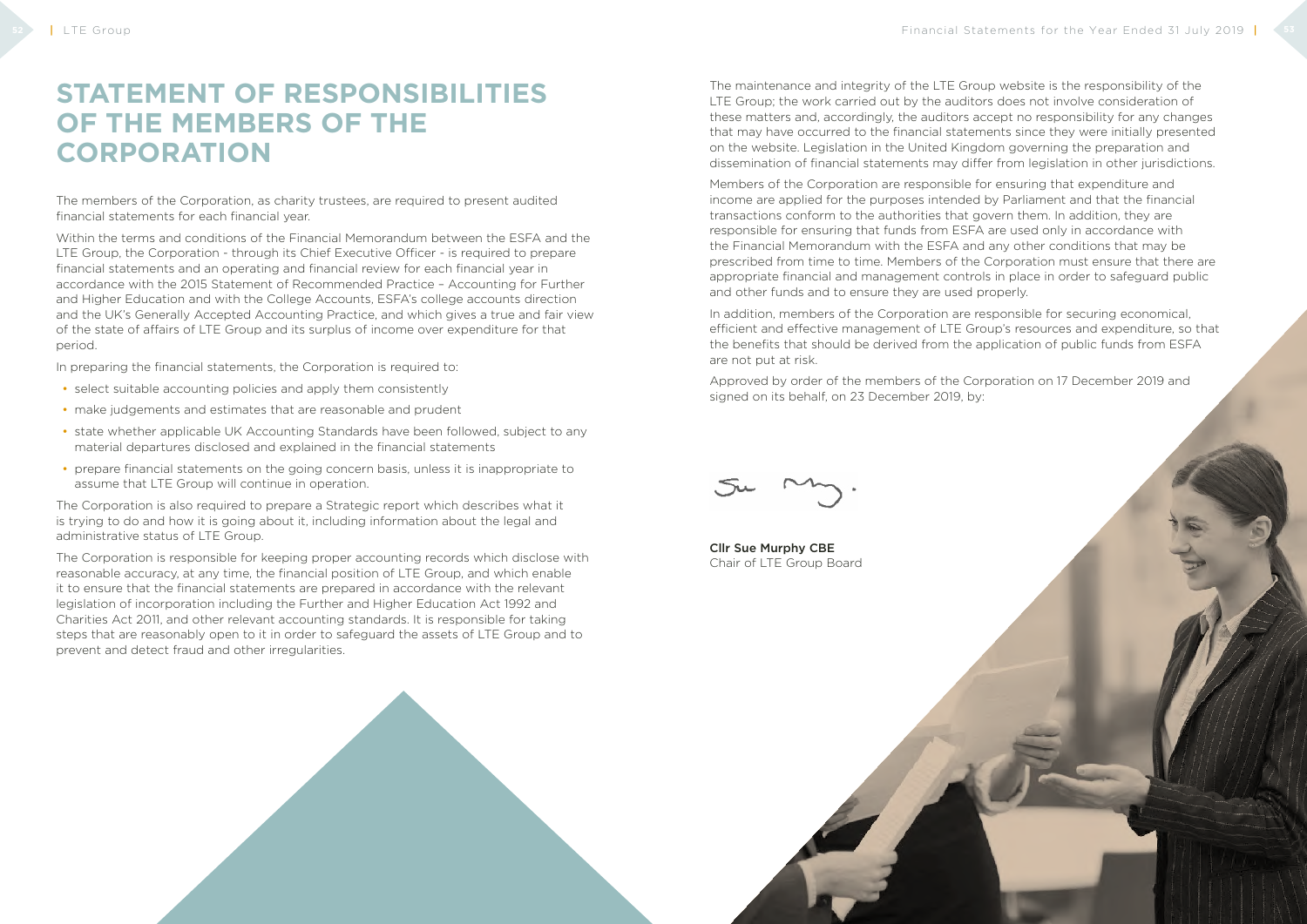# **INDEPENDENT AUDITORS' REPORT TO THE CORPORATION OF LTE GROUP (THE "INSTITUTION")**

## **REPORT ON THE AUDIT OF THE FINANCIAL STATEMENTS**

#### **Opinion**

In our opinion, LTE Group's group financial statements and parent institution financial statements (the "financial statements"):

- give a true and fair view of the state of the group's and of the parent institution's affairs as at 31 July 2019 and of the group's income and expenditure and cash flows for the year then ended;
- have been properly prepared in accordance with United Kingdom Generally Accepted Accounting Practice (United Kingdom Accounting Standards, comprising FRS 102 "The Financial Reporting Standard applicable in the UK and Republic of Ireland", and applicable law); and
- have been properly prepared in accordance with the Statement of Recommended Practice – Accounting for Further and Higher Education.

We conducted our audit in accordance with International Standards on Auditing (UK) ("ISAs (UK)") and applicable law. Our responsibilities under ISAs (UK) are further described in the Auditors' responsibilities for the audit of the financial statements section of our report. We believe that the audit evidence we have obtained is sufficient and appropriate to provide a basis for our opinion.

We have audited the financial statements, included within the Financial Statements (the "Annual Report"), which comprise the Consolidated and Corporation Balance Sheets as at 31 July 2019; the Consolidated and Corporation Statements of Comprehensive Income and Expenditure for the year then ended; the Consolidated and Corporation Statements of Changes in Reserves for the year then ended; the consolidated Statement of Cash Flows for the year then ended; and the notes to the financial statements, which include a summary of significant accounting policies and other explanatory information.

#### Basis for opinion

#### *Independence*

We remained independent of the group in accordance with the ethical requirements that are relevant to our audit of the financial statements in the UK, which includes the FRC's Ethical Standard, and we have fulfilled our other ethical responsibilities in accordance with these requirements.

#### Conclusions relating to going concern

ISAs (UK) require us to report to you when:

- the Corporation's use of the going concern basis of accounting in the preparation of the financial statements is not appropriate; or
- the Corporation has not disclosed in the financial statements any identified material uncertainties that may cast significant doubt about the group's and parent institution's ability to continue to adopt the going concern basis of accounting for a period of at least twelve months from the date when the financial statements are authorised for issue.

We have nothing to report in respect of the above matters.

However, because not all future events or conditions can be predicted, this statement is not a guarantee as to the group's and parent institution's ability to continue as a going concern. For example, the terms on which the United Kingdom may withdraw from the European Union are not clear, and it is difficult to evaluate all of the potential implications on the group's and parent institution's activities, students, suppliers and the wider economy.

#### Reporting on other information

The other information comprises all of the information in the Annual Report other than the financial statements and our auditors' report thereon. The Corporation is responsible for the other information. Our opinion on the financial statements does not cover the other information and, accordingly, we do not express an audit opinion or any form of assurance thereon. In connection with our audit of the financial statements, our responsibility is to read the other information and, in doing so, consider whether the other information is materially inconsistent with the financial statements or our knowledge obtained in the audit, or otherwise appears to be materially misstated. If we identify an apparent material inconsistency or material misstatement, we are required to perform procedures to conclude whether there is a material misstatement of the financial statements or a material misstatement of the other information. If, based on the work we have performed, we conclude that there is a material misstatement of this other information, we are required to report that fact. We have nothing to report based on these responsibilities.

### Responsibilities for the financial statements and the audit *Responsibilities of the Corporation for the financial statements*

As explained more fully in the Statement of Responsibilities of the Members of the Corporation, the Corporation is responsible for the preparation of the financial statements in accordance with the applicable framework and for being satisfied that they give a true and fair view. The Corporation is also responsible for such internal control as they determine is necessary to enable the preparation of financial statements that are free from material misstatement, whether due to fraud or error.

In preparing the financial statements, the Corporation is responsible for assessing the group's and parent institution's ability to continue as a going concern, disclosing as applicable, matters related to going concern and using the going concern basis of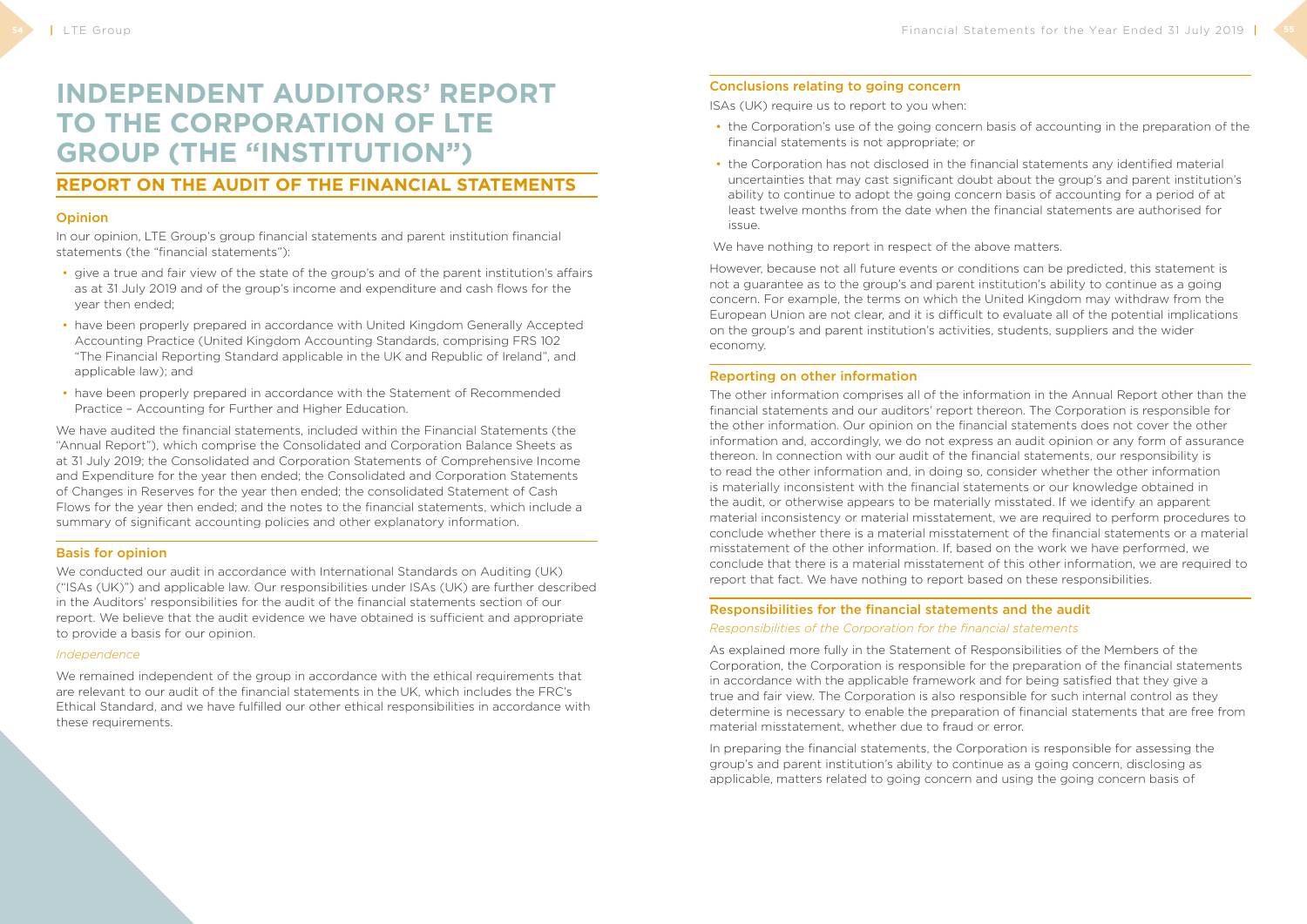accounting unless the Corporation either intends to liquidate the group and parent institution or to cease operations, or has no realistic alternative but to do so.

#### *Auditors' responsibilities for the audit of the financial statements*

Our objectives are to obtain reasonable assurance about whether the financial statements as a whole are free from material misstatement, whether due to fraud or error, and to issue an auditors' report that includes our opinion. Reasonable assurance is a high level of assurance, but is not a guarantee that an audit conducted in accordance with ISAs (UK) will always detect a material misstatement when it exists. Misstatements can arise from fraud or error and are considered material if, individually or in the aggregate, they could reasonably be expected to influence the economic decisions of users taken on the basis of these financial statements.

A further description of our responsibilities for the audit of the financial statements is located on the Financial Reporting Council's website at: www.frc.org.uk/ auditorsresponsibilities. This description forms part of our auditors' report.

#### *Use of this report*

This report, including the opinions, has been prepared for and only for the Corporation as a body in accordance with Article 22 of the institution's Articles of Government and for no other purpose. We do not, in giving these opinions, accept or assume responsibility for any other purpose or to any other person to whom this report is shown or into whose hands it may come save where expressly agreed by our prior consent in writing.

## **OTHER REQUIRED REPORTING**

### Opinions on other matters prescribed in the Post-16 Audit Code of Practice issued by the Education and Skills Funding Agency

Under the Post-16 Audit Code of Practice issued by the Education and Skills Funding Agency we are required to report to you if, in our opinion:

- proper accounting records have not been kept; or
- the financial statements are not in agreement with the accounting records and returns; or
- we have not received all the information and explanations we require for our audit.

We have no exceptions to report arising from this responsibility.

## Prensuerant Coopers Le

#### PricewaterhouseCoopers LLP

Chartered Accountants and Statutory Auditors Manchester 31 December 2019

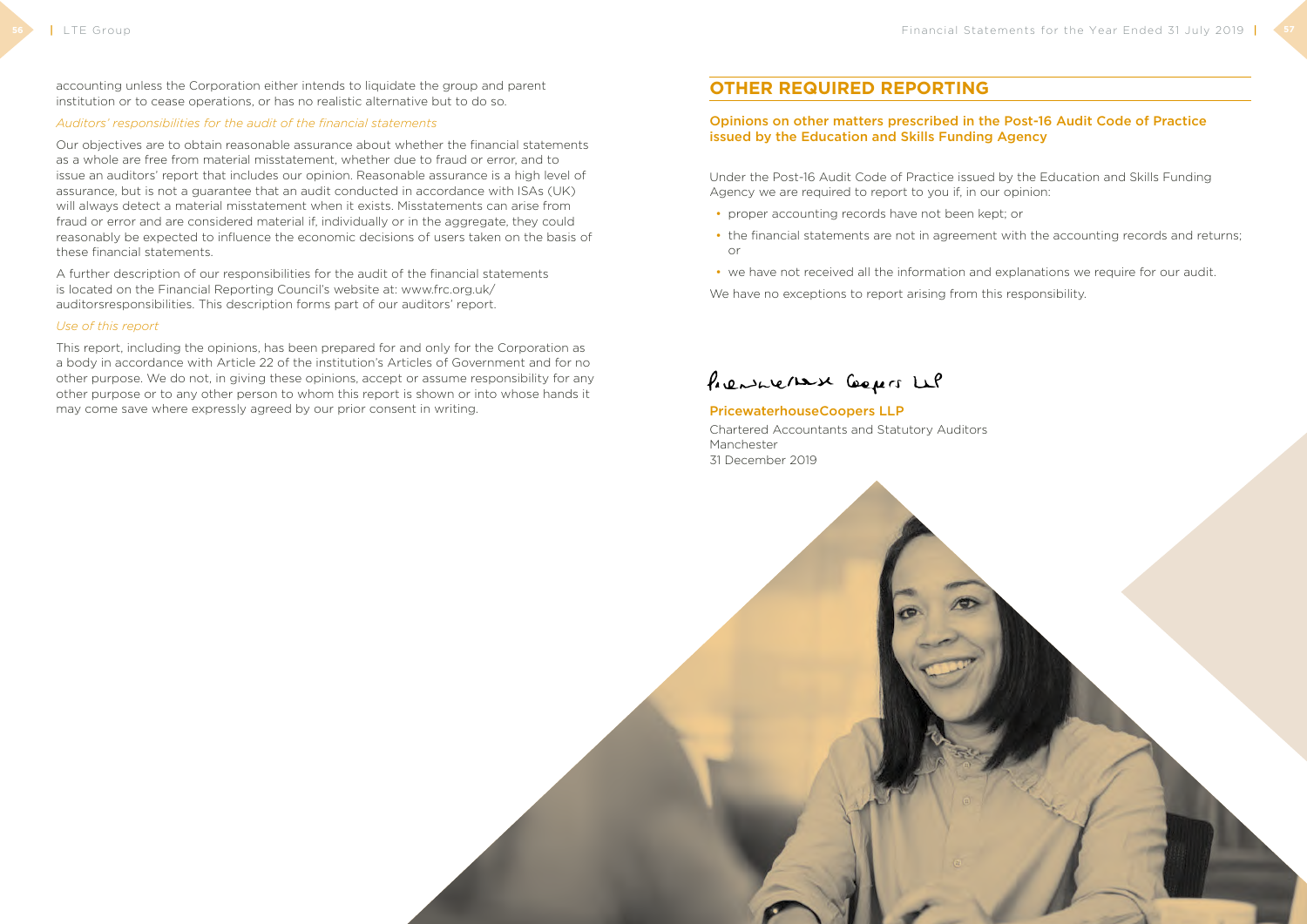# **INDEPENDENT REPORTING ACCOUNTANT'S ASSURANCE REPORT ON REGULARITY**

## **TO THE CORPORATION OF LTE GROUP AND THE SECRETARY OF STATE FOR EDUCATION ACTING THROUGH THE EDUCATION AND SKILLS FUNDING AGENCY**

In accordance with the terms of our engagement letter dated 3 October 2019 and further to the requirements and conditions of funding in the Education and Skills Funding Agency's grant funding agreements, or those of any other public funder, we have carried out an engagement to obtain limited assurance about whether anything has come to our attention that would suggest, in all material respects, the expenditure disbursed and income received by LTE Group during the period 1 August 2018 to 31 July 2019 have not been applied to the purposes identified by Parliament and the financial transactions do not conform to the authorities which govern them.

The framework that has been applied is set out in the Post-16 Audit Code of Practice issued by the Education and Skills Funding Agency. In line with this framework, our work has specifically not considered income received from the main funding grants generated through the Individualised Learner Record (ILR) data returns, for which Education and Skills Funding Agency has other assurance arrangements in place.

This report is made solely to the corporation of LTE Group and the Education and Skills Funding Agency in accordance with the terms of our engagement letter. Our work has been undertaken so that we might state to the corporation of LTE Group and Education and Skills Funding Agency those matters we are required to state in a report and for no other purpose. To the fullest extent permitted by law, we do not accept or assume responsibility to anyone other than the corporation of LTE Group and Education and Skills Funding Agency for our work, for this report, or for the conclusion we have formed, save where expressly agreed in writing.

#### Respective responsibilities of LTE Group and the reporting accountant

The corporation of LTE Group is responsible, under the requirements of the Further & Higher Education Act 1992, subsequent legislation and related regulations and guidance, for ensuring that expenditure disbursed and income received is applied for the purposes intended by Parliament and the financial transactions conform to the authorities which govern them.

Our responsibilities for this engagement are established in the United Kingdom by our profession's ethical guidance and are to obtain limited assurance and report in accordance with our engagement letter and the requirements of the Post-16 Audit Code of Practice. We report to you whether anything has come to our attention in carrying out our work which suggests that in all material respects, expenditure disbursed and income received during the period 1 August 2018 to 31 July 2019 have not been applied to purposes intended by Parliament or that the financial transactions do not conform to the authorities which govern them.

#### Approach

We conducted our engagement in accordance with the Post-16 Audit Code of Practice issued by the Education and Skills Funding Agency. We performed a limited assurance

engagement as defined in that framework.

The objective of a limited assurance engagement is to perform such procedures as to obtain information and explanations in order to provide us with sufficient appropriate evidence to express a negative conclusion on regularity.

A limited assurance engagement is more limited in scope than a reasonable assurance engagement and consequently does not enable us to obtain assurance that we would become aware of all significant matters that might be identified in a reasonable assurance engagement. Accordingly, we do not express a positive opinion.

Our engagement includes examination, on a test basis, of evidence relevant to the regularity of the college's income and expenditure.

The work undertaken to draw to our conclusion includes:

- Reviewing the Self-Assessment Questionnaire which supports the Governing Body's statement included in the statement on regularity, propriety and compliance with the funding body terms and conditions;
- Examining the Group's financial procedures to assess its procedures for safeguarding its assets;
- Understanding the Group's controls over the financial performance of non-core activities, subsidiaries and other group entities;
- Understanding the Group's Estates Strategy and testing a sample of authorisation of fixed asset disposals;
- Obtaining copies of the Group's policy on gifts and hospitality, whistleblowing, and sample testing of staff expense claims;
- Testing the proper application of specific purpose funds;
- Testing a sample of transactions with related parties;
- Confirming through enquiry and sample testing that the Group has complied with its procurement policies; and
- Considering any evidence of impropriety or irregularity identified through our work and determining whether it is significant enough to be referred to in our regularity report.

#### **Conclusion**

In the course of our work, nothing has come to our attention which suggests that in all material respects the expenditure disbursed and income received during the period 1 August 2018 to 31 July 2019 has not been applied to purposes intended by Parliament and the financial transactions do not conform to the authorities which govern them.

Prensuerase Coopers Le

PricewaterhouseCoopers LLP Chartered Accountants December 2019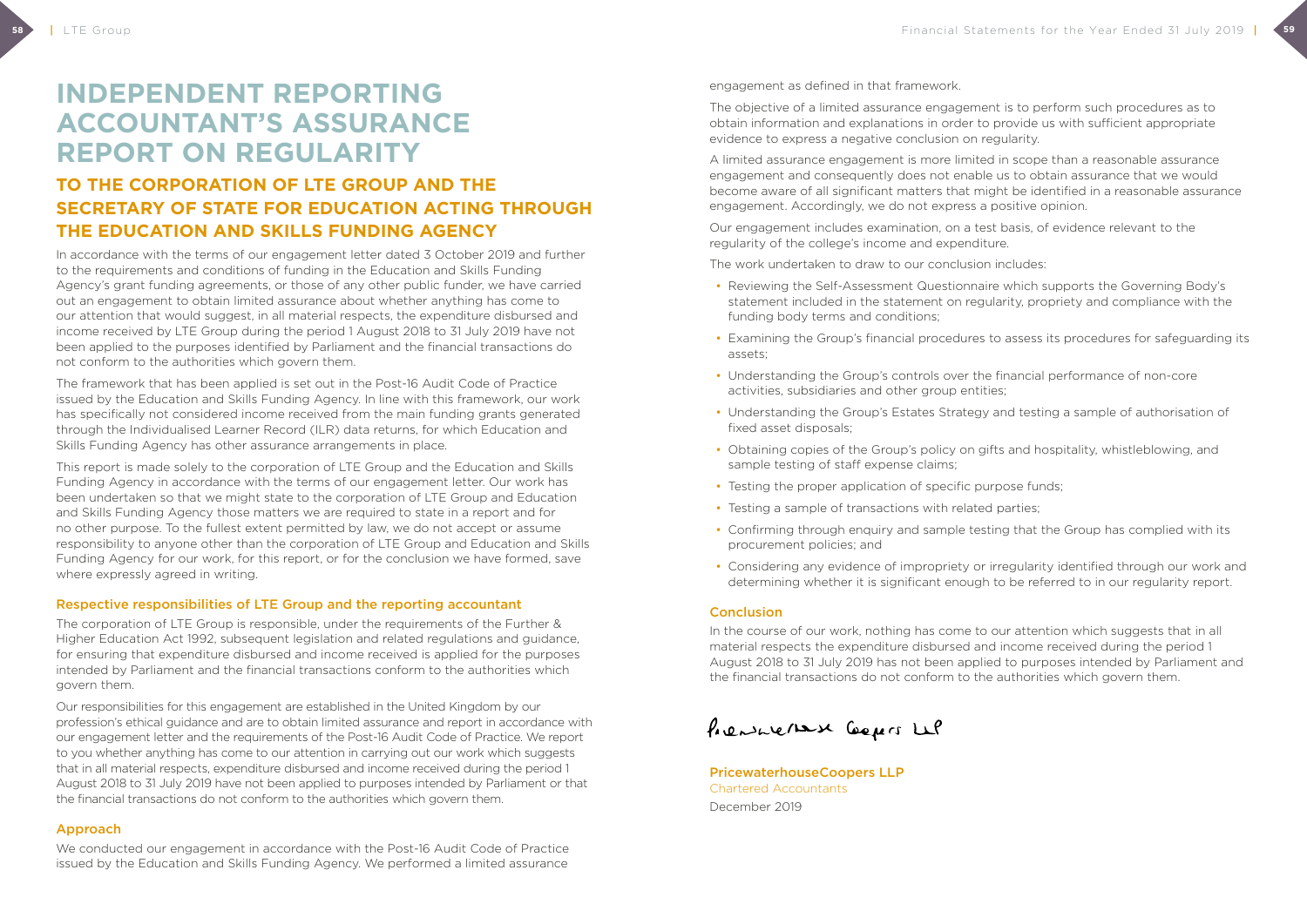# **FINANCIAL STATEMENTS**

**CONSOLIDATED AND CORPORATION STATEMENTS OF COMPREHENSIVE INCOME AND EXPENDITURE FOR THE YEAR ENDED 31 JULY 2019**

|                                                                       | <b>NOTES</b> |         | <b>YEAR ENDED 31 JULY</b> |         | YEAR ENDED 31 JULY |
|-----------------------------------------------------------------------|--------------|---------|---------------------------|---------|--------------------|
|                                                                       |              | 2019    | 2019                      | 2018    | 2018               |
|                                                                       |              | Group   | Corporation               | Group   | Corporation        |
|                                                                       |              | £'000   | £'000                     | £'000   | £'000              |
| <b>INCOME</b>                                                         |              |         |                           |         |                    |
| Funding body grants                                                   | 3            | 146,813 | 128,401                   | 145,567 | 130,776            |
| Tuition fees and education contracts                                  | 4            | 17,740  | 16,791                    | 19,088  | 17,815             |
| Other income                                                          | 5            | 10,278  | 10,943                    | 19,179  | 13,618             |
| Investment income                                                     | 6            | 57      | 53                        | 43      | 42                 |
| <b>Total income</b>                                                   |              | 174,888 | 156,188                   | 183,877 | 162,251            |
| <b>EXPENDITURE</b>                                                    |              |         |                           |         |                    |
| Staff costs (excluding FRS 102 (28) pension<br>charge)                | 7            | 122,371 | 112,377                   | 126,909 | 116,901            |
| FRS 102 (28) pension charge & pension<br>finance costs                | 7, 22        | 3,875   | 3,875                     | 3,875   | 3,875              |
| Restructuring costs                                                   | 7            | 2,476   | 2,304                     | 619     | 619                |
| Other operating expenses                                              | 8            | 36,199  | 27,823                    | 43,480  | 32,648             |
| Depreciation & amortisation                                           | 11, 12       | 6,679   | 6,218                     | 6.509   | 6,038              |
| Interest and other finance costs (excluding<br>pension finance costs) | 9            | 1,086   | 1,086                     | 1.097   | 1.097              |
| <b>Total expenditure</b>                                              |              | 172,686 | 153,683                   | 182,489 | 161,178            |
| Surplus before other gains and losses                                 |              | 2,202   | 2,505                     | 1,388   | 1,073              |
| (Loss) on disposal of assets                                          | 8            | (3)     | (3)                       | (138)   | (138)              |
| <b>Surplus before tax</b>                                             |              | 2,199   | 2,502                     | 1,250   | 935                |
| Taxation                                                              | 10           | 18      |                           | (12)    |                    |
| Surplus for the year                                                  |              | 2,217   | 2,502                     | 1,238   | 935                |
| Other comprehensive income                                            |              |         |                           |         |                    |
| Actuarial (loss)/gain in respect of pension<br>scheme                 | 22           | (6,049) | (6,049)                   | 9.752   | 9.752              |
| Total comprehensive (loss) / income for the year                      |              | (3,832) | (3, 547)                  | 10,990  | 10,687             |
| <b>Represented by:</b>                                                |              |         |                           |         |                    |
| Unrestricted comprehensive (loss) / income                            |              | (3,832) | (3,547)                   | 10,990  | 10,687             |
| <b>SURPLUS FOR THE YEAR ATTRIBUTABLE TO:</b>                          |              |         |                           |         |                    |
| Minority interest share in Novus Cambria                              |              | 195     |                           | 358     |                    |
| Group                                                                 |              | 2,022   | 2,502                     | 880     | 935                |
| Total comprehensive (loss) / income for the year                      |              |         |                           |         |                    |
| Minority interest share in Novus Cambria                              |              | 195     |                           | 358     |                    |
| Group                                                                 |              | (4,027) | (3,547)                   | 10,632  | 10,687             |

The accompanying notes form part of these financial statements.

## **FINANCIAL STATEMENTS CONSOLIDATED AND CORPORATION STATEMENTS OF CHANGES IN RESERVES FOR THE YEAR ENDED 31 JULY 2019**

|                                                                                                   | <b>INCOME AND</b><br><b>EXPENDITURE</b><br><b>ACCOUNT</b> | <b>REVALUATION</b><br><b>RESERVE</b> | <b>TOTAL</b><br>(EXCLUDING<br><b>MINORITY</b><br>INTEREST) | <b>MINORITY</b><br><b>INTEREST</b><br><b>SHARE IN</b><br><b>NOVUS</b><br><b>CAMBRIA</b> | <b>TOTAL</b> |
|---------------------------------------------------------------------------------------------------|-----------------------------------------------------------|--------------------------------------|------------------------------------------------------------|-----------------------------------------------------------------------------------------|--------------|
|                                                                                                   | £'000                                                     | £'000                                | £'000                                                      | £'000                                                                                   | £'000        |
| <b>CONSOLIDATED</b>                                                                               |                                                           |                                      |                                                            |                                                                                         |              |
| <b>Balance at 1 August 2017</b>                                                                   | 43,831                                                    | 5,203                                | 49,034                                                     | 232                                                                                     | 49,266       |
| Surplus for the year                                                                              | 880                                                       |                                      | 880                                                        | 358                                                                                     | 1,238        |
| Other comprehensive income                                                                        | 9,752                                                     |                                      | 9,752                                                      |                                                                                         | 9,752        |
| Transfers between revaluation and income and<br>expenditure reserves                              | 239                                                       | (239)                                |                                                            |                                                                                         |              |
| Total comprehensive income/(expense) for the<br>year                                              | 10,871                                                    | (239)                                | 10,632                                                     | 358                                                                                     | 10,990       |
| Distributions paid to minority interest share in<br>Novus Cambria                                 |                                                           |                                      | $\overline{\phantom{0}}$                                   | (232)                                                                                   | (232)        |
| Balance at 31 July 2018                                                                           | 54,702                                                    | 4,964                                | 59,666                                                     | 358                                                                                     | 60,024       |
| Surplus for the year                                                                              | 2,022                                                     |                                      | 2,022                                                      | 195                                                                                     | 2,217        |
| Other comprehensive loss                                                                          | (6,049)                                                   |                                      | (6,049)                                                    |                                                                                         | (6,049)      |
| Transfers between revaluation and income and<br>expenditure reserves                              | 239                                                       | (239)                                |                                                            |                                                                                         |              |
| Total comprehensive (expense)/income for the<br>year                                              | (3,788)                                                   | (239)                                | (4,027)                                                    | 195                                                                                     | (3,832)      |
| Distributions paid to minority interest share in<br>Novus Cambria                                 |                                                           |                                      | $\overline{\phantom{0}}$                                   | (358)                                                                                   | (358)        |
| Total transactions with minority interest share<br>in Novus Cambria recognised directly in equity | $\blacksquare$                                            | $\blacksquare$                       | ۰                                                          | (358)                                                                                   | (358)        |
| Balance at 31 July 2019                                                                           | 50,914                                                    | 4,725                                | 55,639                                                     | 195                                                                                     | 55,834       |
| <b>CORPORATION</b>                                                                                |                                                           |                                      |                                                            |                                                                                         |              |
| <b>Balance at 1 August 2017</b>                                                                   | 43,680                                                    | 5,203                                | 48,883                                                     |                                                                                         | 48,883       |
| Surplus for the year                                                                              | 935                                                       |                                      | 935                                                        |                                                                                         | 935          |
| Other comprehensive income                                                                        | 9,752                                                     |                                      | 9,752                                                      |                                                                                         | 9,752        |
| Transfers between revaluation and income and<br>expenditure reserves                              | 239                                                       | (239)                                |                                                            |                                                                                         |              |
| Total comprehensive income/(expense) for the<br>year                                              | 10,926                                                    | (239)                                | 10,687                                                     |                                                                                         | 10,687       |
| Balance at 31 July 2018                                                                           | 54,606                                                    | 4,964                                | 59,570                                                     | $\blacksquare$                                                                          | 59,570       |
| Surplus for the year                                                                              | 2,502                                                     |                                      | 2,502                                                      |                                                                                         | 2,502        |
| Other comprehensive loss                                                                          | (6,049)                                                   | $\qquad \qquad \blacksquare$         | (6,049)                                                    |                                                                                         | (6,049)      |
| Transfers between revaluation and income and<br>expenditure reserves                              | 239                                                       | (239)                                |                                                            |                                                                                         |              |
| Total comprehensive (expense) for the year                                                        | (3,308)                                                   | (239)                                | (3, 547)                                                   | $\blacksquare$                                                                          | (3, 547)     |
| Balance at 31 July 2019                                                                           | 51,298                                                    | 4,725                                | 56,023                                                     |                                                                                         | 56,023       |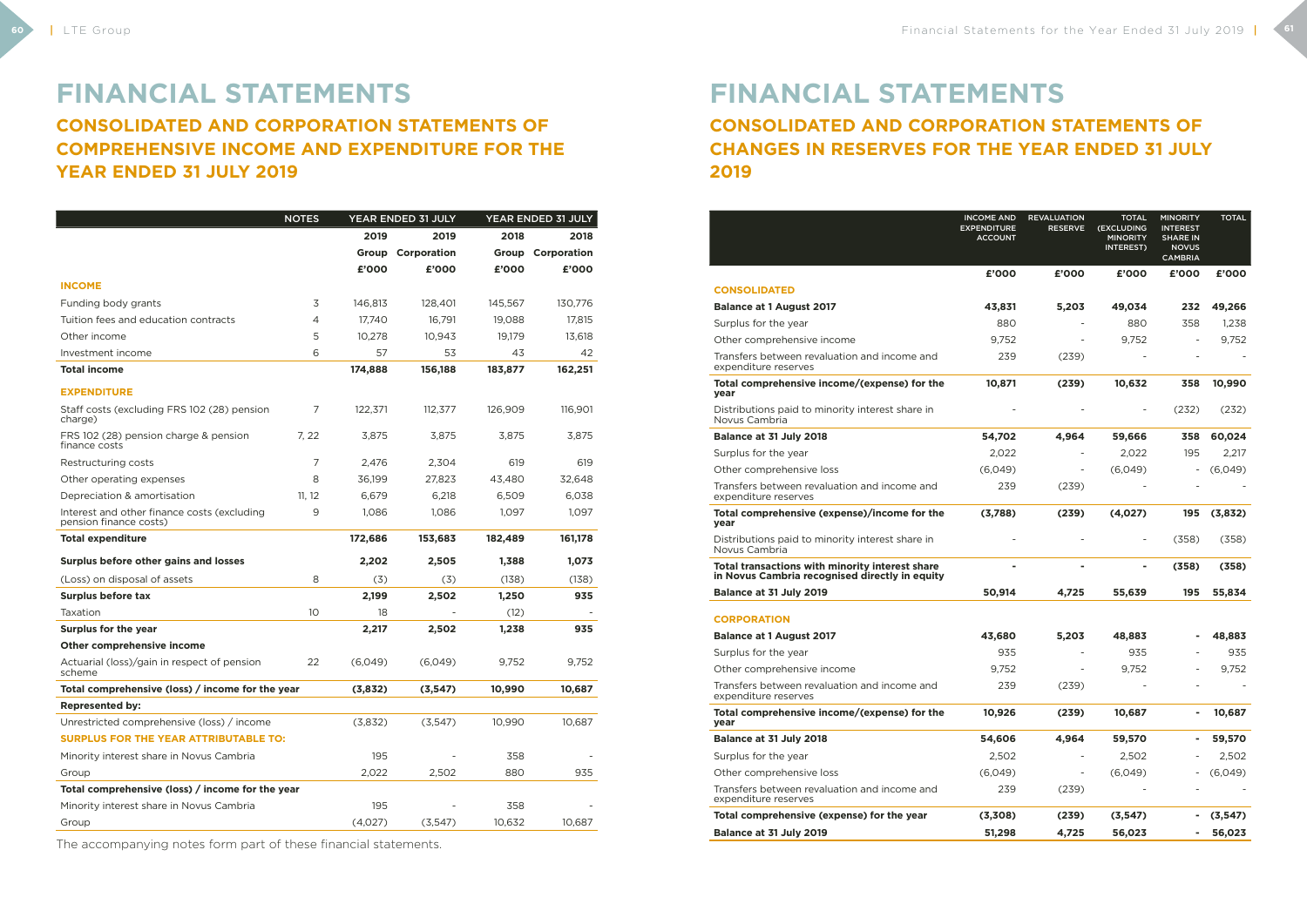## **FINANCIAL STATEMENTS CONSOLIDATED AND CORPORATION BALANCE SHEETS AS AT 31 JULY 2019**

|                                                                   | <b>NOTES</b> | <b>GROUP</b> | <b>CORPORATION</b> | <b>GROUP</b> | <b>CORPORATION</b> |
|-------------------------------------------------------------------|--------------|--------------|--------------------|--------------|--------------------|
|                                                                   |              | 2019         | 2019               | 2018         | 2018               |
|                                                                   |              | £'000        | £'000              | £'000        | £'000              |
| <b>NON-CURRENT ASSETS</b>                                         |              |              |                    |              |                    |
| Intangible assets                                                 | 11           | 1,352        | 249                | 1.646        | 272                |
| Tangible fixed assets                                             | 12           | 133,868      | 133,384            | 112,828      | 112,197            |
| Investments                                                       | 13           |              | 3.015              |              | 3,015              |
|                                                                   |              | 135,220      | 136,648            | 114.474      | 115,484            |
| <b>CURRENT ASSETS</b>                                             |              |              |                    |              |                    |
| <b>Stocks</b>                                                     |              | 122          | 122                | 80           | 80                 |
| Trade and other receivables                                       | 14           | 21,956       | 18.584             | 16.961       | 15,630             |
| Cash and cash equivalents                                         | 19           | 9,071        | 7,611              | 15,098       | 11,380             |
|                                                                   |              | 31,149       | 26,317             | 32,139       | 27,090             |
| Less: Creditors - amounts falling<br>due within one year          | 15           | (20, 857)    | (17, 311)          | (21,736)     | (18,216)           |
| <b>Net current assets</b>                                         |              | 10,292       | 9,006              | 10,403       | 8,874              |
| <b>Total assets less current liabilities</b>                      |              | 145,512      | 145,654            | 124,877      | 124,358            |
| Less: Creditors - amounts falling due<br>after more than one year | 16           | (56,992)     | (56,992)           | (42, 034)    | (42,034)           |
| <b>PROVISIONS</b>                                                 |              |              |                    |              |                    |
| Defined pension benefit obligations                               | 22           | (30, 878)    | (30, 878)          | (20, 954)    | (20, 954)          |
| Other provisions                                                  | 18           | (1,808)      | (1,761)            | (1,865)      | (1,800)            |
| <b>Total net assets</b>                                           |              | 55,834       | 56,023             | 60,024       | 59,570             |
| <b>UNRESTRICTED RESERVES</b>                                      |              |              |                    |              |                    |
| Income and expenditure account                                    |              | 50,914       | 51,298             | 54,702       | 54,606             |
| Revaluation reserve                                               |              | 4,725        | 4,725              | 4,964        | 4,964              |
| Minority interest share in Novus<br>Cambria                       |              | 195          |                    | 358          |                    |
| <b>Total unrestricted reserves</b>                                |              | 55,834       | 56,023             | 60,024       | 59,570             |

The financial statements on pages 60 to 92 were approved and authorised for issue by the Corporation on 17 December 2019 and were signed on its behalf, on 23 December 2019, by:

Cllr Sue Murphy CBE John Thornhill

Chair of LTE Group Board Chief Executive Officer and Accounting Officer

# **FINANCIAL STATEMENTS CONSOLIDATED STATEMENT OF CASH FLOWS FOR THE YEAR ENDED 31 JULY 2019**

|                                                           | <b>NOTES</b> | <b>YEAR ENDED</b><br>31 JULY | <b>YEAR ENDED</b><br>31 JULY |
|-----------------------------------------------------------|--------------|------------------------------|------------------------------|
|                                                           |              | 2019                         | 2018                         |
|                                                           |              | £'000                        | £'000                        |
| <b>CASH INFLOW FROM OPERATING ACTIVITIES</b>              |              |                              |                              |
| Surplus for the year                                      |              | 2,217                        | 1,238                        |
| <b>ADJUSTMENT FOR NON-CASH ITEMS</b>                      |              |                              |                              |
| Depreciation & amortisation                               |              | 6,679                        | 6,509                        |
| Increase in stocks                                        |              | (42)                         | (50)                         |
| Increase in debtors                                       |              | (4,995)                      | (3,773)                      |
| Decrease in creditors due within one year                 |              | (639)                        | (7,969)                      |
| Decrease in creditors due after one year                  |              | (329)                        | (285)                        |
| Decrease in provisions                                    |              | (39)                         | (83)                         |
| Pensions costs less contributions payable                 |              | 3,875                        | 3,875                        |
| Taxation                                                  |              | (18)                         | $12 \overline{ }$            |
| Minority interest share in Novus Cambria                  |              |                              | (358)                        |
| <b>ADJUSTMENT FOR INVESTING OR FINANCING ACTIVITIES</b>   |              |                              |                              |
| Investment income                                         |              | (57)                         | (43)                         |
| Interest payable                                          |              | 1,086                        | 1,097                        |
| Loss on sale of fixed assets                              |              | 3                            | 138                          |
| Net cash flow from operating activities                   |              | 7,741                        | 308                          |
| <b>CASH FLOWS FROM INVESTING ACTIVITIES</b>               |              |                              |                              |
| Proceeds from sale of fixed assets                        |              | 12                           |                              |
| Investment income                                         |              | 57                           | 43                           |
| Payments made to acquire fixed assets                     |              | (28,060)                     | (4,158)                      |
| Net cash flow from investing activities                   |              | (27, 991)                    | (4, 115)                     |
| Cash flows from financing activities                      |              |                              |                              |
| Interest paid                                             |              | (1,086)                      | (1,097)                      |
| Repayments of amounts borrowed                            |              | (1, 933)                     | (1, 933)                     |
| New Loans received                                        |              | 17,600                       |                              |
| Distributions to minority interest share in Novus Cambria |              | (358)                        | (232)                        |
| Net cash flow from financing activities                   |              | 14,223                       | (3, 262)                     |
| (Decrease) in cash and cash equivalents in the year       |              | (6,027)                      | (7,069)                      |
| Cash and cash equivalents at beginning of the year        | 19           | 15,098                       | 22,167                       |
| Cash and cash equivalents at end of the year              | 19           | 9,071                        | 15,098                       |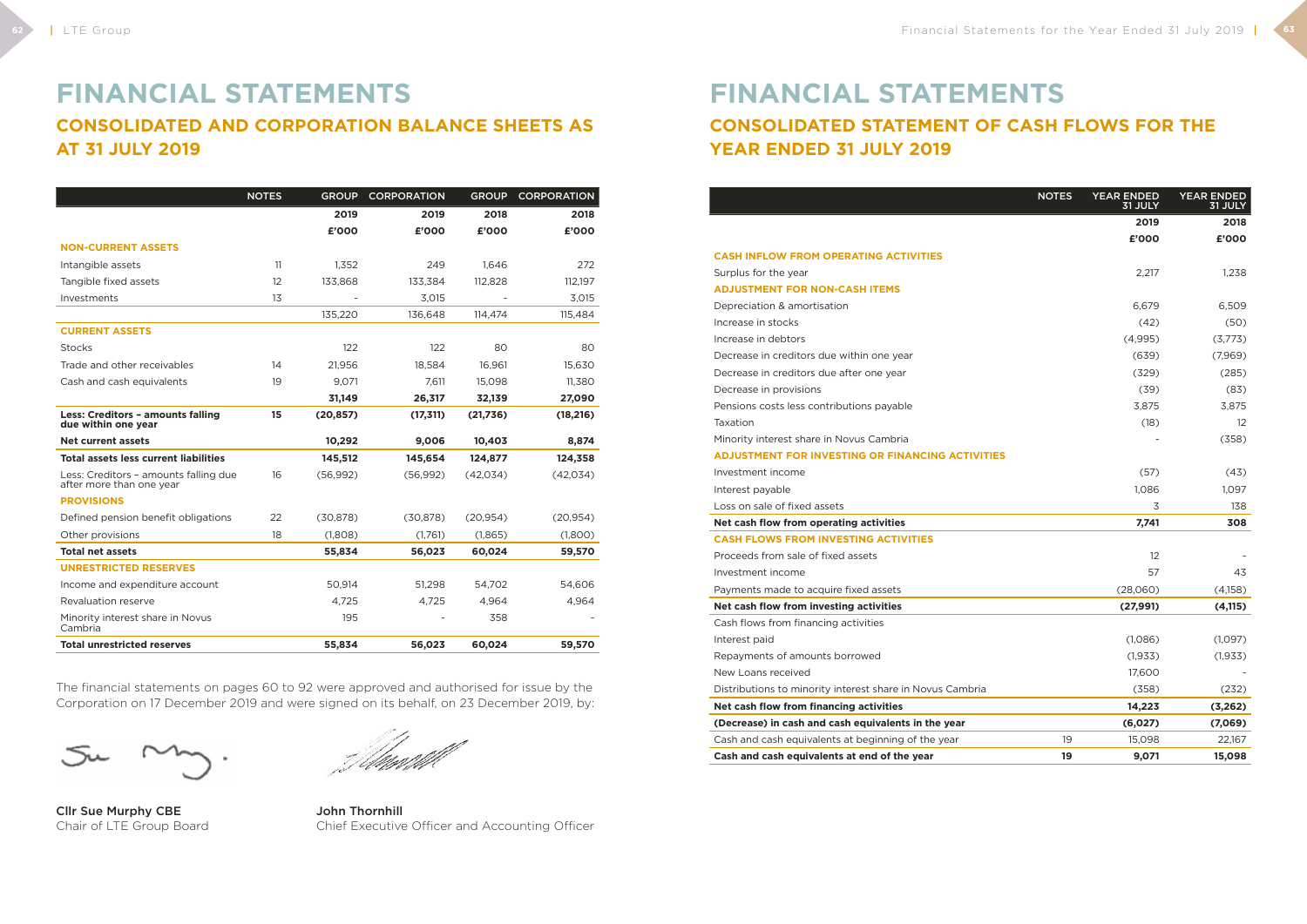# **NOTES TO THE FINANCIAL STATEMENTS**

## **1. LEGAL STATUS AND REGISTERED OFFICE**

LTE Group is a statutory corporation established under the Further and Higher Education Act 1992 (statutory instrument 2008 No. 1418). LTE Group is an exempt charity for the purposes of Part 3 of the Charities Act 2011.

LTE Group includes Total People Holdings Limited ("Total People"), an independent training provider, which was acquired on 31 July 2015 and Novus Cambria, a joint venture with Coleg Cambria which was established on 29 September 2016.

#### **Registered office:**

Openshaw Campus & Administration Centre, Ashton Old Road, Manchester M11 2WH

## **2. ACCOUNTING POLICIES**

The following accounting policies have been applied consistently in dealing with items which are considered material in relation to the financial statements.

#### **Basis of preparation**

These financial statements have been prepared in accordance with the *Statement of Recommended Practice: Accounting for Further and Higher Education 2015* (the 2015 FE HE SORP), the *College Accounts Direction for 2018 to 2019* and in accordance with Financial Reporting Standard 102 – "*The Financial Reporting Standard applicable in the United Kingdom and Republic of Ireland*" (FRS 102). The Group is a public benefit entity and has therefore applied the relevant public benefit requirements of FRS 102.

The preparation of financial statements in compliance with FRS 102 requires the use of certain critical accounting estimates. It also requires management to exercise judgement in applying the Group's accounting policies.

#### **Basis of accounting**

The financial statements are prepared in accordance with the historical cost convention as modified by the use of previous valuations as deemed cost at transition for certain noncurrent assets.

#### **Basis of consolidation**

The consolidated financial statements include the Group and its subsidiary undertakings, controlled by the Group. Under the purchase method of accounting, the results of subsidiary and associated undertakings acquired or disposed of during the period are included in the consolidated income and expenditure account from or up to the date on which control of the undertaking passes. Intra group sales and profits are eliminated fully on consolidation. All financial statements are made up to 31 July 2019.

#### **Going Concern**

The Group's activities, its current financial position and factors likely to affect its future development are set out within the Strategic report. The Group has in place a six year financial plan to 2025, a subset of which is a three year financial plan submitted to the

ESFA. This comprises of the current year actual/forecast and two budgeted years. Included within this three year plan is a detailed, integrated 24-month cash flow forecast, which links to the two budgeted years. The cash flow forecasts have been sensitised to take account of a number of reasonably possible scenarios and show the Group has adequate resources to continue in operational existence for the foreseeable future. Due consideration has been taken of adult funding reductions, the need for quality provision, and pay related cost increases.

The Group has net debt of £28.6m at year end (£37.7m debt and £9.1m cash). The debt equates to 21.67% of income, which is well within the ESFA parameters of a "Good" financial health grading. There would therefore be scope to increase debt without affecting this "Good" score. The indications from discussions with our banks is that further funding would be available if required.

For this reason, it continues to be appropriate to adopt the going concern basis in preparing the financial statements.

#### **Recognition of income**

#### Revenue grant funding

Government revenue grants include funding body recurrent grants and other grants and are accounted for under the accrual model as permitted by FRS 102. Funding body recurrent grants are measured in line with best estimates for the period of what is receivable and depend on the particular income stream involved. Any under achievement for the Adult Education Budget is adjusted for and reflected in the level of recurrent grant recognised in the income and expenditure account. The final grant income is normally determined with the conclusion of the year end reconciliation process with the funding body following the year end, and the results of any funding audits. 16-18 learner-responsive funding is not normally subject to reconciliation and is therefore not subject to contract adjustments.

The recurrent grant from Office for Students (OfS) represents the funding allocations attributable to the current financial year and is credited direct to the Statement of Comprehensive Income.

Grants from non-government sources are recognised in income when the Group is entitled to the income and performance related conditions have been met. Income received in advance of performance related conditions being met is recognised as deferred income within creditors on the balance sheet and released to income as the conditions are met.

**64** I LTE Group **Financial Statements for the Year Ended 31 July 2019 | 65**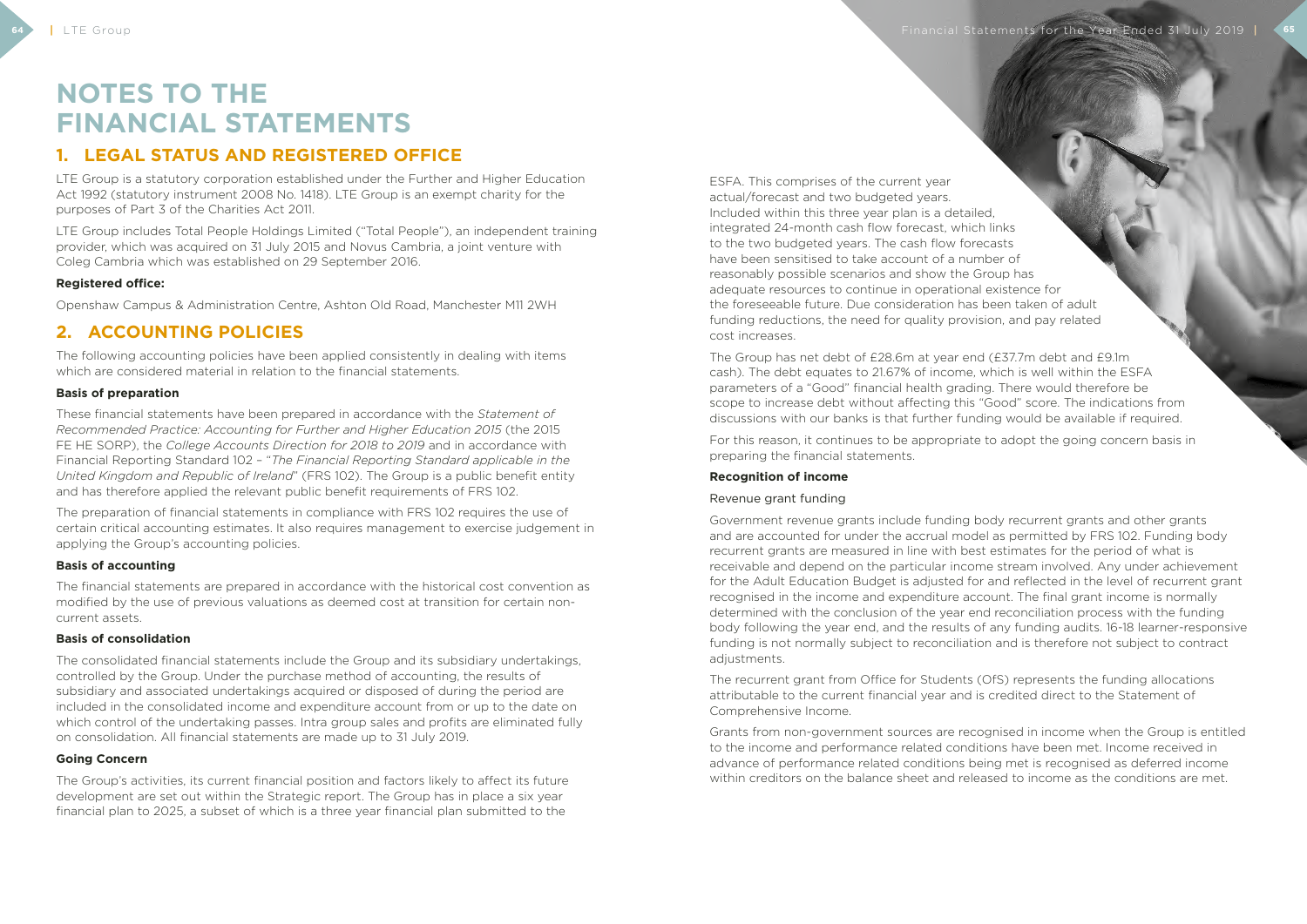#### Capital grant funding

Government capital grants are capitalised, held as deferred income and recognised in income over the expected useful life of the asset, under the accrual model as permitted by FRS 102. Other capital grants are recognised in income when the Group is entitled to the funds subject to any performance related conditions being met. Income received in advance of performance related conditions being met is recognised as deferred income within creditors on the Balance Sheet and released to income as conditions are met.

#### Fee income

Income from tuition fees is stated gross of any expenditure which is not a discount and is recognised in the period for which it is received.

#### Investment income

All income from short-term deposits is credited to the income and expenditure account in the period in which it is earned on a receivable basis.

#### Agency arrangements

The Corporation acts as an agent in the collection and payment of certain discretionary support funds. Related payments received for the funding bodies and subsequent disbursements to students are excluded from the income and expenditure of the Corporation where the Corporation is exposed to minimal risk or enjoys minimal economic benefit related to the transaction.

#### **Accounting for post-employment benefits**

Post-employment benefits to employees of the Group are principally provided by the Teachers' Pension Scheme (TPS) and the Local Government Pension Scheme (LGPS). These are defined benefit plans, which are externally funded and contracted out of the State Second Pension.

#### Teachers' Pension Scheme (TPS)

The TPS is an unfunded scheme. Contributions to the TPS are calculated so as to spread the cost of pensions over employees' working lives with the Group in such a way that the pension cost is a substantially level percentage of current and future pensionable payroll. The contributions are determined by qualified actuaries on the basis of valuations using a prospective benefit method.

The TPS is a multi-employer scheme and there is insufficient information available to use defined benefit accounting. The TPS is therefore treated as a defined contribution plan and the contributions recognised as an expense in the income statement in the periods during which services are rendered by employees.

#### Greater Manchester Pension Scheme (GMPF)

The LGPS is a funded scheme. The assets of the LGPS are measured using closing fair values. LGPS liabilities are measured using the projected unit credit method and discounted at the current rate of return on a high quality corporate bond of equivalent term and currency to the liabilities. The actuarial valuations are obtained at least triennially and are updated at each balance sheet date. The amounts charged to operating surplus are the current service costs and the costs of scheme introductions, benefit changes, settlements and curtailments. They are included as part of staff costs as incurred.

Net interest on the net defined benefit liability is also recognised in the Statement of Comprehensive Income and comprises the interest cost on the defined benefit obligation and interest income on the scheme assets, calculated by multiplying the fair value of the scheme assets at the beginning of the period by the rate used to discount the benefit obligations. The difference between the interest income on the scheme assets and the actual return on the scheme assets is recognised in interest and other finance costs.

Actuarial gains and losses are recognised immediately in actuarial gains and losses.

#### **Short term Employment benefits**

Short term employment benefits such as salaries and compensated absences (holiday pay) are recognised as an expense in the year in which the employees render service to the Group. Any unused benefits are accrued and measured as the additional amount the Group expects to pay as a result of the unused entitlement.

#### **Enhanced Pension**

The actual cost of any enhanced ongoing pension to a former member of staff is paid by the Group annually. An estimate of the expected future cost of any enhancement to the ongoing pension of a former member of staff is charged in full to the Group's income in the year that the member of staff retires. In subsequent years a charge is made to provisions in the balance sheet using the enhanced pension spreadsheet provided by the funding bodies.

#### **Non-current Assets - Tangible fixed assets**

Tangible fixed assets are stated at deemed cost less accumulated depreciation and accumulated impairment losses.

Where parts of a fixed asset have different useful lives, they are accounted for as separate items of fixed assets.

#### Land and buildings

Land and buildings inherited from the Local Education Authority along with land and buildings acquired before 1 September 1997 are held on the balance sheet at the last formal revaluation which took place on 1 September 1997. The valuation determined the useful economic life of these assets to be less than those for new build which is 50 years. This valuation was on the basis of depreciated replacement cost.

Land and buildings acquired since 1 September 1997 are included in the balance sheet at historical cost. These values are retained subject to the requirement to test assets for impairment if events or changes in circumstances indicate that the carrying value of the fixed asset may not be recoverable in accordance with FRS 102.

Freehold land is not depreciated as it is considered to have infinite useful life.

Freehold buildings are depreciated over their expected useful economic life to the Group of 50 years.

However, refurbishment/additions to existing buildings and leasehold improvements are depreciated over their remaining useful lives or lease lives whichever is the lesser.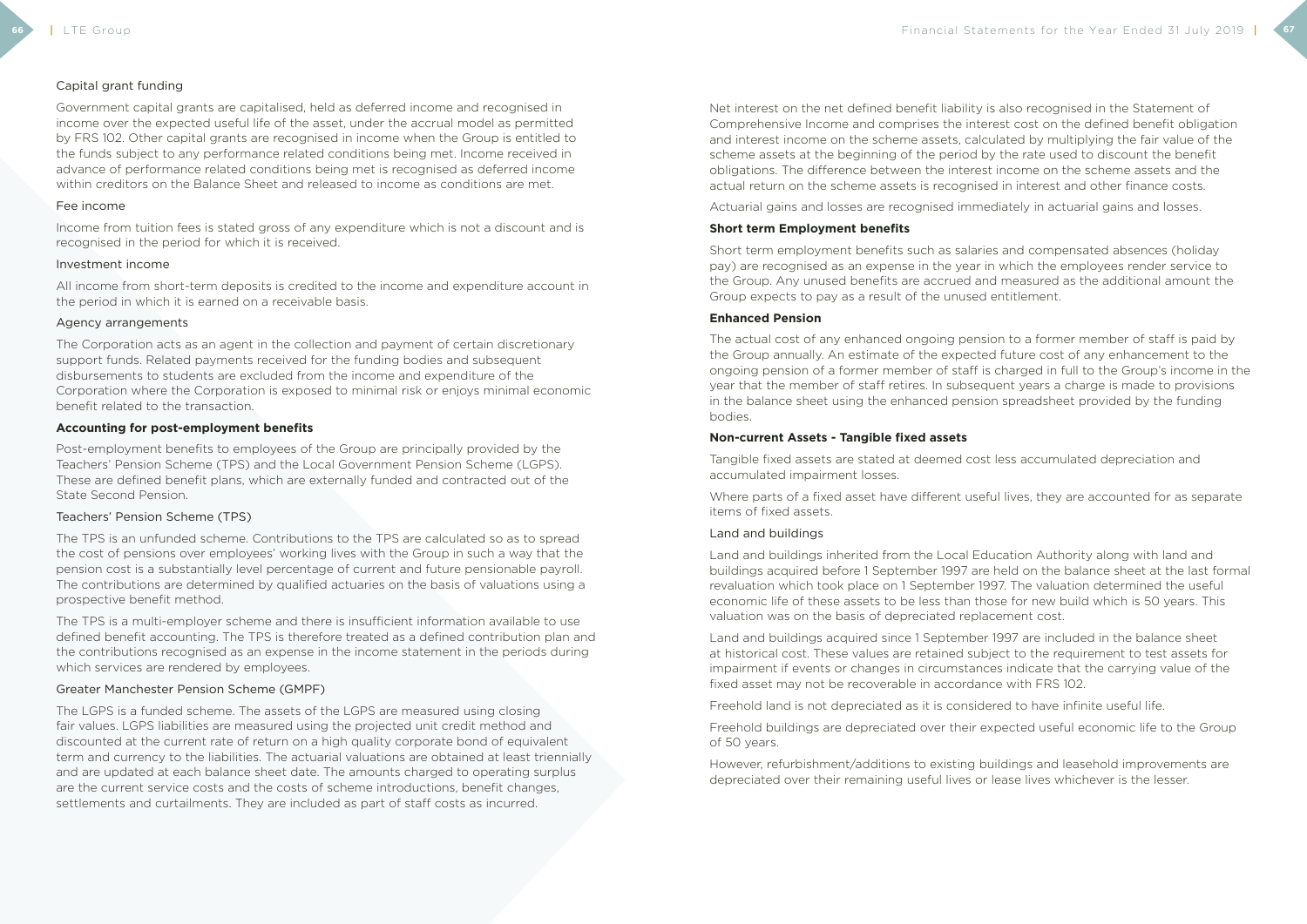Where land and buildings are acquired with the aid of specific government grants, they are capitalised and depreciated as above. The related grants are credited to a deferred income account within creditors, and are released to the income and expenditure account over the expected useful economic life of the related asset on a systematic basis consistent with the depreciation policy. The deferred income is allocated between creditors due within one year and those due after more than one year.

Where significant expenditure is incurred on tangible fixed assets it is charged to the income and expenditure account in the period it is incurred, unless it meets one of the following criteria, in which case it is capitalised and depreciated on the relevant basis:

On adoption of FRS 102, the Group followed the transitional provision to retain the book value of land and buildings, which were revalued in 1997, as deemed cost but not to adopt a policy of revaluations of these properties in the future.

#### Assets under construction

Buildings under construction are accounted for at cost, based on the value of architects' certificates and other direct costs incurred to 31 July. They are not depreciated until they are brought into use.

#### Subsequent expenditure on existing fixed assets

Where equipment is acquired with the aid of specific grants it is capitalised and depreciated in accordance with the above policy, with the related grant being credited to a deferred capital grant account and released to the income and expenditure account over the expected useful economic life of the related equipment.

- Market value of the fixed asset has subsequently improved
- Asset capacity increases
- Substantial improvement in the quality of output or reduction in operating costs
- Significant extension of the asset's life beyond that conferred by repairs and maintenance

#### Equipment

Equipment costing less than £5,000 per individual item is written off to the income and expenditure account in the year of acquisition. All other equipment is capitalised at cost. Equipment is depreciated over its useful economic life on a straight line basis at the following rates:

| Fixtures and fittings   | 3 years - 10 years                  |
|-------------------------|-------------------------------------|
| Electronic equipment    | 4 years (7 years for Data Centre)   |
| Computer software       | $3 \text{ years} - 5 \text{ years}$ |
| Other plant & equipment | 6 years - 10 years                  |
| Motor vehicles          | 4 years                             |
|                         |                                     |

All above categories are classified as Equipment.

A review for impairment of a fixed asset is carried out if events or changes in circumstances indicate that the carrying value of any fixed asset may not be recoverable. Shortfalls between the carrying value of fixed assets and their recoverable amounts are recognised as impairments. Impairment losses are recognised in the Statement of Comprehensive Income and Expenditure.

#### **Goodwill**

Goodwill is the difference between amounts paid on the acquisition of a business and the fair value of the identifiable assets and liabilities acquired. Goodwill is capitalised and amortised to the income and expenditure account over its estimated economic life of 10 years.

#### **Other intangible assets**

For all other intangible assets amortisation is provided on a straight-line basis over their estimated useful life. The amortisation period and the amortisation method for intangible assets are reviewed at each financial year-end.

• Customer related and contract-based intangibles

Customer relations are carried at cost less accumulated amortisation and any impairment losses. Cost is defined as the fair value as at the date of the business combination. The carrying amounts of these intangible assets are reviewed annually for indicators that these assets may be impaired. Amortisation is provided to write down the customer relations, on a straight-line method over the estimated useful life of between 3 and 10 years. Useful economic life is dependent upon the life of the existing customer relationships at the point of acquisition, the reputational standing incorporating key management personnel with intellectual/ institutional/sector knowledge of the acquired and its demonstrable ability to maintain those relationships.

• Market-related intangibles (including branding, reputation and market share)

These intangible assets are shown at cost less accumulated amortisation and impairment losses. Cost represents fair value as at the date of the business combination. Amortisation is calculated using the straight-line method to allocate costs over the estimated useful life of the preferred supplier contracts. Useful economic life expected to be 10 years unless the acquisition is acquired specifically for resale in the short term.

• Other intangible assets - Distress cases

Other intangible assets – distress cases are carried at cost less accumulated amortisation and any impairment losses. The Total People Group has a good reputation within the sector in dealing with distress cases (other failing apprenticeship providers) passed on to it by the funding body.

The account management structure is seen to have a reliable operational functionality of sufficient quality to be able to revitalise and transform liquidated or failing providers to fulfil the funding bodies' obligations. Amortisation is provided to write down other intangible assets on a straight-line method over the estimated useful life of 5 years.

• Website costs

For website costs included within intangible assets, are carried at cost less accumulated amortisation is provided on a straight-line basis over their estimated useful life. The amortisation period of 10 years and the amortisation method for intangible assets are reviewed at each financial year-end.

#### **Borrowing costs**

Finance costs which are directly attributable to the purchase of land and construction of buildings are capitalised as part of the costs, until such time when the asset comes into use. Finance costs beyond this date are charged directly to the income and expenditure account.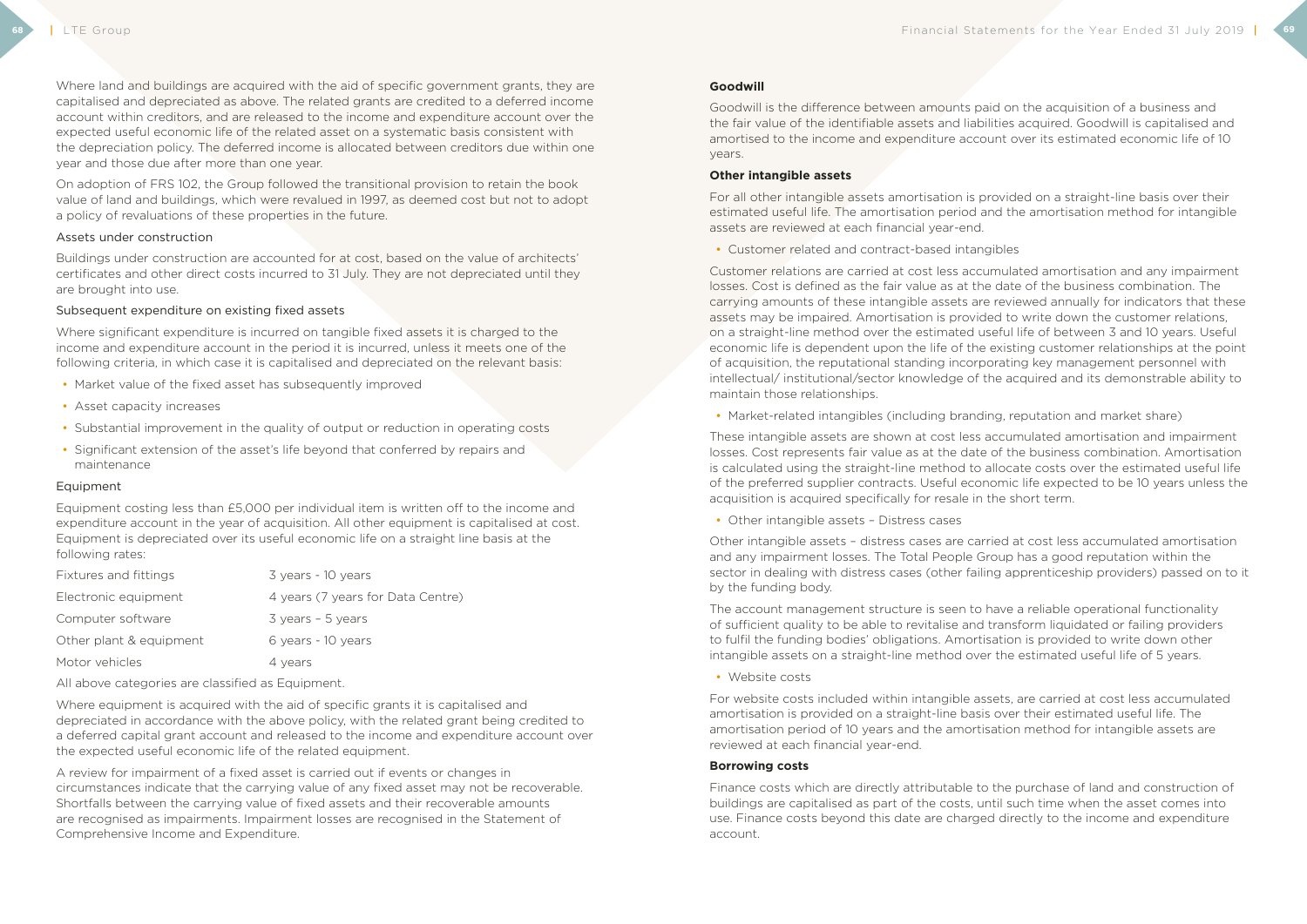#### **Investments**

Fixed asset investments are carried at historical cost less any provision for impairment in their value. Results of joint ventures in which the Group has 50% or more are included in the Group's results and disclosed under related party transactions.

#### **Leased assets**

Costs in respect of operating leases are charged on a straight-line basis over the lease term. Any lease premiums or incentives relating to leases signed after 1 August 2014 are spread over the minimum lease term. The Group has taken advantage of the transitional exemptions in FRS 102 and has retained the policy of spreading lease premiums and incentives to the date of the first market rent review for leases signed before 1 August 2014.

Cash equivalents are short term, highly liquid investments that are readily convertible to known amounts of cash with insignificant risk of change in value. An investment qualifies as a cash equivalent when it has maturity of 3 months or less from the date of acquisition.

#### **Stocks**

Stocks are stated at the lower of their cost and net realisable value. Where necessary, provision is made for obsolete, slow moving and defective stocks.

#### **Cash and cash equivalents**

Cash includes cash in hand, deposits repayable on demand and overdrafts. Deposits are repayable on demand if they are in practice available within 24 hours without penalty.

The Corporation is exempt from levying VAT on most of the services it provides to learners. For this reason, the Corporation is generally unable to recover input VAT it suffers on goods and services purchased. Non – pay expenditure is therefore shown inclusive of VAT with any partial recovery netted off against these figures.

#### **Financial liabilities and equity**

Financial liabilities and equity are classified according to the substance of the financial instrument's contractual obligations, rather than the financial instrument's legal form.

All loans, investments and short term deposits held by the Group are classified as basic financial instruments in accordance with FRS 102. These instruments are initially recorded at the transaction price less any transaction costs (historical cost). FRS 102 requires that basic financial instruments are subsequently measured at amortised cost; however, the Group has calculated that the difference between the historical cost and amortised cost basis is not material and so these financial instruments are stated on the balance sheet at historical cost. Loans and investments that are payable or receivable within one year are not discounted.

#### **Taxation**

The Corporation is considered to pass the tests set out in Paragraph 1 Schedule 6 Finance Act 2010 and therefore it meets the definition of a charitable company for UK corporation tax purposes. Accordingly, the Corporation is potentially exempt from taxation in respect of income or capital gains received within categories covered by Chapter 3 Part 11 Corporation Tax Act 2010 or section 256 of the Taxation of Chargeable Gains Act 1992, to the extent that such income or gains are applied to exclusively charitable purposes.

The Group's subsidiary companies are subject to corporation tax and VAT in the same way as any commercial organisation.

#### **Provisions and contingent liabilities**

Provisions are recognised when

- the Group has a present legal or constructive obligation as a result of a past event
- it is probable that a transfer of economic benefit will be required to settle the obligation, and
- a reliable estimate can be made of the amount of the obligation.

Where the effect of the time value of money is material, the amount expected to be required to settle the obligation is recognised at present value using a pre-tax discount rate. The unwinding of the discount is recognised as a finance cost in the statement of comprehensive income in the period it arises.

A contingent liability arises from a past event that gives the Group a possible obligation whose existence will only be confirmed by the occurrence or otherwise of uncertain future events not wholly within the control of the Group.

Contingent liabilities also arise in circumstances where a provision would otherwise be made but either it is not probable that an outflow of resources will be required or the amount of the obligation cannot be measured reliably.

Contingent liabilities are not recognised in the balance sheet but are disclosed in the notes to the financial statements.

#### **Agency arrangements**

The Group acts as an agent in the collection and payment of discretionary support funds. Related payments received from the funding bodies and subsequent disbursements to learners are excluded from the income and expenditure account of the Group where the Group is exposed to minimal risk or enjoys minimal economic benefit related to the transaction and are shown separately in Note 24.

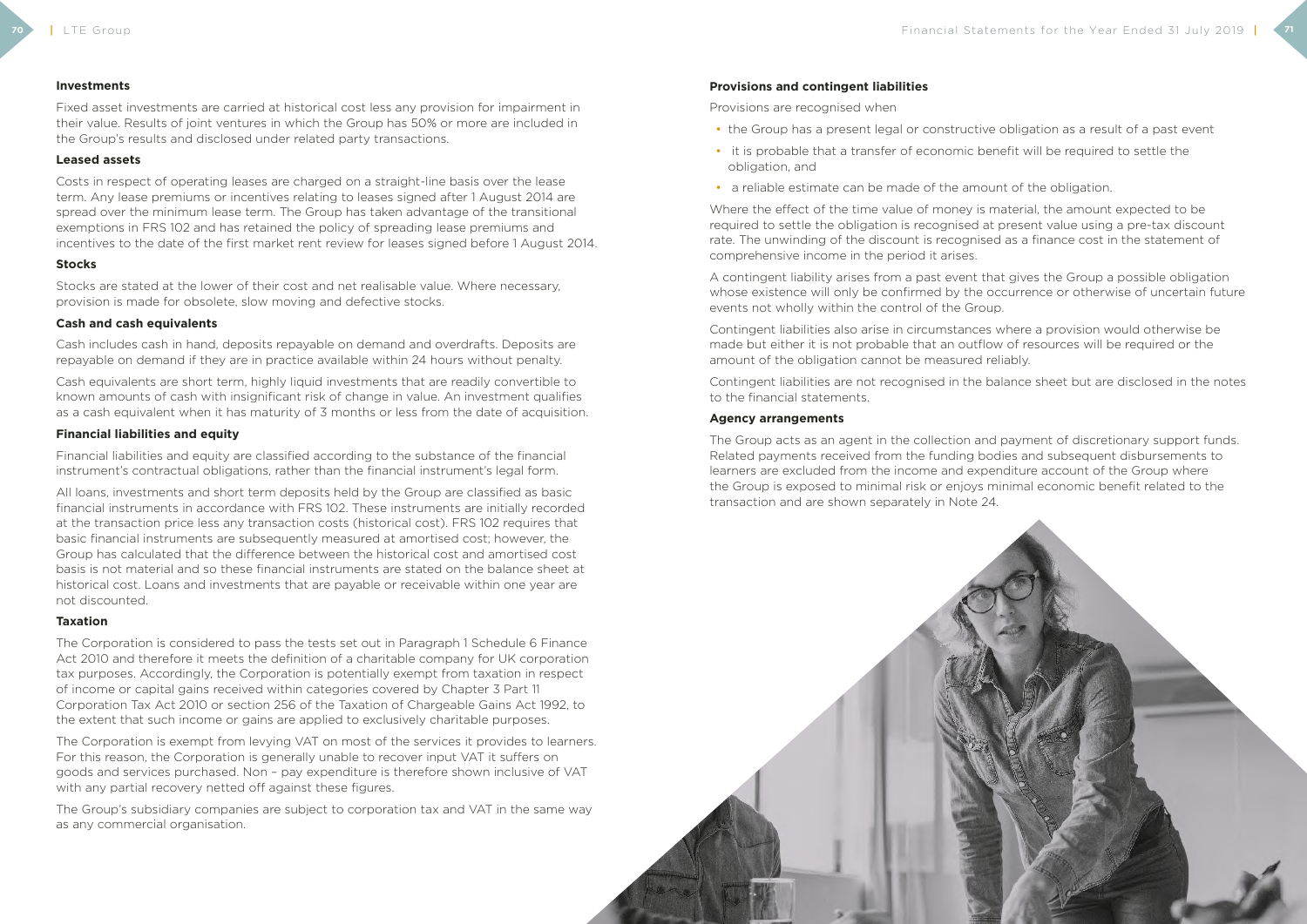#### **Judgements in applying accounting policies and key sources of estimation uncertainty**

In preparing these financial statements, management have made the following judgements:

- Determine whether leases entered into by the Group either as a lessor or a lessee are operating or finance leases. These decisions depend on an assessment of whether the risks and rewards of ownership have been transferred from the lessor to the lessee on a lease by lease basis.
- Determine whether there are indicators of impairment of the group's intangible and tangible assets, including goodwill and investments. Factors taken into consideration in reaching such a decision include the economic viability and expected future financial performance of the asset and where it is a component of a larger cash-generating unit, the viability and expected future performance of that unit.

#### *Other key sources of estimation uncertainty*

#### Tangible fixed assets

• Tangible fixed assets, other than investment properties, are depreciated over their useful lives taking into account residual values, where appropriate. The actual lives of the assets and residual values are assessed annually and may vary depending on a number of factors. In re-assessing asset lives, factors such as technological innovation and maintenance programmes are taken into account. Residual value assessments consider issues such as future market conditions, the remaining life of the asset and projected disposal values.

#### Local Government Pension Scheme

• The present value of the Local Government Pension Scheme defined benefit liability depends on a number of factors that are determined on an actuarial basis using a variety of assumptions. The assumptions used in determining the net cost for pensions include the discount rate. Any changes in these assumptions, which are disclosed in note 22, will impact the carrying amount of the pension liability. Furthermore, a roll forward approach which projects results from the latest full actuarial valuation performed at 31 March 2016 has been used by the actuary in valuing the pensions liability at 31 July 2019. Any differences between the figures derived from the roll forward approach and a full actuarial valuation would impact on the carrying amount of the pension liability.

## **3. FUNDING BODY GRANTS**

|                                                               | 2019    | 2019        | 2018    | 2018        |
|---------------------------------------------------------------|---------|-------------|---------|-------------|
|                                                               | Group   | Corporation | Group   | Corporation |
|                                                               | £'000   | £'000       | £'000   | £'000       |
| ESFA - adult - recurrent grant                                | 21,548  | 15.305      | 26,886  | 14,719      |
| ESFA - 16-18 - recurrent grant                                | 33,336  | 25.152      | 28,036  | 25,412      |
| Office for Students (OfS) - recurrent grant                   | 743     | 743         | 970     | 970         |
| Other funding body - MoJ/YJB/MCC/ ESFA non recurrent<br>grant | 89,745  | 85,760      | 86,505  | 86,505      |
| Releases of government capital grants                         | 869     | 869         | 703     | 703         |
| <b>ESF Co-financing</b>                                       | 46      | 46          | 1,905   | 1,905       |
| Other funds                                                   | 526     | 526         | 560     | 560         |
| Employer responsive                                           |         |             | 2       | 2           |
| <b>Total</b>                                                  | 146,813 | 128,401     | 145,567 | 130,776     |

## **4. TUITION FEES AND EDUCATION CONTRACTS**

|                                    | 2019   | 2019        | 2018   | 2018        |
|------------------------------------|--------|-------------|--------|-------------|
|                                    | Group  | Corporation | Group  | Corporation |
|                                    | £'000  | £'000       | £'000  | £'000       |
| Adult education fees               | 5,926  | 5.237       | 6,466  | 5,193       |
| Apprenticeship contracts           | 260    |             |        |             |
| Fees for FE loan supported courses | 619    | 619         | 1,256  | 1,256       |
| Fees for HE loan supported courses | 8.792  | 8.792       | 9.109  | 9,109       |
| International students fees        | 6      | 6           | 121    | 121         |
| Total tuition fees                 | 15,603 | 14.654      | 16,952 | 15,679      |
| <b>Education contracts</b>         | 2,137  | 2.137       | 2.136  | 2,136       |
| <b>Total</b>                       | 17.740 | 16.791      | 19.088 | 17.815      |

## **5. OTHER INCOME**

|                                       | 2019   | 2019        | 2018   | 2018        |
|---------------------------------------|--------|-------------|--------|-------------|
|                                       | Group  | Corporation | Group  | Corporation |
|                                       | £'000  | £'000       | £'000  | £'000       |
| Residencies, catering and conferences | 1,342  | 1.342       | 1.201  | 1,201       |
| Other income generating activities    | 2,560  | 2.560       | 2,352  | 2,352       |
| Other grant income                    | 648    | 648         |        |             |
| Other income*                         | 5.728  | 6.393       | 15.626 | 10,065      |
| Total                                 | 10,278 | 10.943      | 19.179 | 13,618      |

\* This includes miscellaneous income £4,033k (2018: £13,694k), Rental income £258k (2018: £395k), Exam fee income £383k (2018: £481k), Nursery income £1,054k (2018: £1,056k).

## **6. INVESTMENT INCOME**

Other investment income Interest receivable

| 2018        | 2018  | 2019        | 2019  |
|-------------|-------|-------------|-------|
| Corporation | Group | Corporation | Group |
| £'000       | £'000 | £'000       | £'000 |
| 32          | 32    | 30          | 30    |
| 10          | 11    | 23          | 27    |
| 42          | 43    | 53          | 57    |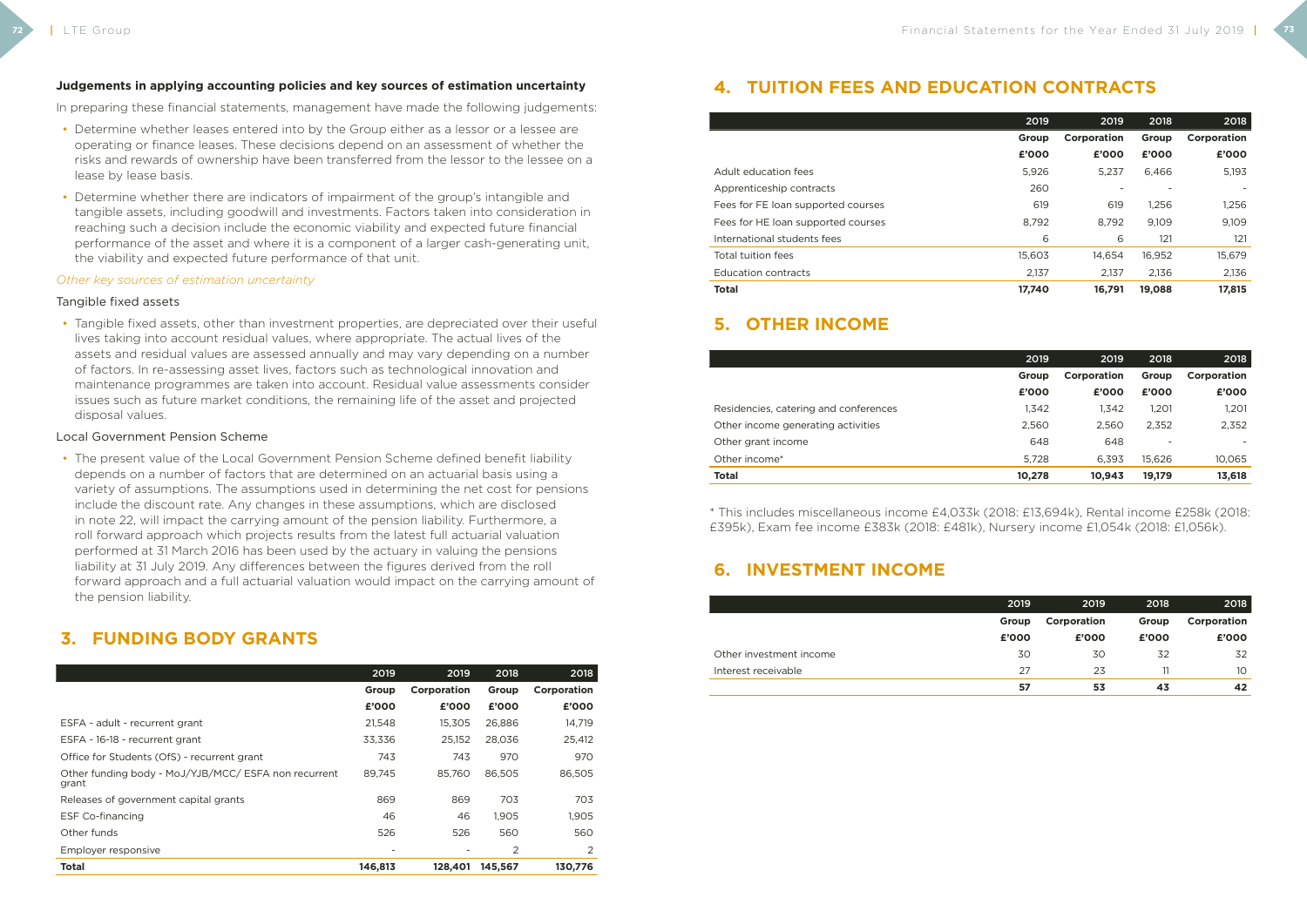## **7. STAFF COSTS**

|                                                                | <b>GROUP</b> | <b>CORPORATION</b> | <b>GROUP</b> | <b>CORPORATION</b> |
|----------------------------------------------------------------|--------------|--------------------|--------------|--------------------|
|                                                                | 2019         | 2019               | 2018         | 2018               |
|                                                                | No.          | No.                | No.          | No.                |
| Teaching staff                                                 | 1,958        | 1,776              | 1,906        | 1,774              |
| Non-teaching staff                                             | 1.130        | 1.055              | 1,321        | 1,169              |
|                                                                | 3,088        | 2,831              | 3,227        | 2,943              |
| <b>STAFF COSTS FOR THE ABOVE PERSONS</b>                       |              |                    |              |                    |
|                                                                | 2019         | 2019               | 2018         | 2018               |
|                                                                | £'000        | £'000              | £'000        | £'000              |
| Wages and salaries                                             | 96,746       | 88,507             | 99,827       | 91,355             |
| Social security costs                                          | 8.908        | 8.192              | 9.349        | 8,625              |
| Other pension costs - excluding FRS 102 (28)<br>pension charge | 12,981       | 12,386             | 13,625       | 13,019             |
| Payroll sub total                                              | 118,635      | 109,085            | 122,801      | 112,999            |
| Contracted out staffing services                               | 3.736        | 3,292              | 4.108        | 3,902              |
|                                                                | 122,371      | 112,377            | 126,909      | 116,901            |
| FRS102 (28) pension charge                                     | 3,375        | 3,375              | 3,345        | 3,345              |
|                                                                | 125,746      | 115,752            | 130,254      | 120,246            |
| Restructuring costs -                                          |              |                    |              |                    |
| contractual                                                    | 2,101        | 1,929              | 330          | 330                |

non contractual 375 375 289 289

**128,222 118,056 130,873 120,865**

The severance payments included in restructuring costs were approved by the Group's Corporation.

#### **Key management personnel**

Key management personnel are those persons having authority and responsibility for planning, directing and controlling the activities of the Group and are represented by the Group Executive Team. Staff costs include compensation paid to key management personnel for loss of office.

Emoluments of Key management personnel, Accounting Officer and other higher paid staff

|                                                                         | 2019 | <b>2018</b> |
|-------------------------------------------------------------------------|------|-------------|
|                                                                         | No.  | No.         |
| The number of Group's key management personnel including the Accounting | 8    | 8           |
| Officer was:                                                            |      |             |

The number of key management personnel and other staff who received annual emoluments, excluding pension contributions and employer's national insurance but including benefits in kind, in the following ranges was:

£65,001 to £70,000 p.a. £70,001 to £75,000 p.a. £75,001 to £80,000 p.a. £80,001 to £85,000 p.a. £85,001 to £90,000 p.a. £90,001 to £95,000 p.a. £95,001 to £100,000 p.a. £100,001 to £105,000 p.a. £105,001 to £110,000 p.a. £110,001 to £115,000 p.a. £115,001 to £120,000 p.a. £120,001 to £125,000 p.a. £125,001 to £130,000 p.a. £130,001 to £135,000 p.a. £135,001 to £140,000 p.a. £140,001 to £145,000 p.a. £145,001 to £150,000 p.a. £145,001 to £155,000 p.a. £155,001 to £160,000 p.a. £220,001 to £225,000 p.a. £225,001 to £230,000 p.a. £230,001 to £235,000 p.a. £235,001 to £240,000 p.a. £240,001 to £245,000 p.a.

£60,001 to £65,000 p.a.

|                            | <b>GROUP</b>   |                | <b>GROUP</b>       |
|----------------------------|----------------|----------------|--------------------|
| <b>SENIOR POST-HOLDERS</b> |                |                | <b>OTHER STAFF</b> |
| 2019                       | 2018           | 2019           | 2018               |
| No.                        | No.            | No.            | No.                |
|                            |                | 14             | 11                 |
|                            |                | $\overline{4}$ | 8                  |
|                            |                | $\overline{4}$ | $\overline{2}$     |
|                            | 1              | $\mathbf{1}$   | $\mathbf{1}$       |
| 1                          |                | 3              | $\overline{2}$     |
|                            |                | $\mathbf{1}$   | 5                  |
|                            |                | $\overline{2}$ | $\overline{2}$     |
| 1                          |                | $\mathbf{1}$   | $\mathbf{1}$       |
|                            | 1              | 3              | $\overline{2}$     |
|                            |                | $\overline{2}$ | $\mathbf{1}$       |
|                            |                | $\mathbf{1}$   | $\overline{2}$     |
| $\mathbf{1}$               |                | 1              |                    |
|                            | $\mathbf{1}$   |                |                    |
|                            |                | 1              |                    |
|                            |                |                |                    |
| 1                          |                |                |                    |
|                            |                |                |                    |
|                            | $\mathbf{1}$   |                |                    |
|                            | $\mathbf{1}$   |                |                    |
| 3                          | $\overline{2}$ |                |                    |
|                            | $\mathbf{1}$   |                |                    |
|                            |                |                |                    |
|                            |                |                |                    |
|                            |                |                |                    |
| $\mathbf{1}$               |                |                |                    |
| 8                          | 8              | 38             | 37                 |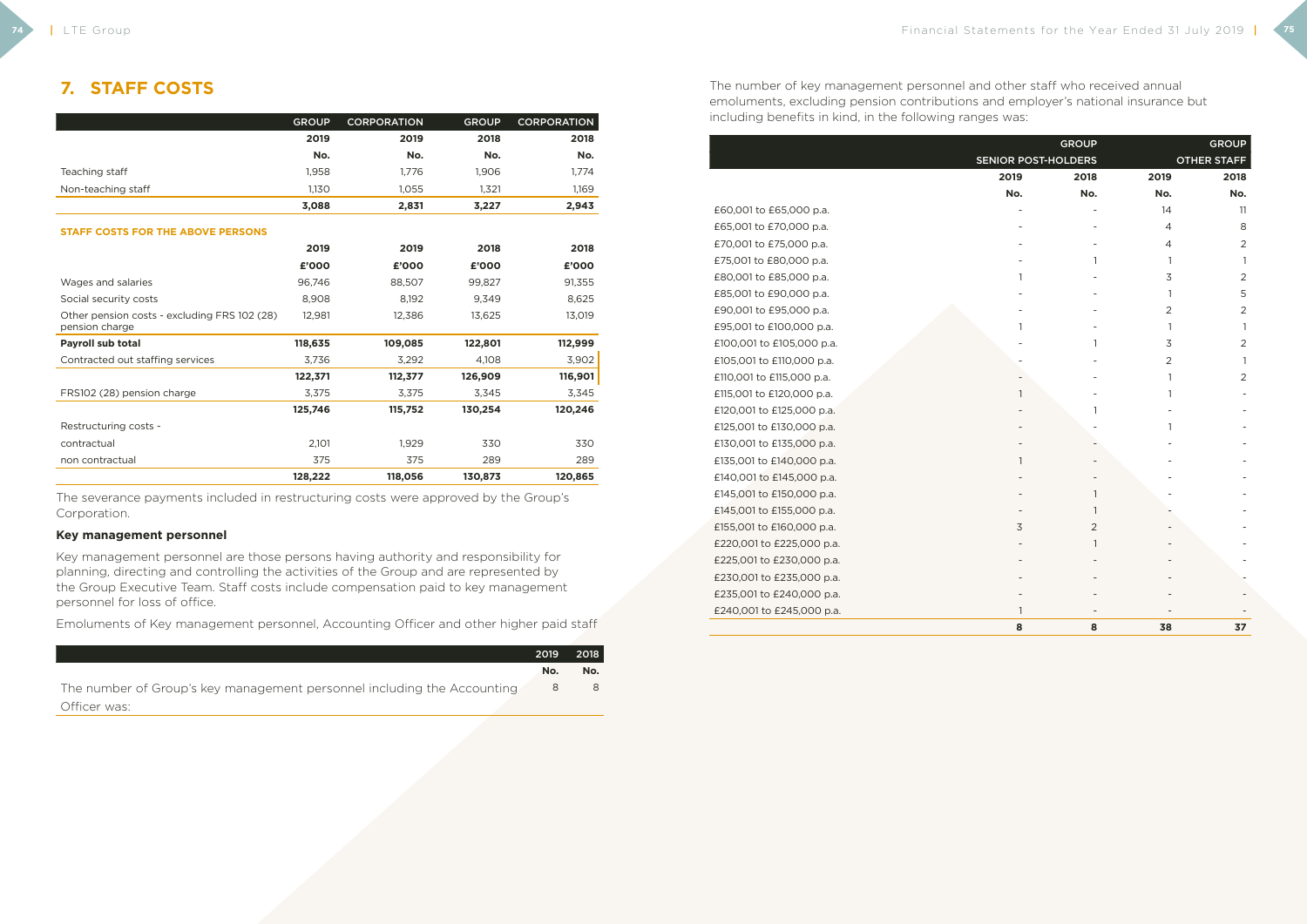Key management personnel compensation is made up as follows:

|                                                               | 2019                     | 2018                     |
|---------------------------------------------------------------|--------------------------|--------------------------|
|                                                               | £'000                    | £'000                    |
| Salaries - gross of salary sacrifice and waived<br>emoluments | 1,163                    | 1,133                    |
| Social security costs                                         | 151                      | 146                      |
| Benefits in kind                                              | $\overline{\phantom{0}}$ | $\overline{\phantom{0}}$ |
|                                                               | 1,314                    | 1,279                    |
| Pension contributions                                         | 160                      | 182                      |
| <b>Total emoluments</b>                                       | 1,474                    | 1,461                    |

There were no amounts due to key management personnel that were waived in the year, nor any salary sacrifice arrangements in place.

The above emoluments include amounts payable to the Accounting Officer (who is also the highest paid officer) of:

|                       | 2019                     | 2018                     |
|-----------------------|--------------------------|--------------------------|
|                       | £'000                    | £'000                    |
| Salaries              | 245                      | 224                      |
| Benefits in kind      | $\overline{\phantom{a}}$ | $\overline{\phantom{a}}$ |
|                       | 245                      | 224                      |
| Pension contributions | 12                       | 36                       |

As of 1 December 2018, the Accounting Officer left the LGPS pension scheme and received a pension cash option in lieu (2018/19: £21,000).

No compensation payments were made to former key management personnel for loss of office.

The LTE Group Board has adopted AoC's Senior Staff Remuneration Code in April 2019 and will assess pay in line with its principles in future.

Auditors' remuneration: Financial statements audit Internal audit Other services provided by external auditors - GDPR Other services provided by external auditors - Funding Advisory Other services provided by external auditors - Pensions Other services provided by Internal auditors - Bid Assurar (Loss) on disposal of non-current assets Hire of Plant and Machinery - operating leases Hire of other assets - operating leases

The remuneration package of Key management staff, including the CEO/Accounting Officer, is subject to annual review by the Remuneration Committee of the governing body who use benchmarking information to provide objective guidance.

The CEO/Accounting Officer reports to the Chair of LTE Group Board, who undertakes an annual review of his performance against the college's overall objectives using both qualitative and quantitative measures of performance.

#### Relationship of CEO/Accounting Officer pay and remuneration expressed as a multiple:

CEO/Accounting Officer's basic salary as a multiple of the CEO/Accounting Officer's total remuneration as a multiple

|                              | 2019 |
|------------------------------|------|
| e median of all staff        | 77   |
| e of the median of all staff | 83   |

The Group has opted for early adoption of the 2019/20 OfS Accounts Direction and incorporated into the pay median staff included in real-time reporting to HMRC only.

## **8. OTHER OPERATING EXPENSES**

| <b>Total</b>       |  |
|--------------------|--|
| Premises costs     |  |
| Non-teaching costs |  |
| Feaching costs     |  |
|                    |  |

|                    | 2019   | 2019        | 2018         | 2018        |
|--------------------|--------|-------------|--------------|-------------|
|                    | Group  | Corporation | <b>Group</b> | Corporation |
|                    | £'000  | £'000       | £'000        | £'000       |
| Teaching costs     | 16,516 | 11.062      | 23,775       | 16,130      |
| Non-teaching costs | 14.344 | 12.343      | 14.461       | 12,155      |
| Premises costs     | 5,339  | 4,418       | 5.244        | 4,363       |
| Total              | 36.199 | 27,823      | 43.480       | 32,648      |

#### **Other operating expenses include:**

| 2019      | 2018  |  |
|-----------|-------|--|
| £'000     | £'000 |  |
|           |       |  |
| 102       | 65    |  |
| 37        | 32    |  |
|           | 89    |  |
| 129       |       |  |
| 8         | -     |  |
|           |       |  |
| 18<br>nce |       |  |
| (3)       | (138) |  |
| 625       | 396   |  |
| 1,041     | 1,627 |  |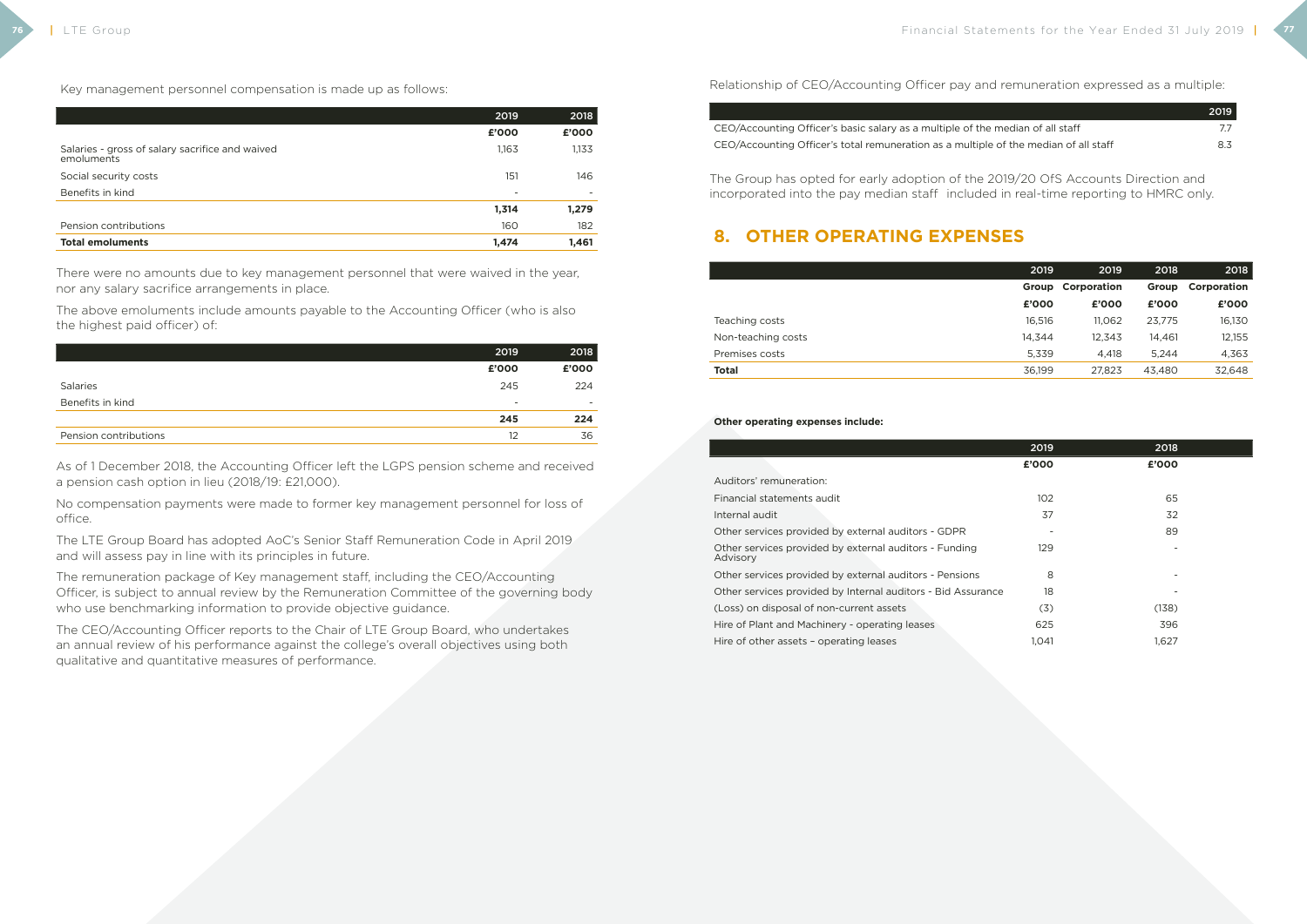## **9. INTEREST AND OTHER FINANCE COSTS (GROUP AND CORPORATION)**

|                                            | 2019  | 2018  |
|--------------------------------------------|-------|-------|
|                                            | £'000 | £'000 |
| On bank loans, overdrafts and other loans: | 1.086 | 1.097 |

## **10. TAXATION - (GROUP)**

|                                                                                    | 2019  | 2018  |
|------------------------------------------------------------------------------------|-------|-------|
|                                                                                    | £'000 | £'000 |
| Deferred tax (credit)/charge in the financial statements of the subsidiary company | (18)  |       |
| <b>Total</b>                                                                       | (18)  |       |

The members do not believe that the Corporation was liable for any corporation tax arising out of its activities during either year. The deferred tax is all in the Group's subsidiary, Total People Limited.

## **11. GROUP INTANGIBLE ASSETS**

|                                 | <b>GOODWILL</b> | <b>OTHER</b> | <b>WEBSITE</b> | <b>TOTAL</b> |
|---------------------------------|-----------------|--------------|----------------|--------------|
|                                 | £'000           | £'000        | £'000          | £'000        |
| <b>COST OR VALUATION</b>        |                 |              |                |              |
| At 1 August 2018                | 1,078           | 1,050        | 353            | 2,481        |
| Additions                       |                 |              | 20             | 20           |
| At 31 July 2019                 | 1,078           | 1,050        | 373            | 2,501        |
| <b>ACCUMULATED AMORTISATION</b> |                 |              |                |              |
| At 1 August 2018                | 247             | 507          | 81             | 835          |
| Charge for the year             | 119             | 152          | 43             | 314          |
| At 31 July 2019                 | 366             | 659          | 124            | 1,149        |
| Net book value at 31 July 2019  | 712             | 391          | 249            | 1,352        |
| Net book value at 31 July 2018  | 831             | 543          | 272            | 1,646        |

Goodwill arising on acquisition is amortised over 10 years. Other intangibles have different lives. These arose from the acquisition of Total People Holdings Limited on 31 July 2015. The composition is as follows:



|                                                                       | <b>VALUE</b> | U.E.L   |
|-----------------------------------------------------------------------|--------------|---------|
|                                                                       | £'000        | (years) |
| <b>CONTRACTUAL CUSTOMER RELATIONSHIPS</b>                             |              |         |
| Bentley                                                               | 250          | 5       |
| <b>Barlows</b>                                                        | 25           | 5       |
| South Cheshire College                                                | 200          | 10      |
| Cheshire West Council, Great Sanky High School, Cheshire East & Ricoh | 50           | 3       |
| Brand name, reputation, market share                                  | 275          | 10      |
| Distress cases                                                        | 250          | 5       |
|                                                                       | 1,050        |         |

Website costs are being amortised over 10 years.

## **11. CORPORATION INTANGIBLE ASSETS**

|                                 | <b>WEBSITE</b> |
|---------------------------------|----------------|
|                                 | £'000          |
| <b>COST OR VALUATION</b>        |                |
| At 1 August 2018                | 353            |
| <b>Additions</b>                | 20             |
| At 31 July 2019                 | 373            |
| <b>ACCUMULATED AMORTISATION</b> |                |
| At 1 August 2018                | 81             |
| Charge for the year             | 43             |
| At 31 July 2019                 | 124            |
| Net book value at 31 July 2019  | 249            |
| Net book value at 31 July 2018  | 272            |
|                                 |                |



| <b>COST OR VALUATION</b>        |  |
|---------------------------------|--|
| At 1 August 2018                |  |
| Additions                       |  |
| At 31 July 2019                 |  |
| <b>ACCUMULATED AMORTISATION</b> |  |
| At 1 August 2018                |  |
| Charge for the year             |  |
| At 31 July 2019                 |  |
| Net book value at 31 July 2019  |  |
| Net book value at 31 July 2018  |  |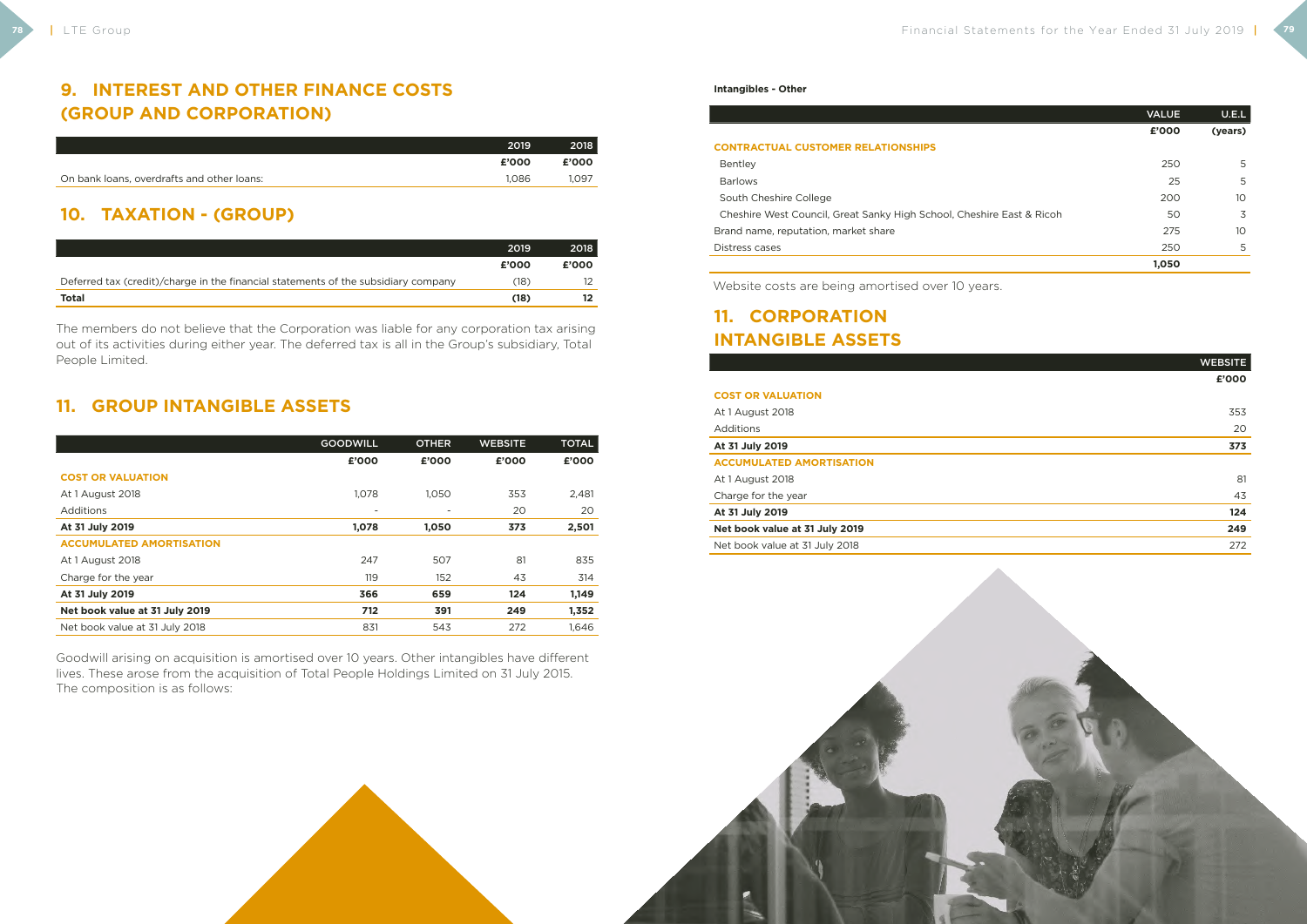## **12. GROUP TANGIBLE FIXED ASSETS**

| <b>LAND AND BUILDINGS</b> |                          | <b>ASSETS UNDER</b><br><b>CONSTRUCTION</b> | <b>EQUIPMENT</b> | <b>TOTAL</b> |
|---------------------------|--------------------------|--------------------------------------------|------------------|--------------|
| <b>Freehold</b>           | Long<br>leasehold        |                                            |                  |              |
| £'000                     | £'000                    | £'000                                      | £'000            | £'000        |
|                           |                          |                                            |                  |              |
| 145,836                   | 992                      | 3,113                                      | 24,601           | 174,542      |
| 21,618                    |                          | 4,270                                      | 1,552            | 27,440       |
| 1,278                     | $\overline{\phantom{a}}$ | (1,278)                                    | (20)             | (20)         |
|                           | $\overline{\phantom{a}}$ |                                            | (28)             | (28)         |
| 168,732                   | 992                      | 6,105                                      | 26,105           | 201,934      |
|                           |                          |                                            |                  |              |
| 45,543                    | 161                      |                                            | 16,010           | 61,714       |
| 3,396                     |                          |                                            | 2,970            | 6,366        |
|                           | $\overline{\phantom{a}}$ |                                            | (1)              | (1)          |
|                           | ۰                        | $\overline{a}$                             | (13)             | (13)         |
| 48,939                    | 161                      |                                            | 18,966           | 68,066       |
| 119,793                   | 831                      | 6,105                                      | 7,139            | 133,868      |
| 100,293                   | 831                      | 3,113                                      | 8,591            | 112,828      |
|                           |                          |                                            |                  |              |

## **12. CORPORATION TANGIBLE FIXED ASSETS**

|                                     | <b>LAND AND BUILDINGS</b> |                              | <b>ASSETS UNDER</b><br><b>CONSTRUCTION</b> | <b>EQUIPMENT</b> | <b>TOTAL</b> |
|-------------------------------------|---------------------------|------------------------------|--------------------------------------------|------------------|--------------|
|                                     | <b>Freehold</b>           | Long<br>leasehold            |                                            |                  |              |
|                                     | £'000                     | £'000                        | £'000                                      | £'000            | £'000        |
| <b>COST OR VALUATION</b>            |                           |                              |                                            |                  |              |
| At 1 August 2018                    | 145,836                   | 992                          | 3,113                                      | 22,717           | 172,658      |
| <b>Additions</b>                    | 21,618                    |                              | 4,270                                      | 1,509            | 27,397       |
| <b>Transfers</b>                    | 1,278                     |                              | (1, 278)                                   | (20)             | (20)         |
| <b>Disposals</b>                    |                           | $\qquad \qquad \blacksquare$ |                                            | (28)             | (28)         |
| At 31 July 2019                     | 168,732                   | 992                          | 6,105                                      | 24,178           | 200,007      |
| <b>ACCUMULATED DEPRECIATION</b>     |                           |                              |                                            |                  |              |
| At 1 August 2018                    | 45,540                    | 161                          |                                            | 14,760           | 60,461       |
| Charge for the year                 | 3,396                     | $\overline{\phantom{a}}$     |                                            | 2,780            | 6,176        |
| <b>Transfers</b>                    |                           | $\overline{\phantom{a}}$     |                                            | (1)              | (1)          |
| Elimination in respect of disposals |                           | $\overline{\phantom{0}}$     |                                            | (13)             | (13)         |
| At 31 July 2019                     | 48,936                    | 161                          | ۰                                          | 17,526           | 66,623       |
| Net book value at 31 July 2019      | 119,796                   | 831                          | 6,105                                      | 6,652            | 133,384      |
| Net book value at 31 July 2018      | 100,296                   | 831                          | 3,113                                      | 7,957            | 112,197      |

The transitional rules set out in FRS 102 Tangible Fixed Assets have been applied on implementing FRS102. Accordingly, the book values at implementation have been retained. Land and buildings were valued in 1997 at depreciated replacement cost by a firm of independent chartered surveyors. Other tangible fixed assets inherited from the LEA at incorporation have been valued by the Group on a depreciated replacement cost basis with the assistance of independent professional advice.

## **13. CORPO***R***ATION INVESTMENTS**

### Total People Holdings Limited

#### Cost at 31 July 2019 and at 31 July 2018

| £'000 |
|-------|
| 3,015 |

On 31 July 2015 The Group acquired 100% of the ordinary share capital of Total People Holdings Limited, a group of companies that are registered in England and Wales as follows:

| I COMPANY NAME                                     |         | SHAREHOLDING NATURE OF BUSINESS         |
|----------------------------------------------------|---------|-----------------------------------------|
| <b>Total People Holdings Limited</b>               | $100\%$ | Holding company - Dormant               |
| Total People Limited*                              | $100\%$ | Training and apprenticeship<br>provider |
| The Total Apprenticeship Training Company Limited* | $100\%$ | Apprenticeship training                 |
| Total People Employee Benefit Trustee Limited*     | $100\%$ | Dormant                                 |

\*The shares in these companies are held by Total People Holdings Limited.

The registered office of all of this group of companies is Openshaw Campus & Administrative Centre, Ashton Old Road, Manchester, United Kingdom M11 2WH.

### **Manchester Education and Training Limited**

The LTE group is in a joint venture arrangement with Manchester City Council, (Manchester Education and Training Limited), a company incorporated in England and Wales, the entity being a charitable company limited by guarantee.

The results of Manchester Education and Training Limited for the year ended 31 July 2019 are as follows:

|                               | 2019      | 2018      |
|-------------------------------|-----------|-----------|
|                               | £         | £         |
| Incoming resources            | 11,130    | 11,130    |
| Operating costs               | (21, 972) | (21, 972) |
| <b>Net outgoing resources</b> | (10, 842) | (10, 842) |
| Fixed assets                  | 648,405   | 670,377   |
| Current assets                | 279,630   | 268,500   |
| <b>Current liabilities</b>    | (12,930)  | (12,930)  |
| <b>Net assets</b>             | 915,105   | 925,947   |

The incoming resources are made up of the annual service charge to LTE group. The net outgoing resources are stated after charging depreciation amounting to £21,972 (2018: £21,972).

The registered office is Openshaw Campus & Administrative Centre, Ashton Old Road, Manchester, United Kingdom M11 2WH.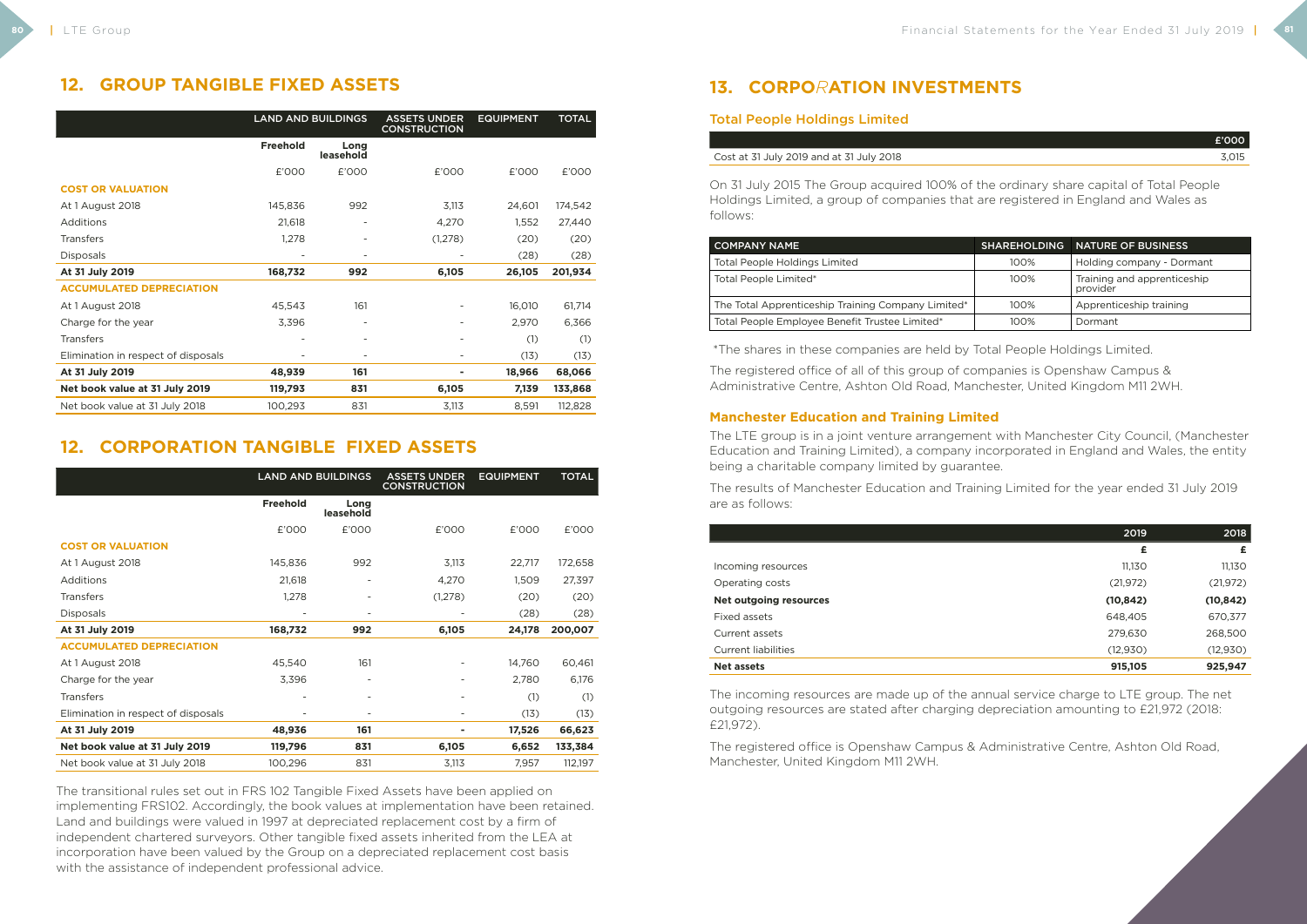#### Novus Cambria

Novus Cambria is a private limited company by guarantee without share capital and exempt from the requirement to include 'limited' in its name. The company has two members: LTE Group and Coleg Cambria. Both members are corporations established under the Further and Higher Education Act 1992. Each member has guaranteed to contribute £1 to the assets of the company in the event of it being wound up. LTE Group is the parent company as it has 60% of the voting rights of the members. The registered office is C/O Coleg Cambria, Grove Park Road, Wrexham, United Kingdom, LL12 7AB.

#### Manchester Film School Limited

The LTE Group has a 100% shareholding in Manchester Film School Limited. This is a dormant, private limited company. The registered office is Whitworth House, Ashton Old Road, Manchester, United Kingdom M11 2WH.

#### The Manchester College

The LTE Group has a 100% shareholding in The Manchester College. This is a dormant, private limited company by guarantee, without share capital, and exempt from the requirement to include 'limited' in its name. The registered office is Openshaw Campus, Ashton Old Road, Manchester, United Kingdom M11 2WH.

#### LTE Professional Services Limited

The LTE Group has a 100% shareholding in LTE Professional Services Limited. This is a private limited company. The registered office is Whitworth House, Ashton Old Road, Manchester, United Kingdom M11 2WH.

#### Novus Works Holdings Limited

The LTE Group has a 100% shareholding in Novus Works Holdings Limited. This is a private limited company. The registered office is Whitworth House, Ashton Old Road, Manchester, United Kingdom M11 2WH.

#### **ASSETS HELD FOR SALE**

There were no assets held for resale in the year (2018: none).

## **14. TRADE AND OTHER RECEIVABLES**

|                                             | <b>GROUP</b> | <b>CORPORATION</b> | <b>GROUP</b> | <b>CORPORATION</b> |
|---------------------------------------------|--------------|--------------------|--------------|--------------------|
|                                             | 2019         | 2019               | 2018         | 2018               |
|                                             | £'000        | £'000              | £'000        | £'000              |
| <b>AMOUNTS FALLING DUE WITHIN ONE YEAR:</b> |              |                    |              |                    |
| Trade receivables                           | 5,331        | 4.719              | 4,575        | 3,883              |
| Amounts owed by group undertakings:         |              |                    |              |                    |
| Subsidiary undertakings                     |              | 1,630              |              | 3,685              |
| Joint venture undertakings                  | 13           |                    | 13           |                    |
| Prepayments and accrued income              | 15,355       | 12.023             | 10.367       | 7,261              |
| Other debtors                               | 210          | 212                | 795          | 801                |
| Amounts owed by the ESFA                    | 1.047        |                    | 1,211        |                    |
| <b>Total</b>                                | 21,956       | 18,584             | 16,961       | 15,630             |

Group trade receivables are stated net of a doubtful debt provision of £760k (2018: £658k). During the year, trade debtors totalling £60k were written-off (2018: £73k).

Amounts owed by group undertakings are unsecured, interest free and repayable on demand.

## **15. CREDITORS - AMOUNTS FALLING DUE WITHIN ONE YEAR**

|                                             | <b>GROUP</b>             | <b>CORPORATION</b> | <b>GROUP</b> | <b>CORPORATION</b> |
|---------------------------------------------|--------------------------|--------------------|--------------|--------------------|
|                                             | 2019                     | 2019               | 2018         | 2018               |
|                                             | £'000                    | £'000              | £'000        | £'000              |
| Bank loans                                  | 2,409                    | 2,409              | 1,933        | 1,933              |
| Payments in advance                         | 1,230                    | 1,230              | 855          | 855                |
| Trade payables                              | 3,694                    | 3,085              | 4,078        | 3,569              |
| Amounts owed to group undertakings:         |                          |                    |              |                    |
| Subsidiary undertakings                     | $\overline{\phantom{a}}$ |                    |              | 2                  |
| Joint venture undertakings                  | 279                      |                    | 267          |                    |
| Other taxation and social security          | 2,273                    | 2,122              | 4,278        | 4,133              |
| Accruals and deferred income                | 7,858                    | 5,679              | 8,011        | 5,435              |
| Deferred income - government capital grants | 897                      | 897                | 1,383        | 1,383              |
| Amounts owed to the ESFA/SFA/LSF            | 17                       |                    | 369          | 369                |
| Other creditors                             | 2,200                    | 1,889              | 562          | 537                |
| Total                                       | 20,857                   | 17,311             | 21,736       | 18,216             |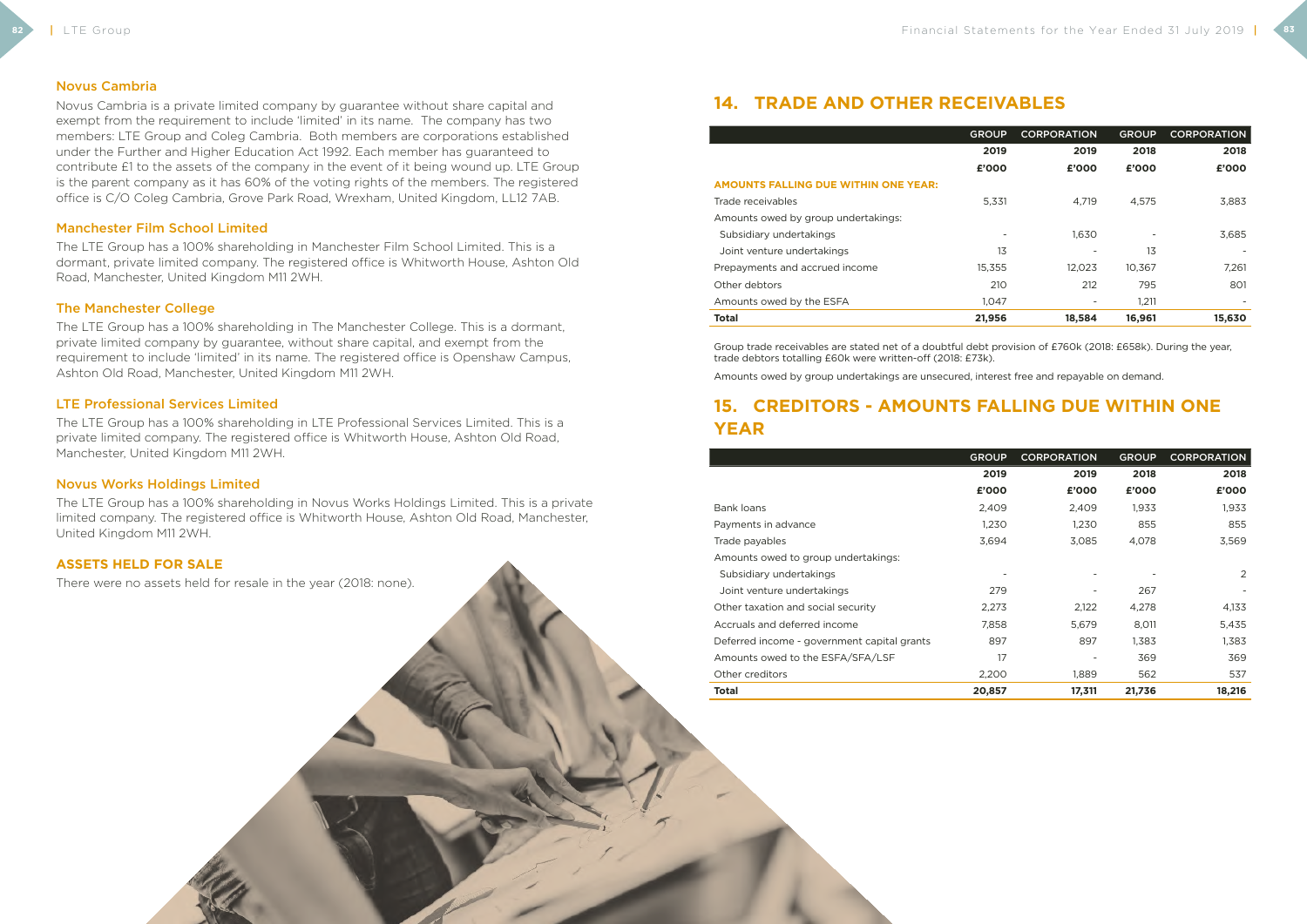## **16. CREDITORS - AMOUNTS FALLING DUE AFTER MORE THAN ONE YEAR**

|                                             | <b>GROUP</b> | <b>CORPORATION</b> | <b>GROUP</b> | <b>CORPORATION</b> |
|---------------------------------------------|--------------|--------------------|--------------|--------------------|
|                                             | 2019         | 2019               | 2018         | 2018               |
|                                             | £'000        | £'000              | £'000        | £'000              |
| Bank loans                                  | 35,300       | 35,300             | 20.109       | 20,109             |
| Deferred income - government capital grants | 21,324       | 21.324             | 21.610       | 21,610             |
| Other                                       | 368          | 368                | 315          | 315                |
| <b>Total</b>                                | 56,992       | 56,992             | 42,034       | 42,034             |

## **17. MATURITY OF DEBT**

#### **Bank loans**

Bank loans are repayable as follows:

|                            | <b>GROUP</b> | <b>CORPORATION</b> | <b>GROUP</b> | <b>CORPORATION</b> |
|----------------------------|--------------|--------------------|--------------|--------------------|
|                            | 2019         | 2019               | 2018         | 2018               |
|                            | £'000        | £'000              | £'000        | £'000              |
| In one year or less        | 2,409        | 2,409              | 1,933        | 1,933              |
| Between one and two years  | 5,957        | 5,957              | 1,933        | 1,933              |
| Between two and five years | 7.919        | 7.919              | 5.651        | 5,651              |
| In five years or more      | 21.424       | 21.424             | 12,525       | 12,525             |
| <b>Total</b>               | 37,709       | 37,709             | 22,042       | 22,042             |

Loans are with Allied Irish Bank (AIB) £4.359m (2018: totalling £5.292m), with Royal Bank of Scotland (RBS) £15.750m (2018: totalling £16.750m) and with The Council of the City of Manchester (MCC) £17.600m (2018: £Nil). All loans are secured by a legal charge on a portion of the freehold land and buildings of the Group.

£10m (2019 balance £2.207m) from AIB (2018: £2.795m), for original term starting Jun 2006 to Mar 2023, at variable interest of Base rate + 0.475 margin. Loan to be fully repaid by 2023.

£5.855m (2019 balance £2.153m) from AIB (2018: £2.497m) for original term starting Jan 2009 to Oct 2025, at variable interest of Base rate + 0.475 margin. Loan to be fully repaid by 2025.

£22m (2019 balance £15.750m) from RBS (2018: £16.750m), for original term of 22 years from Apr 2013 to Mar 2035, at fixed interest rates for the 3 tranches 6.375%, 6.13% and 6.39% expiring in Mar 2035, Apr 2030 and Apr 2025 respectively. Loan to be fully repaid by 2035.

£17.6m (2019 balance (17.6m) from MCC (2018: £nil), for original term starting Feb 2019 to Mar 2035, an initial fixed interest rate of 6.60% reducing to 4.6%. Loan to be fully repaid by 2035.

## **18. OTHER PROVISIONS**

| <b>GROUP</b>            |                             |                          | 2019                     | 2018         |
|-------------------------|-----------------------------|--------------------------|--------------------------|--------------|
|                         | <b>Enhanced</b><br>pensions | <b>Other</b>             | <b>Total</b>             | <b>Total</b> |
|                         | £'000                       | £'000                    | £'000                    | £'000        |
| At 1 August             | 1,800                       | 65                       | 1,865                    | 1,936        |
| Expenditure in the year | (39)                        | (18)                     | (57)                     | (137)        |
| Additions in the year   | $\overline{\phantom{0}}$    | $\overline{\phantom{a}}$ | $\overline{\phantom{a}}$ | 66           |
| At 31 July              | 1,761                       | 47                       | 1,808                    | 1,865        |

| 2019                        | 2018                        |  |
|-----------------------------|-----------------------------|--|
| <b>Enhanced</b><br>pensions | <b>Enhanced</b><br>pensions |  |
| £'000                       | £'000                       |  |
| 1,800                       | 1,883                       |  |
| (39)                        | (137)                       |  |
| $\overline{\phantom{a}}$    | 54                          |  |
| 1,761                       | 1,800                       |  |
|                             |                             |  |

|                         | £'000 | £'000 |
|-------------------------|-------|-------|
| At 1 August             | 1.800 | 1.883 |
| Expenditure in the year | (39)  | (137) |
| Additions in the year   | -     | 54    |
|                         |       |       |

Other provisions relate to the deferred tax provision in Total People Limited financial statements.

The enhanced pension provision relates to the cost of staff who have already left the Group's employment. This provision has been recalculated in accordance with guidance issued by the funding bodies.

The principal assumptions for this calculation are:

| 2019 | 2018 |
|------|------|
| %    | $\%$ |
| 2.2  | 1.3  |
| 2.0  | 2.3  |
|      |      |

## **19. CASH AND CASH EQUIVALENTS**

| <b>GROUP</b>              | <b>AT 1 AUGUST</b><br>2018 | <b>CASH</b><br><b>FLOWS</b> | AT 31 JULY<br>2019 |  |
|---------------------------|----------------------------|-----------------------------|--------------------|--|
|                           | £'000                      | £'000                       | £'000              |  |
| Cash and cash equivalents | 15,098                     | (6,027)                     | 9,071              |  |
| <b>Total</b>              | 15,098                     | (6,027)                     | 9,071              |  |
|                           |                            |                             |                    |  |
| <b>CORPORATION</b>        | <b>AT 1 AUGUST</b><br>2018 | <b>CASH</b><br><b>FLOWS</b> | AT 31 JULY<br>2019 |  |
|                           | £'000                      | £'000                       | £'000              |  |
| Cash and cash equivalents | 11,380                     | (3,769)                     | 7,611              |  |
|                           |                            |                             |                    |  |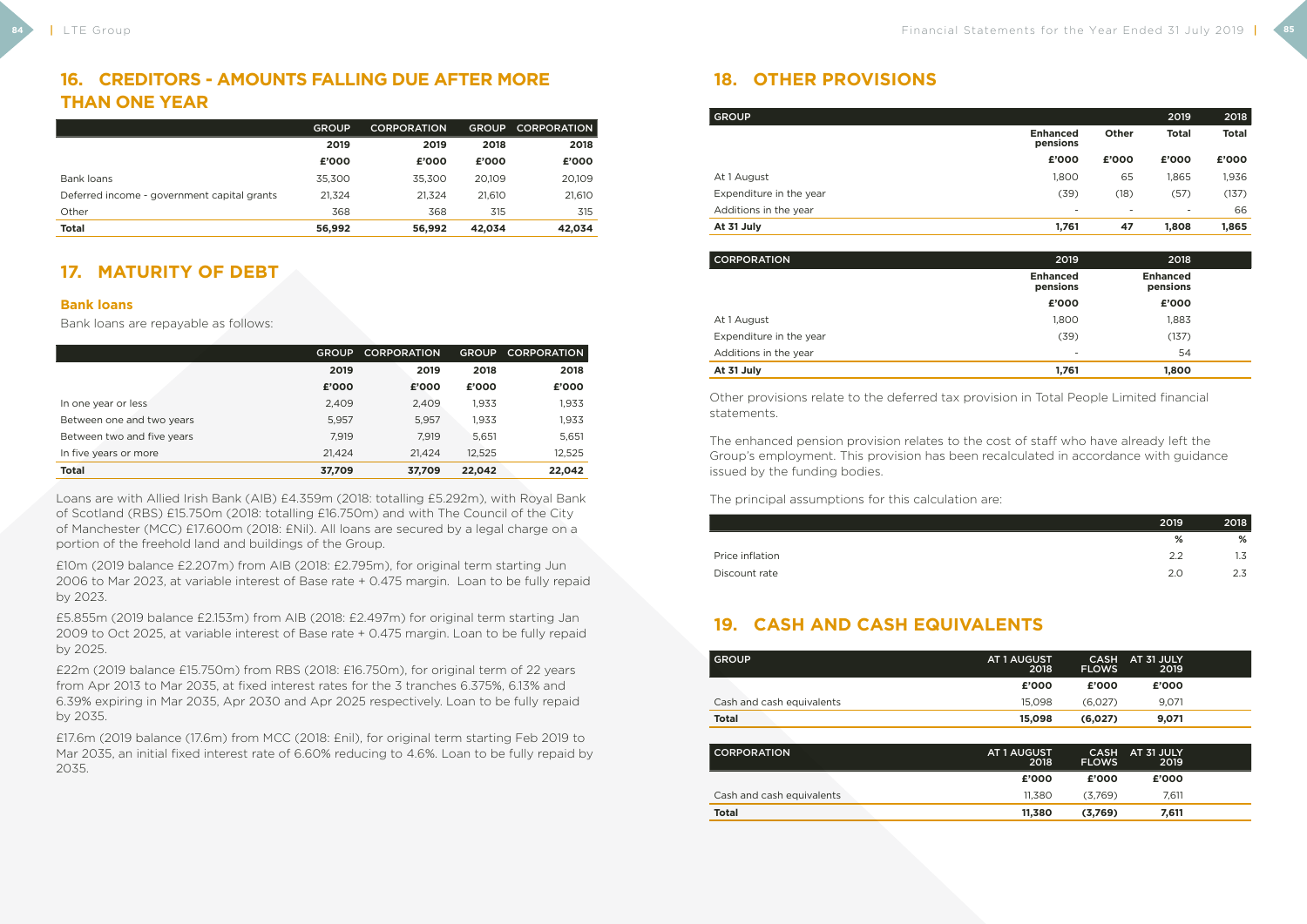## **20. CAPITAL COMMITMENTS**

|                                       | <b>GROUP AND CORPORATION</b> |       |  |
|---------------------------------------|------------------------------|-------|--|
|                                       | 2019                         | 2018  |  |
|                                       | £'000                        | £'000 |  |
| Commitments contracted for at 31 July | 1.077                        | 356   |  |

## **21. LEASE OBLIGATIONS**

At 31 July the Group had minimum lease payments under non-cancellable operating leases as follows:

|                                                   | <b>GROUP</b> | <b>CORPORATION</b> | <b>GROUP</b> | <b>CORPORATION</b> |
|---------------------------------------------------|--------------|--------------------|--------------|--------------------|
|                                                   | 2019         | 2019               | 2018         | 2018               |
|                                                   | £'000        | £'000              | £'000        | £'000              |
| <b>FUTURE MINIMUM LEASE PAYMENTS DUE</b>          |              |                    |              |                    |
| <b>Land and buildings</b>                         |              |                    |              |                    |
| Not later than one year                           | 940          | 592                | 855          | 509                |
| Later than one year and not later than five years | 1,052        | 930                | 971          | 799                |
| Later than five years                             | 1,356        | 1,356              | 1,394        | 1,394              |
|                                                   | 3,348        | 2,878              | 3,220        | 2,702              |
| <b>Other</b>                                      |              |                    |              |                    |
| Not later than one year                           | 1.440        | 1,432              | 1,186        | 1,166              |
| Later than one year and not later than five years | 790          | 785                | 471          | 461                |
|                                                   | 2,230        | 2,217              | 1,657        | 1.627              |

## **22. DEFINED PENSION BENEFIT OBLIGATIONS**

The Group and Corporation's employees belong to two principal pension schemes: The Teachers' Pension Scheme England and Wales (TPS) for academic and related staff; and the Greater Manchester Pension Fund (GMPF) which is part of the Local Government Pension Fund (LGPS). Both are multi-employer defined-benefit plans.

The pension costs are assessed in accordance with the advice of independent qualified actuaries. The latest formal actuarial valuation of the TPS was 31 March 2016 and of the LGPS was 31 March 2016.

| <b>TOTAL PENSION COST FOR THE YEAR</b>                       |       | 2019   |       | 2018   |
|--------------------------------------------------------------|-------|--------|-------|--------|
|                                                              |       | £'000  |       | £'000  |
| Teachers' Pension Scheme: contributions paid                 |       | 7.586  |       | 8.180  |
| Local Government Pension Scheme:                             |       |        |       |        |
| Contributions paid                                           | 4.873 |        | 4.991 |        |
| FRS 102 (28) charge                                          | 3.375 |        | 3.345 |        |
| Charge to the Statement of Comprehensive Income              |       | 8.248  |       | 8,336  |
| Other schemes                                                |       | 422    |       | 400    |
| Enhanced pension charge to Statement of Comprehensive Income |       | 100    |       | 54     |
| Total pension cost for the year within staff costs           |       | 16,356 |       | 16.970 |

Contributions amounting to £1,492,503 (2018: £1,749,649) were payable to the schemes at 31 July and are included within creditors (other creditors).

### Teachers' Pension Scheme

The Teachers' Pension Scheme (TPS) is a statutory, contributory, defined benefit scheme, governed by the Teachers' Pension Scheme Regulations 2014. These regulations apply to teachers in schools and other educational establishments, including colleges. Membership is automatic for teachers and lecturers at eligible institutions. Teachers and lecturers are able to opt out of the TPS.

The TPS is an unfunded scheme and members contribute on a 'pay as you go' basis – these contributions, along with those made by employers, are credited to the Exchequer under arrangements governed by the above Act. Retirement and other pension benefits are paid by public funds provided by Parliament.

Under the definitions set out in FRS 102 (28.11), the TPS is a multi-employer pension plan. The Corporation is unable to identify its share of the underlying assets and liabilities of the plan.

Accordingly, the Corporation has taken advantage of the exemption in FRS 102 and has accounted for its contributions to the scheme as if it were a defined-contribution plan. The Corporation has set out above the information available on the plan and the implications for the Corporation in terms of the anticipated contribution rates.

The valuation of the TPS is carried out in line with regulations made under the Public Service Pension Act 2013. Valuations credit the teachers' pension account with a real rate of return assuming funds are invested in notional investments that produce that real rate of return.

The latest actuarial review of the TPS was carried out as at 31 March 2016. The valuation report was published by the Department for Education (the Department) in April 2019. The valuation reported total scheme liabilities (pensions currently in payment and the estimated cost of future benefits) for service to the effective date of £218 billion, and notional assets (estimated future contributions together with the notional investments held at the valuation date) of £198 billion giving a notional past service deficit of £22 billion.

As a result of the valuation, new employer contribution rates were set at 23.68% of pensionable pay from September 2019 onwards (compared to 16.48% during 2018/19. DfE has agreed to pay a teacher pension employer contribution grant to cover the additional costs during the 2019-20 academic year.

A full copy of the valuation report and supporting documentation can be found on the Teachers' Pension Scheme website.

The pension costs paid to TPS in the year amounted to £7,586,000 (2018: £8,180,000).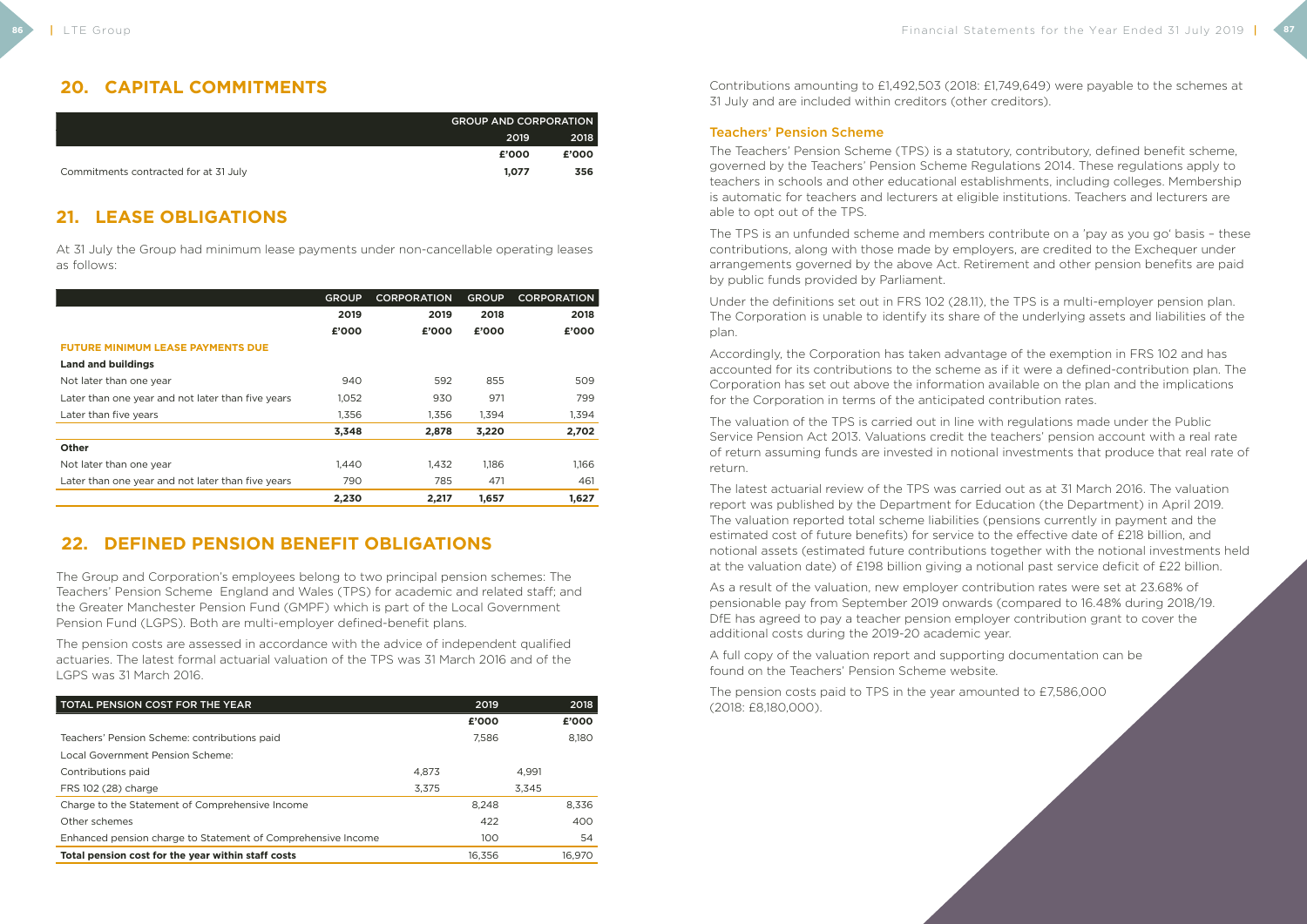#### Greater Manchester Pension Fund ('GMPF')

The GMPF is a funded defined benefit scheme, with the assets held in separate funds administered by Tameside Metropolitan Borough Council. The total contribution made for the year ended 31 July 2019 was £6,767,000 of which employers' contributions totalled £4,965,000 (2018: £4,966,000) and employee's contributions totalled £1,802,000 (2018: £1,860,000). The agreed contribution rates are 18.1% for employers. Employees range from 5.5% to 12.5% depending on salary.

#### Principal Actuarial Assumptions

The following information is based upon a full actuarial valuation of the fund at 31 March 2016 updated to 31 July 2019 by a qualified independent actuary.

The principal bespoke assumptions for this calculation are:

|                       | 2019    | 2018    |
|-----------------------|---------|---------|
|                       | %       | %       |
| Pension increase rate | 2.1     | 1.9     |
| Salary increase rate  | $1.5\,$ | $1.5\,$ |
| Discount rate         | 2.3     | 2.5     |

The current mortality assumptions include sufficient allowance for future improvements in mortality rates. The assumed life expectations on retirement age 65 are:

|                             | AT 31 JULY<br>2019 | AT 31 JULY<br>2018 |
|-----------------------------|--------------------|--------------------|
|                             | years              | years              |
| <b>RETIRING TODAY</b>       |                    |                    |
| Males                       | 20.60              | 21.50              |
| Females                     | 23.10              | 24.10              |
| <b>RETIRING IN 20 YEARS</b> |                    |                    |
| Males                       | 22.00              | 23.70              |
| Females                     | 24.80              | 26.20              |

The assets in the scheme of which the Group's share is estimated to be £208,378,000 at 31 July 2019 and £194,382,000 at 31 July 2018.

The major categories of plan assets as a percentage of the total plan assets are as follows:

|              | 2019 | 2018 |
|--------------|------|------|
|              | %    | %    |
| Equities     | 69%  | 68%  |
| <b>Bonds</b> | 14%  | 16%  |
| Property     | 8%   | 7%   |
| Cash         | 9%   | 9%   |
|              | 100% | 100% |

The amount included in the balance sheet in respect of the defined pension plan is as follows:

| Present value of plan liabilities |
|-----------------------------------|
| Fair value of plan assets         |

|                                   | 2019       | 2018       |
|-----------------------------------|------------|------------|
|                                   | £'000      | £'000      |
| Fair value of plan assets         | 208.378    | 194.382    |
| Present value of plan liabilities | (239, 256) | (215, 336) |
| <b>Net pensions liability</b>     | (30, 878)  | (20, 954)  |

Amounts recognised in the Statement of Comprehensive Income in respect of the plan are as follows:

#### **AMOUNTS INCLUDED IN STAFF COSTS**

#### AMOUNTS RECOGNISED IN OTHER COMPREHENSIVE I

Return on pension plan assets

Changes in demographic and financial assumptions

|                                           | 2019  | 2018  |
|-------------------------------------------|-------|-------|
|                                           | £'000 | £'000 |
| <b>AMOUNTS INCLUDED IN STAFF COSTS</b>    |       |       |
| Current service cost                      | 8,300 | 7,960 |
| Past service cost                         | 40    | 351   |
| <b>Total</b>                              | 8,340 | 8,311 |
| <b>AMOUNTS INCLUDED IN INTEREST COSTS</b> |       |       |
| Net interest cost                         | 500   | 530   |
| <b>Total</b>                              | 500   | 530   |

| NCOMÉ (OCI) | 2019     | 2018  |
|-------------|----------|-------|
|             | £'000    | £'000 |
|             | 6,084    | 9,752 |
|             | (12,133) |       |
|             | (6,049)  | 9,752 |
|             |          |       |

Amount recognised in Other Comprehensive Income **(6,049) 9,752**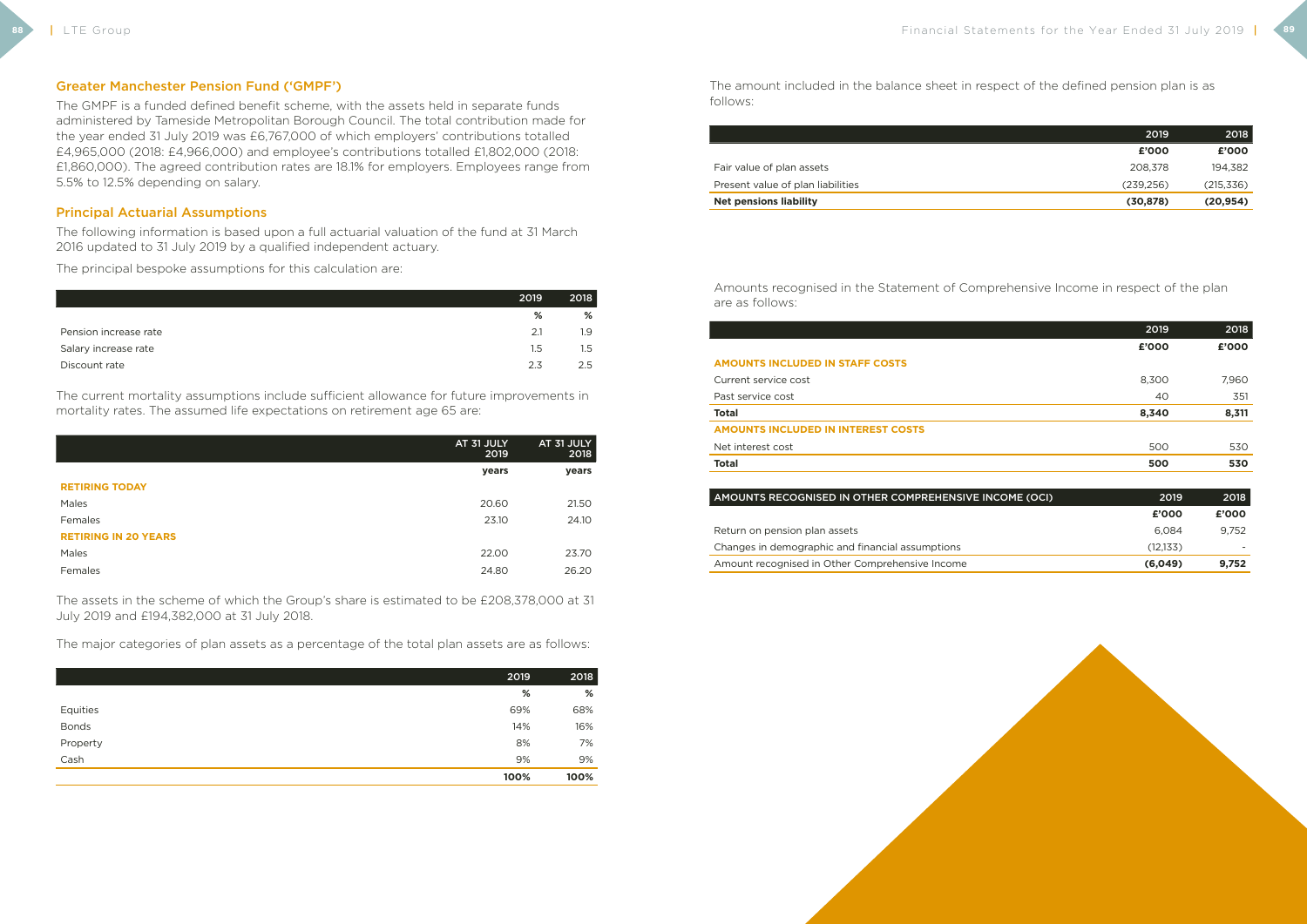| MOVEMENT IN NET DEFINED BENEFIT LIABILITY DURING THE YEAR | 2019      | 2018      |
|-----------------------------------------------------------|-----------|-----------|
|                                                           | £'000     | £'000     |
| Deficit in scheme at 1 August                             | (20, 954) | (26, 831) |
| <b>Movement in year:</b>                                  |           |           |
| Current service cost                                      | (8,300)   | (7,960)   |
| Employer contributions                                    | 4.965     | 4.966     |
| Past service cost                                         | (40)      | (351)     |
| Net interest                                              | (500)     | (530)     |
| Actuarial (loss) / gain                                   | (6,049)   | 9,752     |
| Net defined benefit liability at 31 July                  | (30, 878) | (20, 954) |

### Asset and Liability Reconciliation

| CHANGES IN THE PRESENT VALUE OF DEFINED BENEFIT OBLIGATIONS | 2019    | 2018    |
|-------------------------------------------------------------|---------|---------|
|                                                             | £'000   | £'000   |
| Defined benefit obligations at start of the year            | 215,336 | 202.843 |
| Current Service cost                                        | 8.300   | 7,960   |
| Interest cost                                               | 5.394   | 5,935   |
| Contributions by Scheme participants                        | 1.802   | 1,860   |
| Changes in demographic and financial assumptions            | 12.133  |         |
| Benefits paid                                               | (3.749) | (3,613) |
| Past Service cost                                           | 40      | 351     |
| Defined benefit obligations at end of the year              | 239.256 | 215.336 |

| CHANGES IN FAIR VALUE OF PLAN ASSETS           | 2019    | 2018    |
|------------------------------------------------|---------|---------|
|                                                | £'000   | £'000   |
| Fair value of plan assets at start of the year | 194.382 | 176,012 |
| Interest on plan assets                        | 4.894   | 5,405   |
| Return on plan assets                          | 6,084   | 9,752   |
| Employer contributions                         | 4.965   | 4,966   |
| Contributions by Scheme participants           | 1.802   | 1,860   |
| Benefits paid                                  | (3,749) | (3,613) |
| Fair value of plan assets at end of the year   | 208,378 | 194,382 |

#### GMP Equalisation and McCloud

The actuary has assessed the impact of the McCloud Sergeant ruling on the scheme. The actuary determined that the trigger event has not occurred for the scheme, and has therefore not accounted for any impact. The actuary has also assessed the impact of GMP equalisation on the scheme, and noted that there would be minimal impact on the scheme's participants, so there has been no impact on the liability.

## **23. RELATED PARTY TRANSACTIONS**

Due to the nature of The LTE group's operations and the composition of the Governing Body being drawn from local public and private sector organisations, it is inevitable that transactions will take place with organisations in which a member of the Governing Body may have an interest. All transactions involving organisations in which a member of the Governing Body may have an interest are conducted at arm's length and in accordance with the Group's Financial Regulations and normal procurement procedures.

The total expenses paid to or on behalf of the Governors during the year was £2,412; 5 Governors (2018: £2,286; 8 Governors). This represents travel and subsistence expenses and other out of pocket expenses incurred in attending Governor Meetings and charity events in their official capacity.

The total expenses paid to or on behalf of the Co-optees during the year was £312; 3 Cooptees (2018: £184; 1 Co-optees). This represents travel and subsistence expenses and other out of pocket expenses incurred in attending Committee Meetings and charity events in their official capacity.

In accordance with the permission granted by the Charity Commission, remuneration of trustees was commenced in April 2018. The total remuneration paid to Governors during the year was £38,750; 7 Governors (2018:£11,883; 7 Governors). The total remuneration paid to Co-optees during the year was £7,500; 4 Co-optees (2018: £3,000; 3 Co-optees).

### Manchester Education and Training Limited ("MET")

MET is an undertaking by which its participants (The LTE group and Manchester City Council 'MCC') expect to receive some common purpose or benefit. It is controlled jointly by both the above parties.

The LTE group was charged services of £11,130 (2018: £11,130), in respect of rent, depreciation of £10,500 (2018: £10,500) and a commercial mark-up £630 (2018: £630).

At the year end, The LTE group had £12,930 (2018: £12,930) outstanding from MET and MET was owed £278,562 (2018: £267,433) by The LTE group.

The group has taken advantage of the exemptions included in FRS 102 section 33 in not disclosing the transactions with other group companies as they are wholly owned and included within these consolidated financial statements.

#### Novus Cambria

During the year the parent company LTE Group incurred expenses and made payments on behalf of the company totalling £3,133,602 (2018: £2,255,797). LTE Group also charged the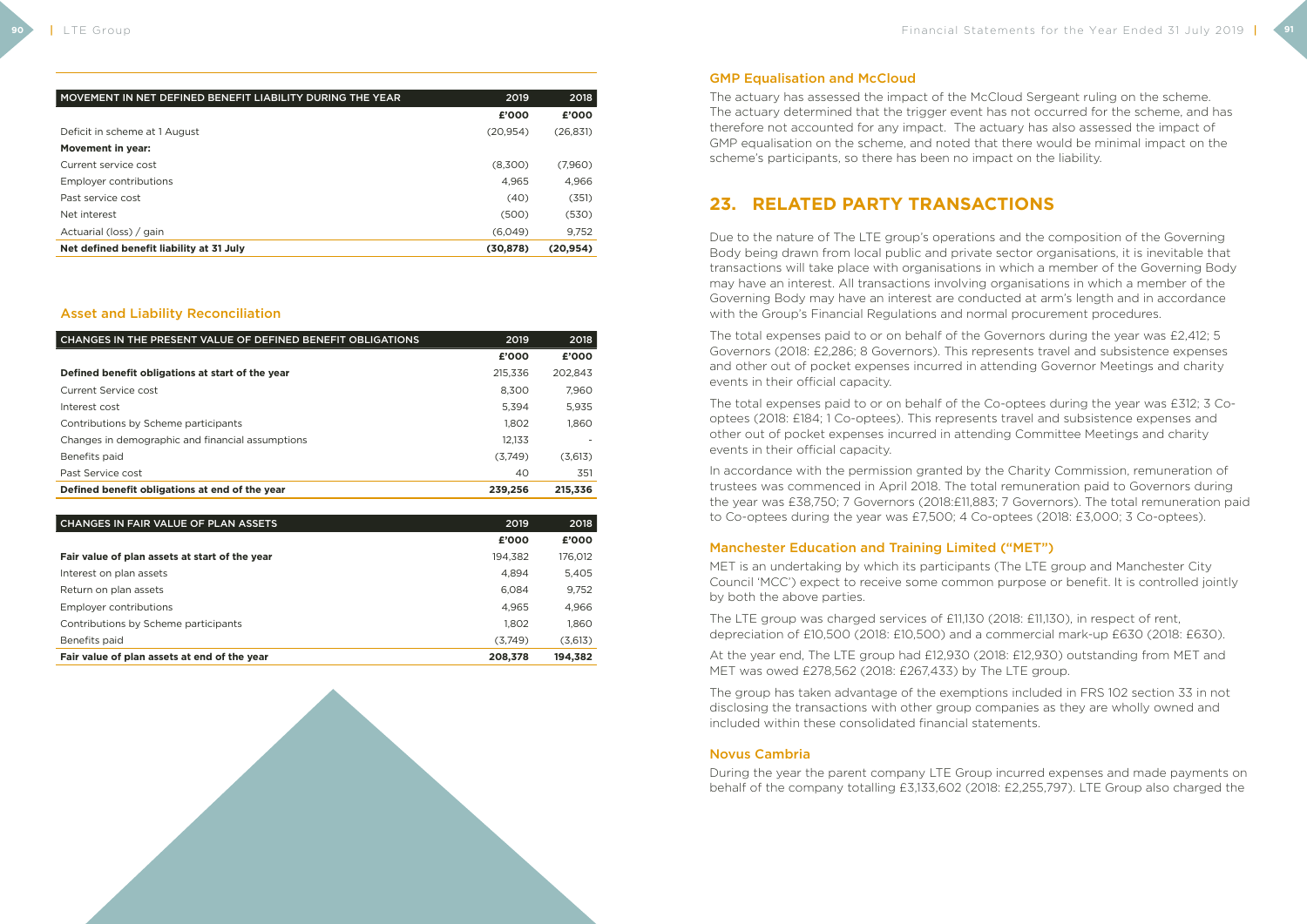**92**



company training fees totalling £Nil in the year (2018: £2,450).

During the year the company paid a distribution of earnings of £536,266 (2018: £347,413) to LTE Group.

At 31 July 2019 £291,704 (2018: £2,259,257) was owed to LTE Group in respect of these transactions and is included in Amounts owed by group undertakings (note 14).

## **24. AMOUNTS DISBURSED AS AGENT**

| <b>LEARNER SUPPORT FUNDS</b>                         | 2019    | 2018    |
|------------------------------------------------------|---------|---------|
|                                                      | £'000   | £'000   |
| Funding body grants - bursary support                | 1,903   | 2,190   |
| Funding body grants - discretionary learner support  | 3.129   | 3,746   |
| Other Funding body grants - free school meals        | 565     | 245     |
|                                                      | 5.597   | 6.181   |
| Disbursed to students                                | (5,366) | (5,563) |
| Administration costs                                 | (231)   | (249)   |
| Balance unspent as at 31 July, included in creditors |         | 369     |

Funding body grants are available solely for students. In the majority of instances, the Group only acts as a paying agent. In these circumstances, the grants and related disbursements are therefore excluded from the Statement of Comprehensive Income.

## **25. EVENTS AFTER END OF REPORTING PERIOD**

Estates strategy progression; Design is progressing for Openshaw and City Centre with planning applications submitted and approved post year end. The disposals of Moston and St Johns are at negotiation stage with buyers and completion of sale anticipated in 2019/20. St Johns (net book value of £2.9m at year end) will then be leased back whilst the City Centre site is constructed.

External funding; Post the balance sheet date, the Group has agreed new debt funding facilities with Santander. These funds will replace the existing debt with RBS and AIB, and in addition will go towards funding the estates strategy. They take the form of a term loan and a development loan for a period of six years. The loans will be secured by charge over the newly acquired city centre site, and the Openshaw and Northenden campuses. In addition LTE is entering into an agreement with the GMCA for a skills capital funding grant, and with MCC for a bridging loan until disposal proceeds from the project are realised. These facility agreements and an inter creditor agreement will have been signed by mid-January 2020.